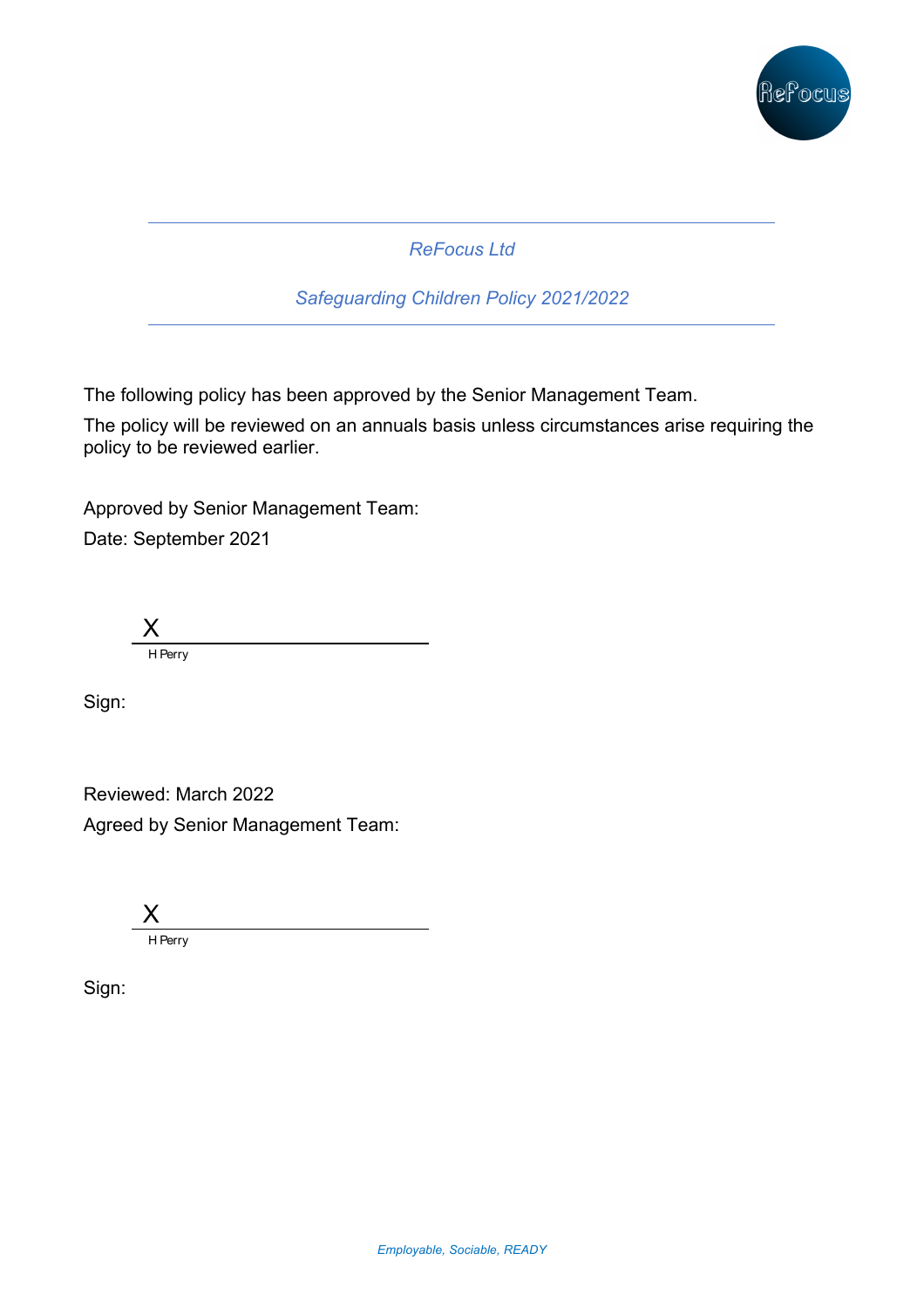

- This policy covers the safeguarding procedures for ReFocus Ltd.
- This policy is not stand alone and should be used with other ReFocus policies including, but not limited to: Behaviour policy, E Safety Policy, Risk Assessment Policy, the Staff handbook, and code of conduct.
- When referring to staff members this includes all full-time staff members, volunteers, support staff and supply staff.

# **Contents**

| Appendix 2: safer recruitment and DBS checks - policy and procedures 29 |  |
|-------------------------------------------------------------------------|--|
|                                                                         |  |
|                                                                         |  |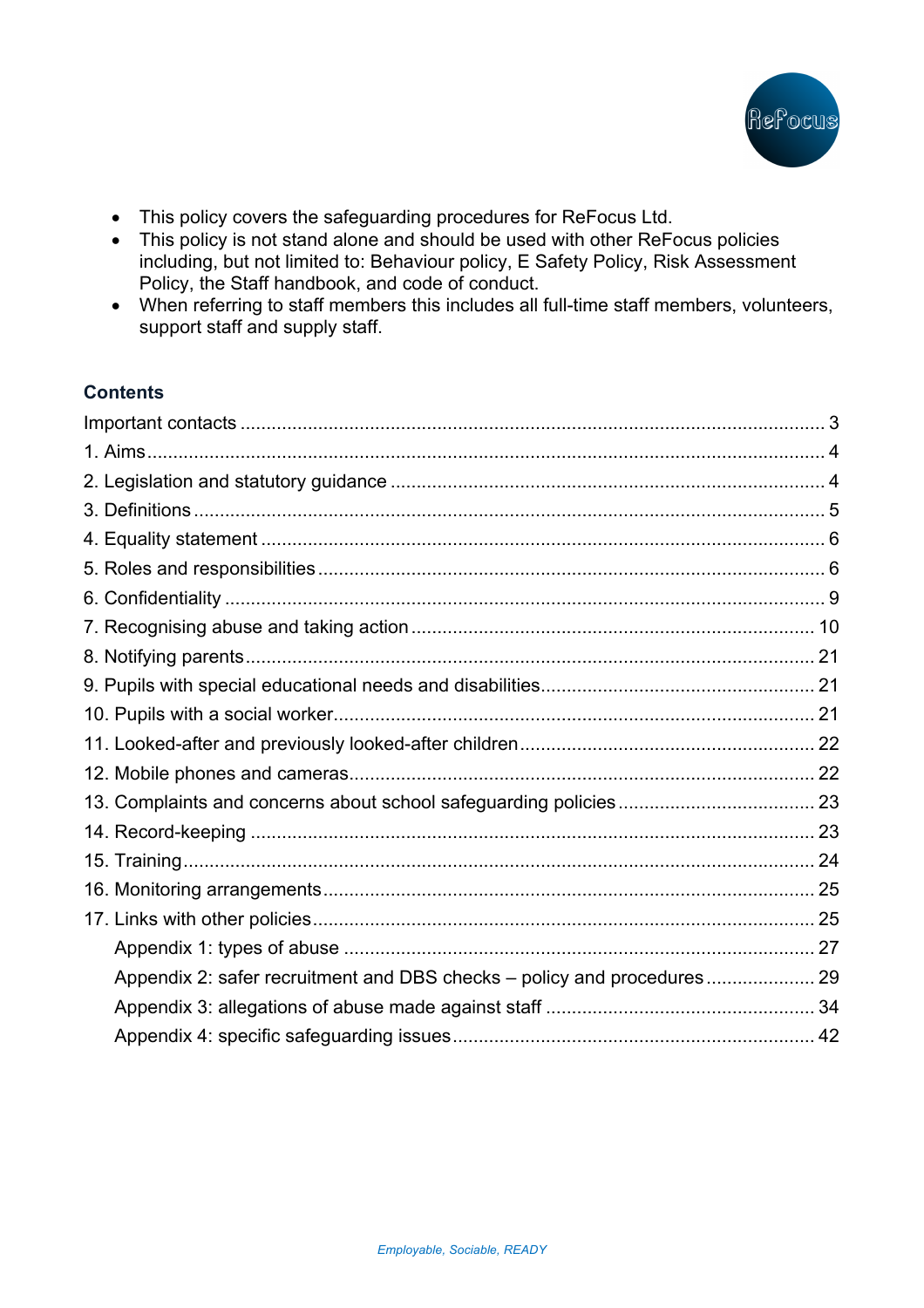

| Important contacts                                  |                                 |                                             |  |
|-----------------------------------------------------|---------------------------------|---------------------------------------------|--|
| ROLE/ORGANISATION                                   | <b>NAME</b>                     | <b>CONTACT DETAILS</b>                      |  |
| Designated safeguarding<br>lead (DSL)               | <b>Hayley Perry</b>             | hayley@refocus.school<br>07878270867        |  |
| Deputy DSL                                          | <b>Katie Close</b><br>Liam Kerr | Katie@refocus.school<br>Liam@refocus.school |  |
| <b>Local Authority Designated</b><br>Officer (LADO) | <b>Andy Smith</b>               | 01604362633                                 |  |
| Chair of governors                                  | <b>James Alcock</b>             | governor@refocus.school                     |  |
| Channel helpline                                    |                                 | 020 7340 7264                               |  |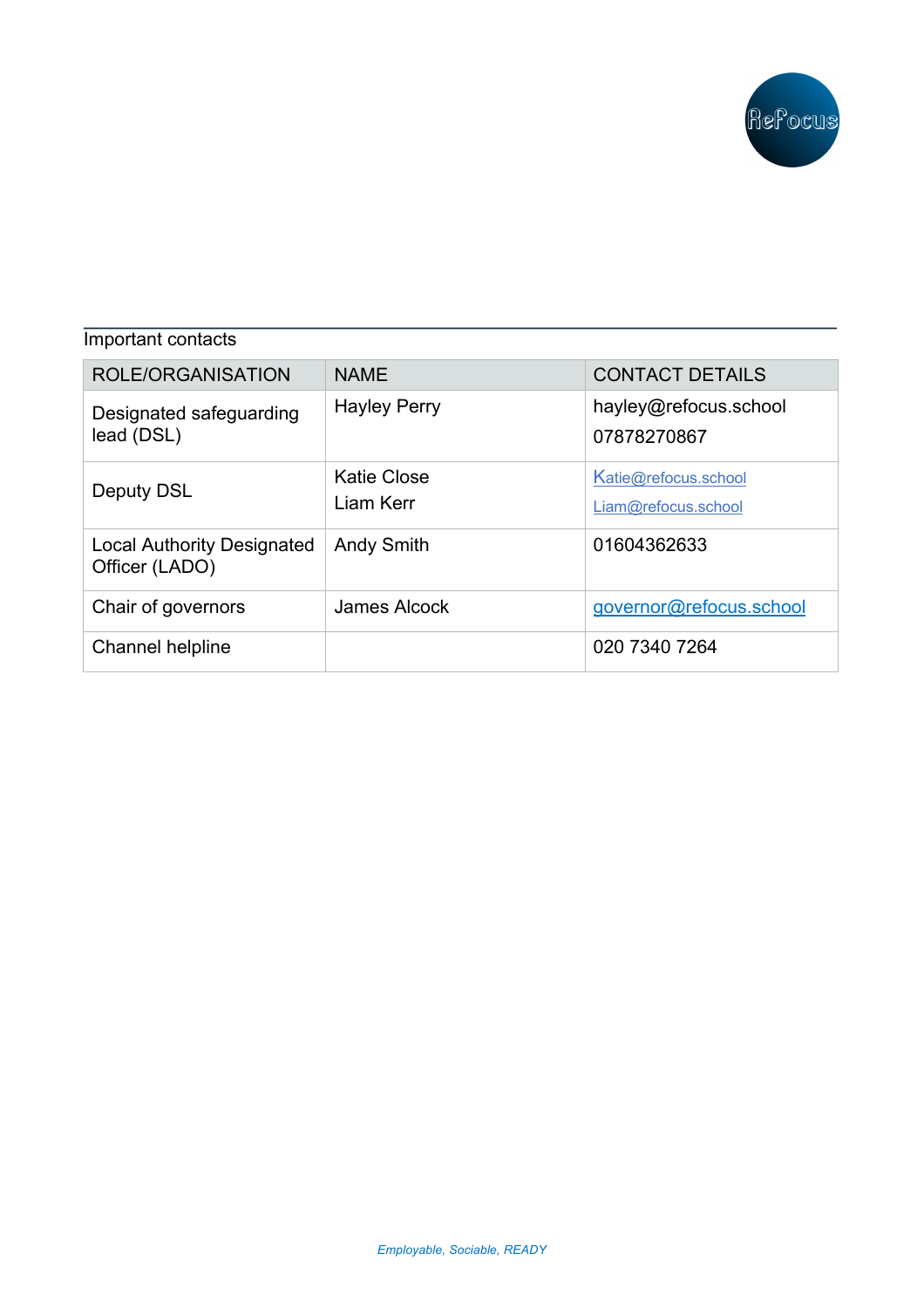

## **1. Aims**

ReFocus aims to ensure that:

Appropriate action is taken in a timely manner to safeguard and promote children's welfare All staff are aware of their statutory responsibilities with respect to safeguarding Staff are properly trained in recognising and reporting safeguarding issues

ReFocus recognize that students that attend the school have not been able to be successful in mainstream education which brings its own level of vulnerability. Staff and management are very aware of the countywide demographics and impact of contextual safeguarding in the local area, namely knife crime and county lines and are acutely aware of up to date language used by young people in relation to this (see Appendix 4 for further information). Staff are encouraged to be nosey and challenge language and behaviours that do not meet the values and ethos of ReFocus.

ReFocus expects a proportion of our students to have external partner agencies working to support them and encourage this, including the appropriate sharing of Information as and when applicable. ReFocus will also actively look to gain consent to divert students to relevant agencies if the need arises.

Every student that attends ReFocus has an Entry Risk Assessment which is reviewed according to each individuals needs. Students should expect to be treated differently according to this and appreciate that 'every student comes with their own story'. There is a 'live workshop' on site which emphasizes the importance of assessing risk. If at any point a students risk level changes and they are deemed too high to participate in workshop based activities then an alternative task will be given and this Risk will be reviewed at least 3 monthly, or sooner if the needs arise.

ReFocus is based in Wellingborough, Northants and as such Staff are mindful of the local demographics. Staff are aware that 26% of students leave education without any formal qualifications, which is 4% higher than the national average.

Staff are also aware that Crime rates are higher than the national averages with Violent Crime and Anti-Social behaviour significantly more so. This does have an impact on how we deliver our education and what staff need to be sensitive to. There has been a rise in Knife Crime and County Lines and students have become more aware that these issues are occurring in and around our community.

## **2. Legislation and statutory guidance**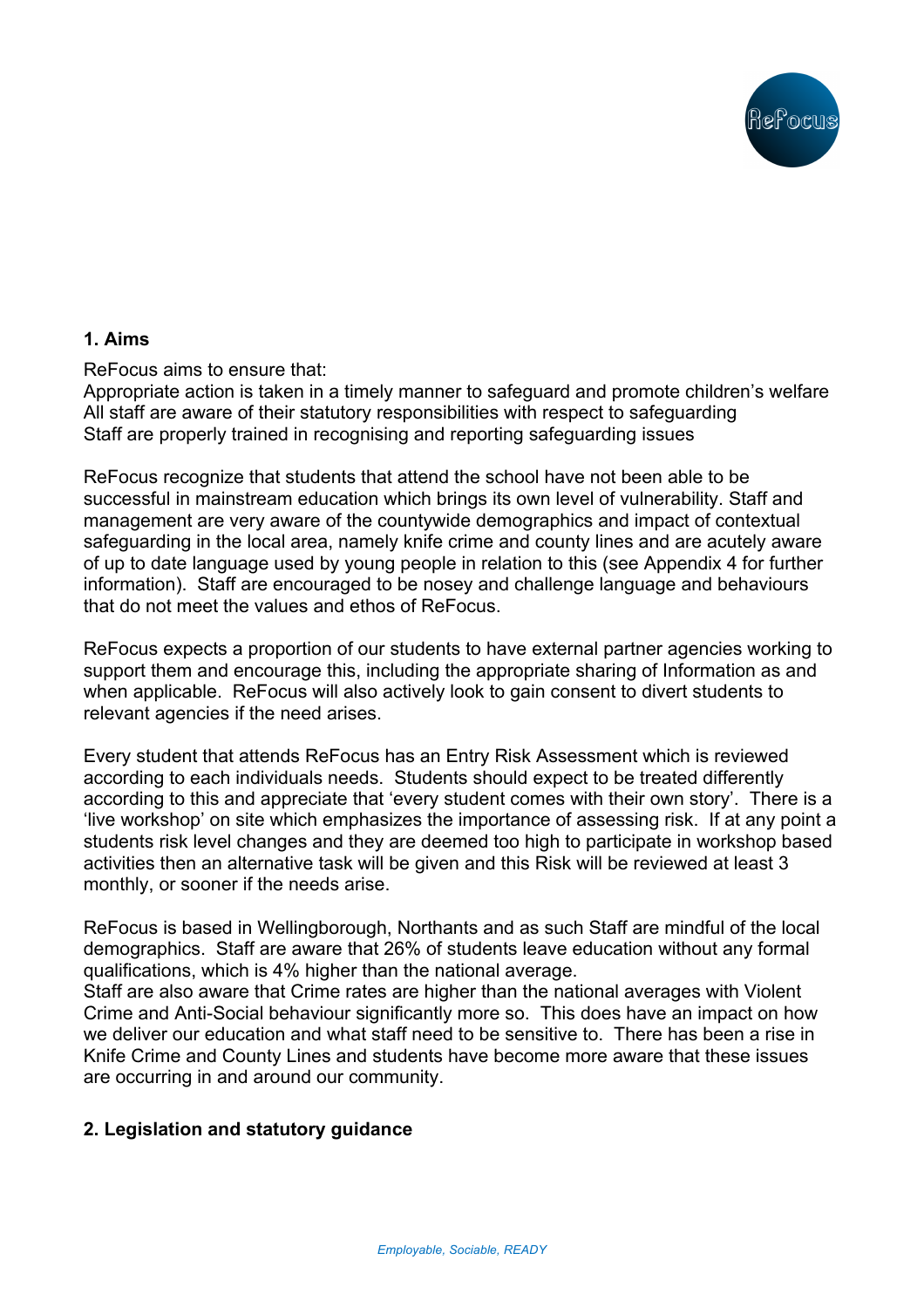

This policy is based on the Department for Education's statutory guidance Keeping Children Safe in Education (2021) and Working Together to Safeguard Children (2018), Sexual violence and sexual harassment between children in schools and colleges, what to do if a child is being abused and the Governance Handbook. We comply with this guidance and the arrangements agreed and published by our 3 local safeguarding partners.

This policy is also based on the following legislation:

Section 175 of the Education Act 2002, which places a duty on schools and local authorities to safeguard and promote the welfare of pupils

The School Staffing (England) Regulations 2009, which set out what must be recorded on the single central record and the requirement for at least one person conducting an interview to be trained in safer recruitment techniques

Part 1 of the schedule to the Non-Maintained Special Schools (England) Regulations 2015, which places a duty on non-maintained special schools to safeguard and promote the welfare of pupils at the school

The Children Act 1989 (and 2004 amendment), which provides a framework for the care and protection of children

Section 5B(11) of the Female Genital Mutilation Act 2003, as inserted by section 74 of the Serious Crime Act 2015, which places a statutory duty on teachers to report to the police where they discover that female genital mutilation (FGM) appears to have been carried out on a girl under 18

Statutory guidance on FGM, which sets out responsibilities with regards to safeguarding and supporting girls affected by FGM

The Rehabilitation of Offenders Act 1974, which outlines when people with criminal convictions can work with children

Schedule 4 of the Safeguarding Vulnerable Groups Act 2006, which defines what 'regulated activity' is in relation to children

Relationships Education, Relationships and Sex Education (RSE) and Health Education

This includes teacher training modules on the RSHE topics and non-statutory implementation guidance. The following resources may also help schools and colleges understand and teach about safeguarding

DfE advice for schools: teaching online safety in schools;

• UK Council for Internet Safety (UKCIS)32 guidance: Education for a connected world: • UKCIS guidance: Sharing nudes and semi-nudes: advice for education settings working with children and young people;

• The UKCIS external visitors guidance will help schools and colleges to ensure the maximum impact of any online safety sessions delivered by external visitors

National Crime Agency's CEOP education programme: Thinkuknow;

• Public Health England: Rise Above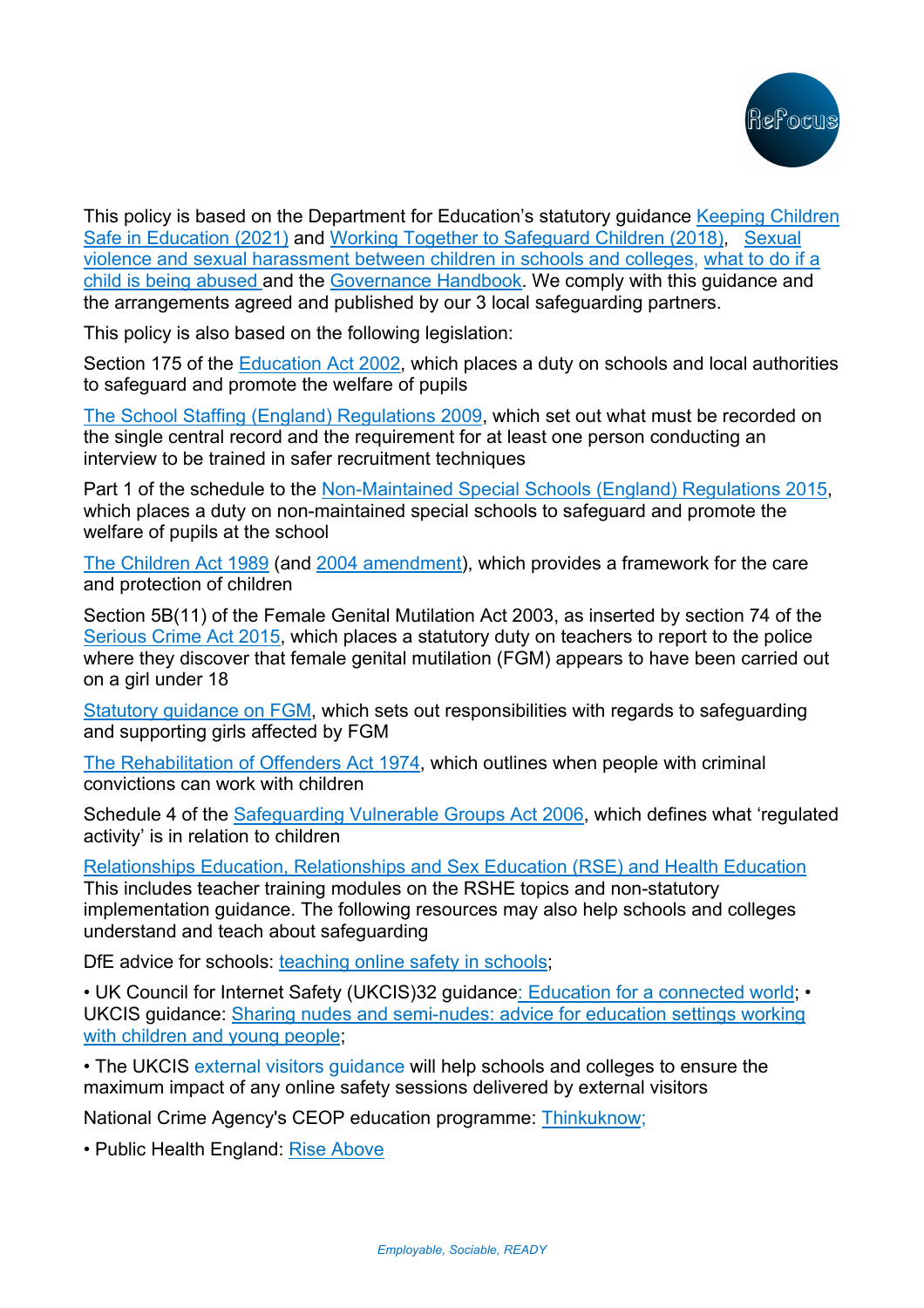

Statutory guidance on the Prevent duty, which explains schools' duties under the Counter-Terrorism and Security Act 2015 with respect to protecting people from the risk of radicalisation and extremism

This guidance is also for senior leadership teams

There is a condensed Part one of the guidance available at Annex A of KCSIE 2021. This may be appropriate for those staff not working directly with children.

## **3. Definitions**

### **Safeguarding and promoting the welfare of children** means:

Protecting children from maltreatment

Preventing impairment of children's mental and physical health or development

Ensuring that children grow up in circumstances consistent with the provision of safe and effective care

Taking action to enable all children to have the best outcomes

**Child protection** is part of this definition and refers to activities undertaken to prevent children suffering, or being likely to suffer, significant harm.

**Abuse** is a form of maltreatment of a child, and may involve inflicting harm or failing to act to prevent harm. Children may be abused in a family or in an institutional or community setting by those known to them or, more rarely, by others. Abuse can take place wholly online, or technology may be used to facilitate offline abuse. Children may be abused by an adult or adults or by another child or children. **Appendix 1** explains the different types of abuse.

**Neglect** is a form of abuse and is the persistent failure to meet a child's basic physical and/or psychological needs, likely to result in the serious impairment of the child's health or development. Appendix 1 defines neglect in more detail.

**Sexting** (also known as youth produced sexual imagery) is where children share nude or semi-nude images, videos or live streams. Appendix 1 defines sexting in more detail.

**Children** includes everyone under the age of 18.

The following 3 **safeguarding partners** are identified in Keeping Children Safe in Education (and defined in the Children Act 2004, as amended by chapter 2 of the Children and Social Work Act 2017). They will make arrangements to work together to safeguard and promote the welfare of local children, including identifying and responding to their needs:

The local authority (LA)

A clinical commissioning group for an area within the LA

The chief officer of police for a police area in the LA area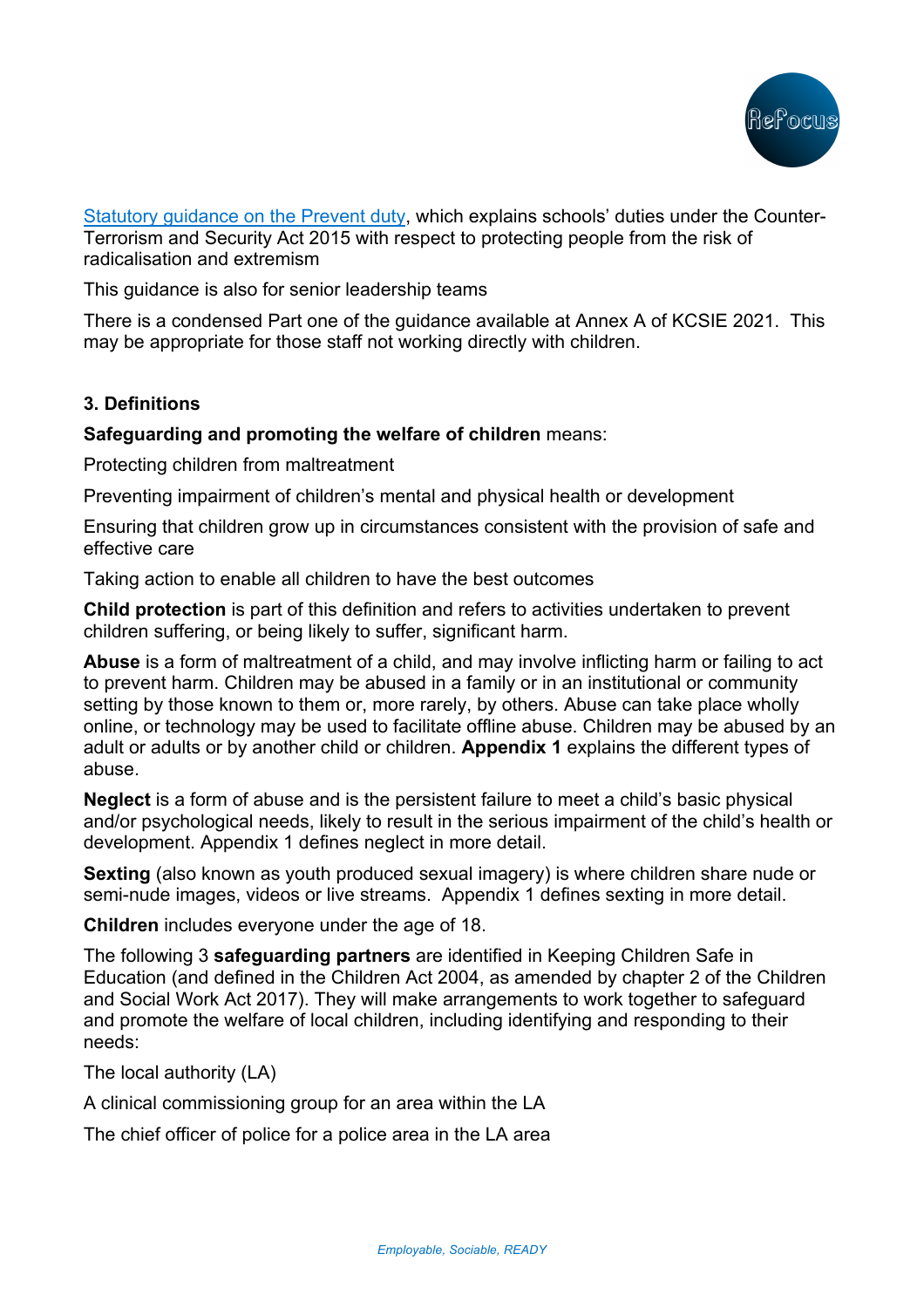

Information is available on the following link Schools & Educational Staff - Northamptonshire Safeguarding Children Board (northamptonshirescb.org.uk)

## **4. Equality statement**

Some children have an increased risk of abuse, and additional barriers can exist for some children with respect to recognising or disclosing it. We are committed to anti-discriminatory practice and recognise children's diverse circumstances. We ensure that all children have the same protection, regardless of any barriers they may face.

We give special consideration to children who:

Have special educational needs (SEN) or disabilities (see section 9)

Are young carers

May experience discrimination due to their race, ethnicity, religion, gender identification or sexuality

Have English as an additional language

Are known to be living in difficult situations – for example, temporary accommodation or where there are issues such as substance abuse or domestic violence

Are at risk of FGM, sexual exploitation, forced marriage, or radicalisation

Are asylum seekers

Are at risk due to either their own or a family member's mental health needs

Are looked after or previously looked after (see section 11)

## **5. Roles and responsibilities**

Safeguarding and child protection is **everyone's** responsibility. This policy applies to all staff, volunteers and governors in ReFocus and is consistent with the procedures of the 3 safeguarding partners. Our policy and procedures also apply to extended and off-site activities.

## **5.1 All staff**

All staff will read and understand part 1 and Annex A of the Department for Education's statutory safeguarding guidance, Keeping Children Safe in Education, and review this guidance at least annually. There is a condensed Part one of the guidance available at Annex A of KCSIE 2021. This may be appropriate for those staff not working directly with children but will be at the discretion of the DSL which is required.

Where there is a safeguarding concern, governing bodies, proprietors and school leaders should ensure the child's wishes and feelings are taken into account when determining what action to take and what services to provide. Systems should be in place, and they should be well promoted, easily understood and easily accessible for children to confidently report abuse, knowing their concerns will be treated seriously and knowing they can safely express their views and give feedback.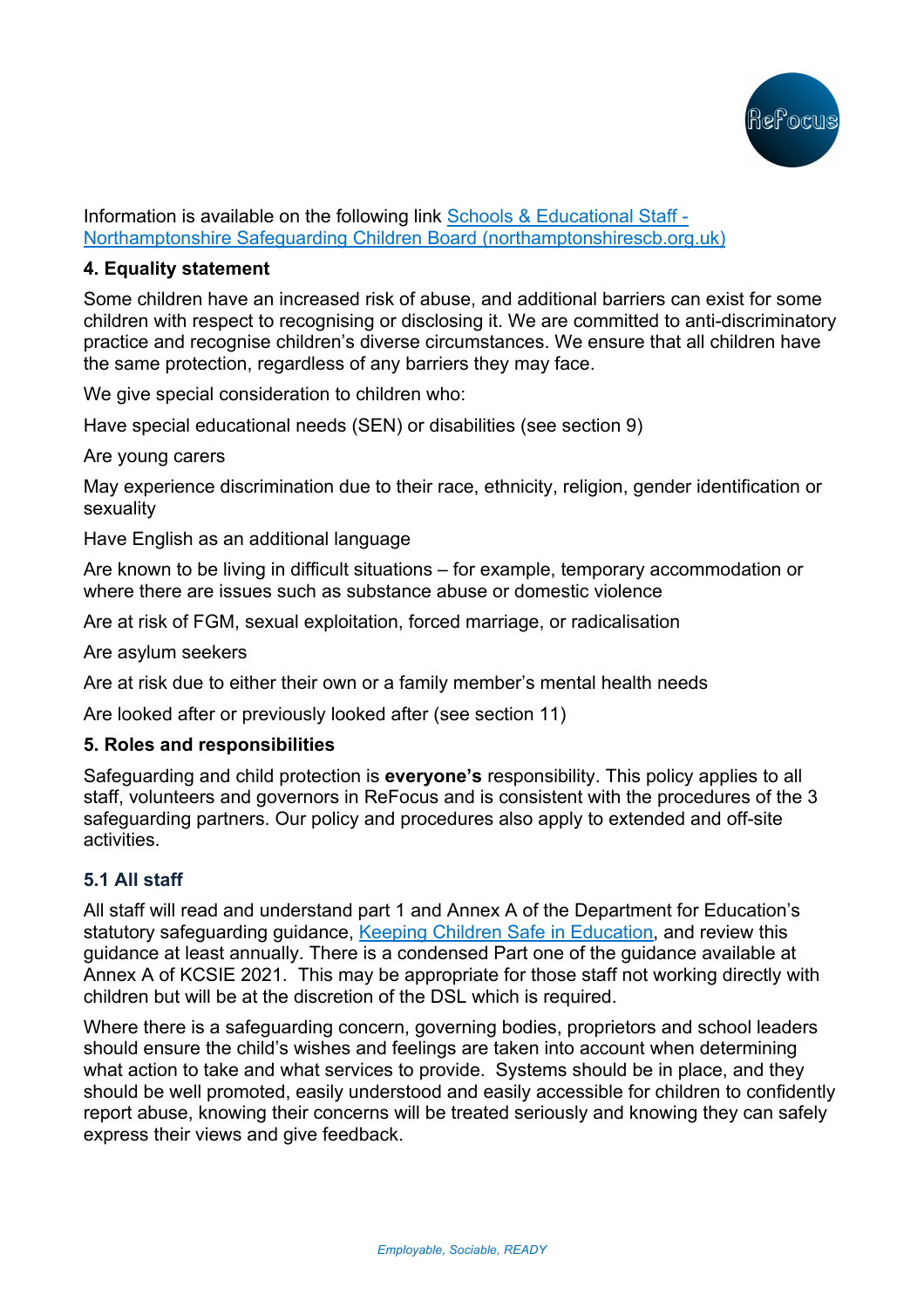

www.refocusltd.co.uk has the most up to date Policies relating to Safeguarding and Child **Protection** 

All staff will be aware of:

Our systems which support safeguarding, including this child protection and safeguarding policy (which includes the procedures to deal with peer on peer abuse), the behaviour and Anti-bullying policy, the staff code of conduct and the E-Safety policy..

The role and identity of the designated safeguarding lead (DSL) and deputies, and the safeguarding response to children who go missing from education

The early help process (sometimes known as the common assessment framework) and their role in it, including identifying emerging problems, liaising with the DSL, and sharing information with other professionals to support early identification and assessment

The process for making referrals to local authority children's social care and for statutory assessments that may follow a referral, including the role they might be expected to play

What to do if they identify a safeguarding issue or a child tells them they are being abused or neglected, including specific issues such as FGM, and how to maintain an appropriate level of confidentiality while liaising with relevant professionals

Safeguarding issues that can put children at risk of harm. Behaviours linked to drug taking and or alcohol misuse, deliberately missing education and consensual and non-consensual sharing of nudes and semi-nudes images and /or videos can be signs that children are at risk.

The signs of different types of abuse and neglect, as well as specific safeguarding issues, such as child sexual exploitation (CSE), indicators of being at risk from or involved with serious violent crime, FGM and radicalization

CSE being a form of child sexual abuse.

Child Criminal Exploitation. The experiences of boys and girls being criminally exploited can be very different to boys. Indicators of CCE may also be different for girls.

The importance of taking victims seriously, keeping them safe and that victims are never made to feel like they are creating a problem for reporting abuse, sexual abuse, sexual violence or sexual harassment.

Section 15 and appendix 4 of this policy outline in more detail how staff are supported to do this.

## **5.2 The designated safeguarding lead (DSL)**

The DSL is a member of the senior leadership team. Our DSL is Hayley Perry – Deputy Head. The DSL takes lead responsibility for child protection and wider safeguarding.

During term time, the DSL will be available during school hours for staff to discuss any safeguarding concerns.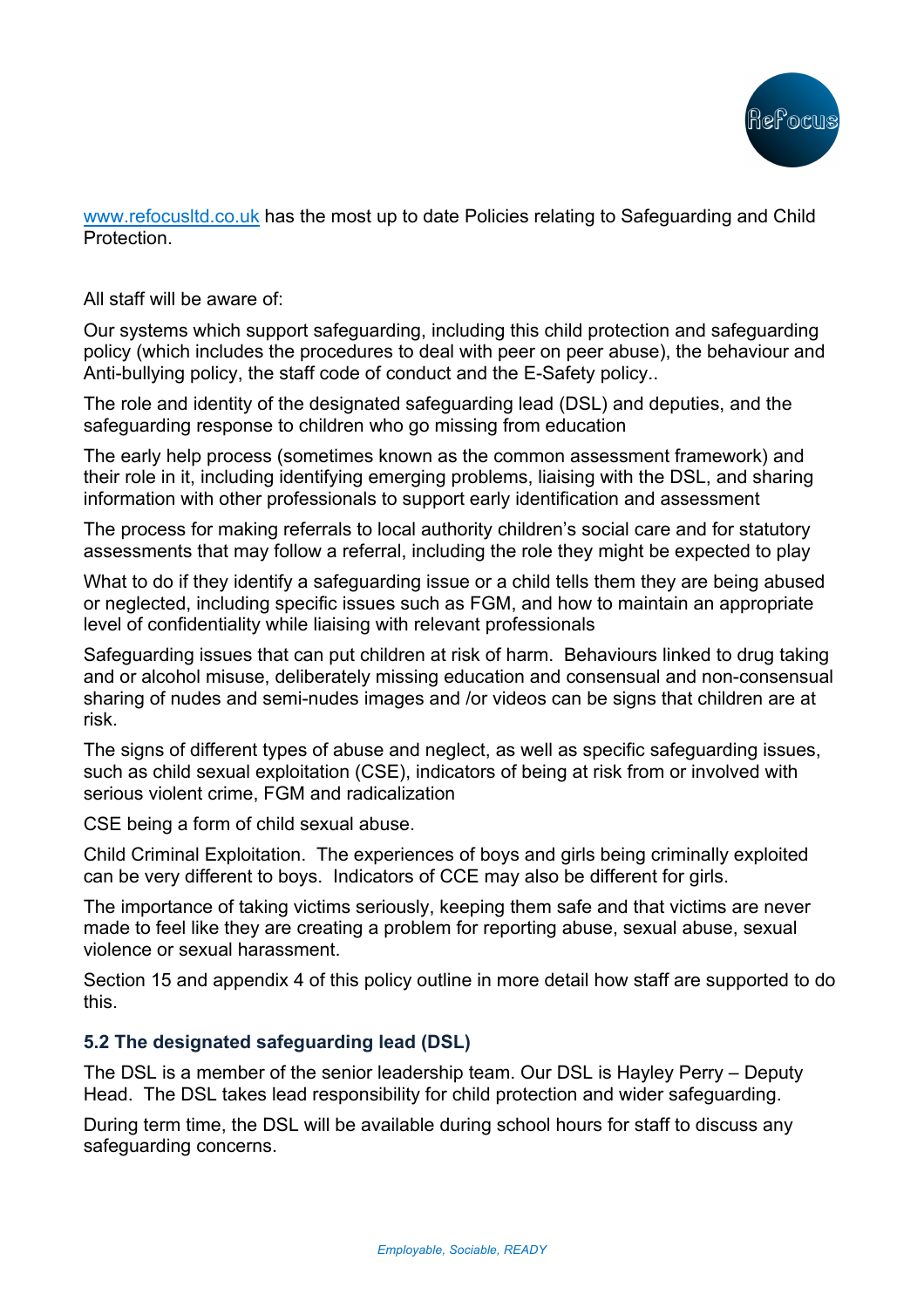

The DSL can also be contacted out of school hours if necessary via email – hayley@refocusltd.co.uk.

When the DSL is absent, the deputies – Katie Close/Liam Kerr – will act as cover.

If the DSL and deputies are not available, [Paula Tucker/ Head teacher] will act as cover (for example, during out-of-hours/out-of-term activities).

The DSL will be given the time, funding, training, resources and support to:

Provide advice and support to other staff on child welfare and child protection matters.

Take part in strategy discussions and inter-agency meetings and/or support other staff to do so.

Contribute to the assessment of children.

Refer suspected cases, as appropriate, to the relevant body (local authority children's social care, Channel programme, Disclosure and Barring Service, and/or police), and support staff who make such referrals directly.

The DSL will also keep the headteacher informed of any issues, and liaise with local authority case managers and designated officers for child protection concerns as appropriate.

The full responsibilities of the DSL and deputies are set out in their job description.

The DSL will ensure as much information is provided as possible as part of the initial care referral in order to aid Children's social care assessments. These assessments should consider where children are being harmed in context outside the home so it's very important. By providing as much information as possible this will enable a contextual safeguarding approach.

## **5.3 The governing board**

The governing board will approve this policy at each review, ensure it complies with the law and hold the headteacher to account for its implementation.

The governing board will appoint a senior board level (or equivalent) lead to monitor the effectiveness of this policy in conjunction with the full governing board. This is always a different person from the DSL.

The chair of governors will act as the 'case manager' in the event that an allegation of abuse is made against the headteacher, where appropriate (see appendix 3).

All governors will read Keeping Children Safe in Education 2021.

Section 15 of this policy has information on how governors are supported to fulfil their role.

## **5.4 The headteacher**

The headteacher is responsible for the implementation of this policy, including:

Ensuring that staff (including temporary staff) and volunteers are informed of our systems which support safeguarding, including this policy, as part of their induction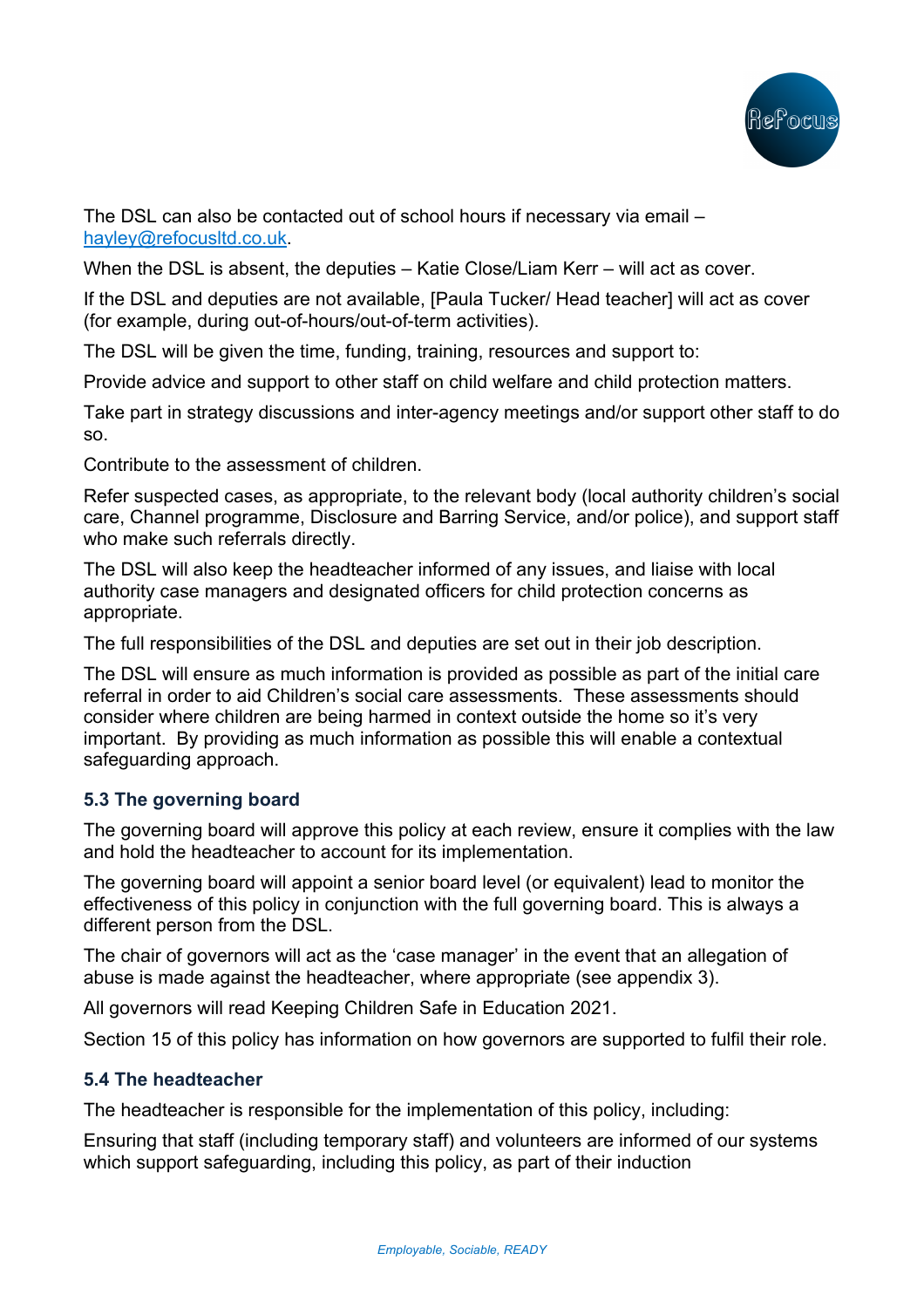

Communicating this policy to parents when their child joins the school and via the school website

Ensuring that the DSL has appropriate time, funding, training and resources, and that there is always adequate cover if the DSL is absent

Ensuring that all staff undertake appropriate safeguarding and child protection training and update this regularly. This includes Online safety training and will be part of the whole school approach to safeguarding.

Ensuring the children are taught about safeguarding, including online safety.

Acting as the 'case manager' in the event of an allegation of abuse made against another member of staff or volunteer, where appropriate (see appendix 3)

### **6. Confidentiality**

ReFocus will share information with other agencies if it is in the interest of safeguarding children. This includes Northants Police, Northamptonshire County Council and Northamptonshire HealthCare Trust. This list includes but is not exclusive to CIRV, Social care and School nurse teams.

Any information shared will also include the home school that the student is linked to.

You should note that:

Timely information sharing is essential to effective safeguarding.

Fears about sharing information must not be allowed to stand in the way of the need to promote the welfare,including their educational outcomes and protect the safety, of children

The Data Protection Act (DPA) 2018 and GDPR do not prevent, or limit, the sharing of information for the purposes of keeping children safe. Schools have clear powers to share, hold and use information for these purposes.

If staff need to share 'special category personal data', the DPA 2018 contains 'safeguarding of children and individuals at risk' as a processing condition that allows practitioners to share information without consent if it is not possible to gain consent, it cannot be reasonably expected that a practitioner gains consent, or if to gain consent would place a child at risk

Staff should never promise a child that they will not tell anyone about a report of abuse, as this may not be in the child's best interests

The government's information sharing advice for safeguarding practitioners includes 7 'golden rules' for sharing information, and will support staff who have to make decisions about sharing information

If staff are in any doubt about sharing information, they should speak to the designated safeguarding lead (or deputy)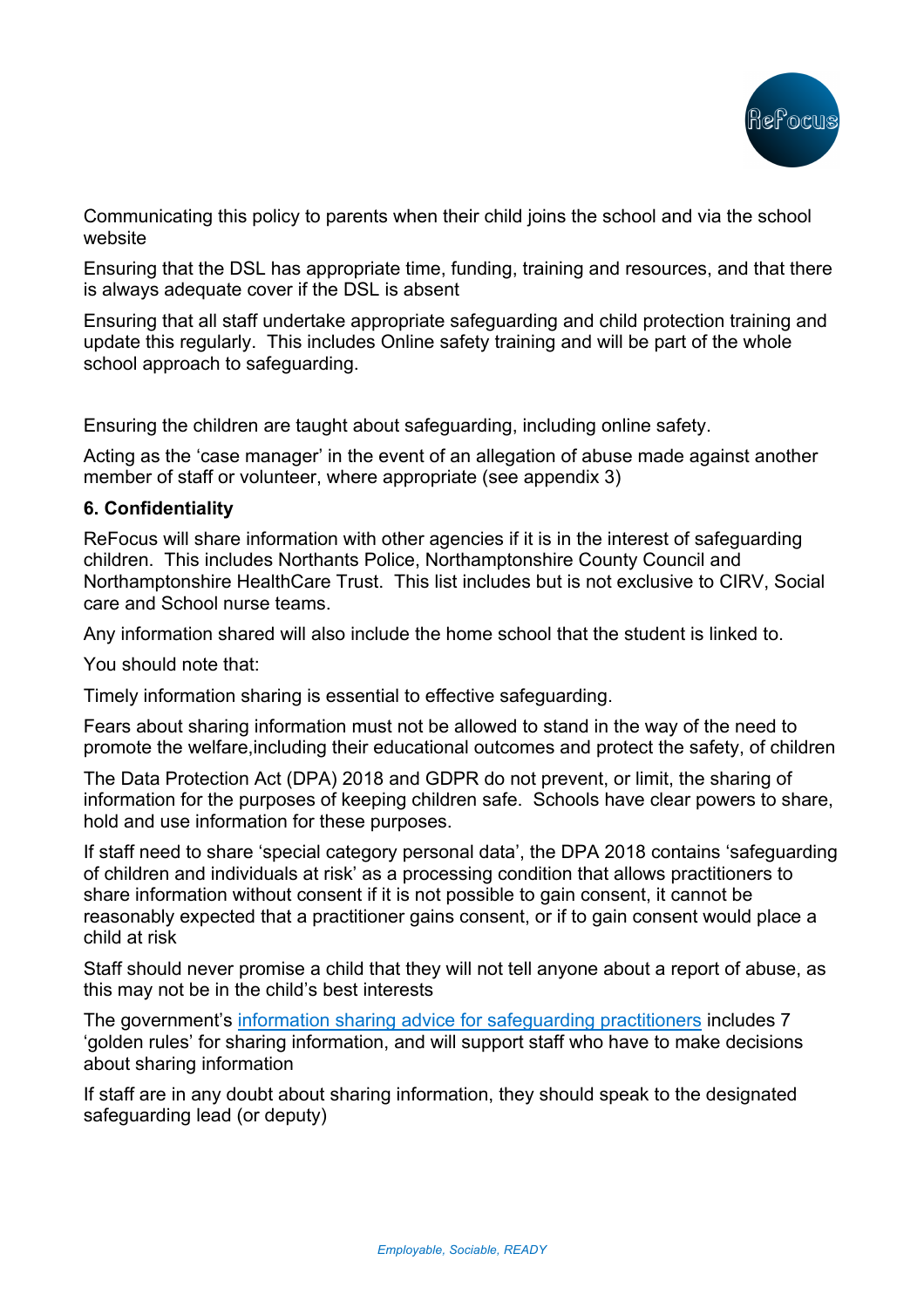

Confidentiality is also addressed in this policy with respect to record-keeping in section 14, and allegations of abuse against staff in appendix 3

## **7. Recognising abuse and taking action**

Staff, volunteers and governors must follow the procedures set out below in the event of a safeguarding issue.

Please note – in this and subsequent sections, you should take any references to the DSL to mean "the DSL (or deputy DSL)".

## **7.1 If a child is suffering or likely to suffer harm, or in immediate danger**

Make a referral to children's social care and/or the police **immediately** if you believe a child is suffering or likely to suffer from harm, or in immediate danger. **Anyone can make a referral.**

Tell the DSL (see section 5.2) as soon as possible if you make a referral directly.

In an emergency call 999 or make a referral to the Multi-Agency Safeguarding Hub on 03001261000

https://www.gov.uk/report-child-abuse-to-local-council

## **7.2 If a child makes a disclosure to you**

If a child discloses a safeguarding issue to you, you should:

Listen to and believe them. Allow them time to talk freely and do not ask leading questions

Stay calm and do not show that you are shocked or upset

Tell the child they have done the right thing in telling you. Do not tell them they should have told you sooner

Explain what will happen next and that you will have to pass this information on. Do not promise to keep it a secret

Write up your conversation as soon as possible in the child's own words. Stick to the facts, and do not put your own judgement on it

Sign and date the write-up and pass it on to the DSL. Alternatively, if appropriate, make a referral to children's social care and/or the police directly (see 7.1), and tell the DSL as soon as possible that you have done so

## **7.3 If you discover that FGM has taken place or a pupil is at risk of FGM**

The Department for Education's Keeping Children Safe in Education explains that FGM comprises "all procedures involving partial or total removal of the external female genitalia, or other injury to the female genital organs".

FGM is illegal in the UK and a form of child abuse with long-lasting, harmful consequences. It is also known as 'female genital cutting', 'circumcision' or 'initiation'.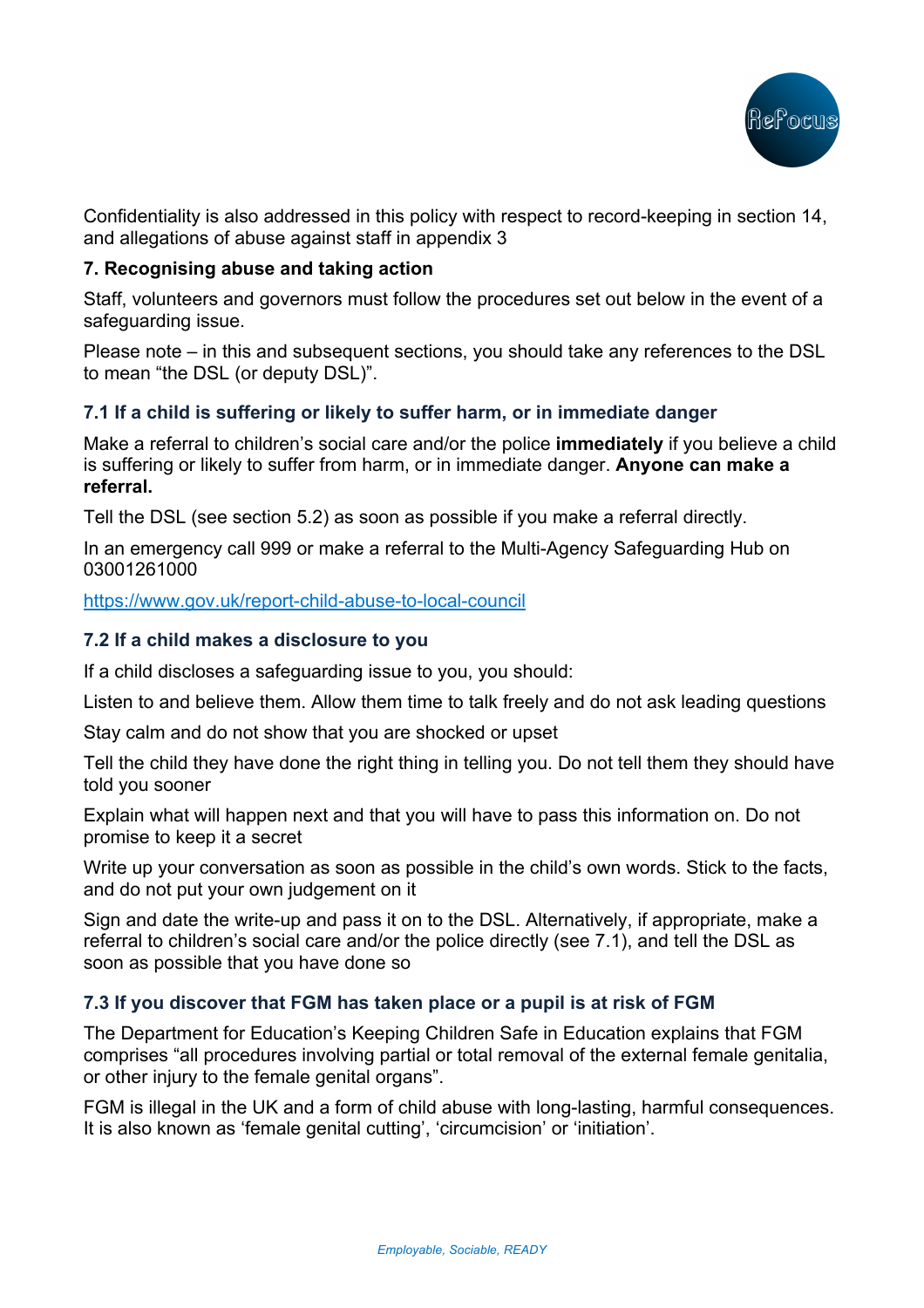

Possible indicators that a pupil has already been subjected to FGM, and factors that suggest a pupil may be at risk, are set out in appendix 4.

**Any teacher** who discovers (either through disclosure by the victim or visual evidence) that an act of FGM appears to have been carried out on a **pupil under 18** must immediately report this to the police, personally. This is a statutory duty, and teachers will face disciplinary sanctions for failing to meet it.

Unless they have been specifically told not to disclose, they should also discuss the case with the DSL and involve children's social care as appropriate.

**Any other member of staff** who discovers that an act of FGM appears to have been carried out on a **pupil under 18** must speak to the DSL and follow our local safeguarding procedures.

The duty for teachers mentioned above does not apply in cases where a pupil is *at risk* of FGM or FGM is suspected but is not known to have been carried out. Staff should not examine pupils.

**Any member of staff** who suspects a pupil is *at risk* of FGM or suspects that FGM has been carried out must speak to the DSL and follow our local safeguarding procedures.

Contact MASH (Multi-Agency Safeguarding Hub 03001267000)

## **7.4 If you have concerns about a child (as opposed to believing a child is suffering or likely to suffer from harm, or is in immediate danger)**

Figure 1 on page 11 illustrates the procedure to follow if you have any concerns about a child's welfare.

Where possible, speak to the DSL first to agree a course of action.

If in exceptional circumstances the DSL is not available, this should not delay appropriate action being taken. Speak to a member of the senior leadership team and/or take advice from local authority children's social care. You can also seek advice at any time from the NSPCC helpline on 0808 800 5000. Share details of any actions you take with the DSL as soon as practically possible.

It may be that children might not tell staff about their abuse and that it maybe that staff overhear a conversation or the child's behaviour changes. In which case advice should be sort as set out above and if necessary follow on to making a referral.

Make a referral to local authority children's social care directly, if appropriate (see 'Referral' below). Share any action taken with the DSL as soon as possible.

### **Early help**

If early help is appropriate, the DSL will generally lead on liaising with other agencies and setting up an inter-agency assessment as appropriate. Staff may be required to support other agencies and professionals in an early help assessment, in some cases acting as the lead practitioner.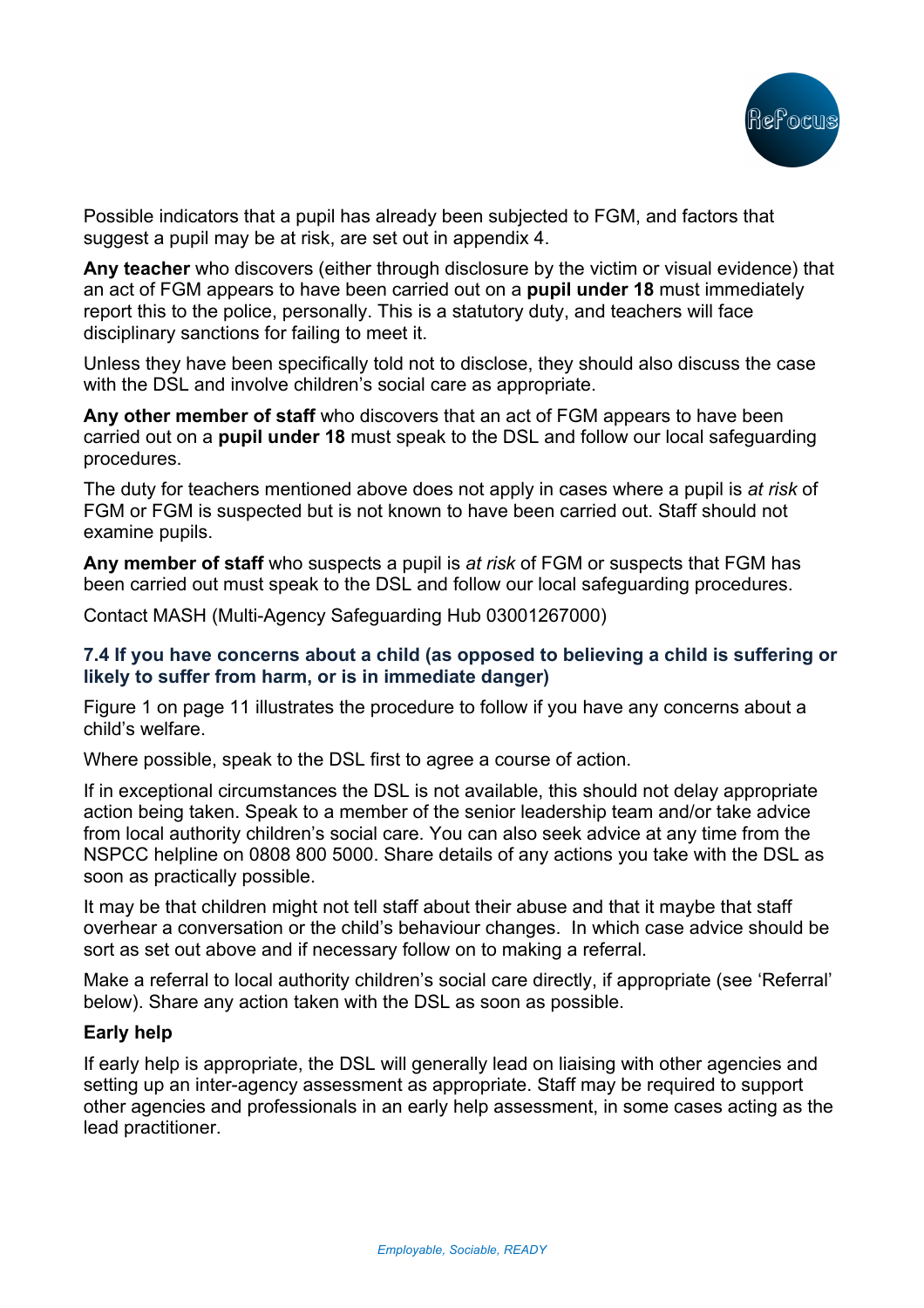

The DSL will keep the case under constant review and the school will consider a referral to local authority children's social care if the situation does not seem to be improving. Timelines of interventions will be monitored and reviewed.

For more information regarding Northamptonshire Early Help please email

earlyhelpsupport@northamptonshire.gov.uk

### **Referral**

If it is appropriate to refer the case to local authority children's social care or the police, the DSL will make the referral or support you to do so.

If you make a referral directly (see section 7.1), you must tell the DSL as soon as possible.

The local authority will make a decision within 1 working day of a referral about what course of action to take and will let the person who made the referral know the outcome. The DSL or person who made the referral must follow up with the local authority if this information is not made available, and ensure outcomes are properly recorded.

If the child's situation does not seem to be improving after the referral, the DSL or person who made the referral must follow local escalation procedures to ensure their concerns have been addressed and that the child's situation improves.

Contact Multi Agency Safeguarding Hub on 03001267000

If you are not happy with a decision or lack of decision making by the local authority the following link assists with Case Conflict Resolution Case and Conflict Resolution Protocol - Northamptonshire Safeguarding Children Board (northamptonshirescb.org.uk)

### **7.5 If you have concerns about extremism**

If a child is not suffering or likely to suffer from harm, or in immediate danger, where possible speak to the DSL first to agree a course of action.

If in exceptional circumstances the DSL is not available, this should not delay appropriate action being taken. Speak to a member of the senior leadership team and/or seek advice from local authority children's social care. Make a referral to local authority children's social care directly, if appropriate (see 'Referral' above). Inform the DSL or deputy as soon as practically possible after the referral.

Where there is a concern, the DSL will consider the level of risk and decide which agency to make a referral to. This could include Channel, the government's programme for identifying and supporting individuals at risk of being drawn into terrorism, or the local authority children's social care team.

The Department for Education also has a dedicated telephone helpline, 020 7340 7264, which school staff and governors can call to raise concerns about extremism with respect to a pupil. You can also email counter.extremism@education.gov.uk. Note that this is not for use in emergency situations.

In an emergency, call 999 or the confidential anti-terrorist hotline on 0800 789 321 if you: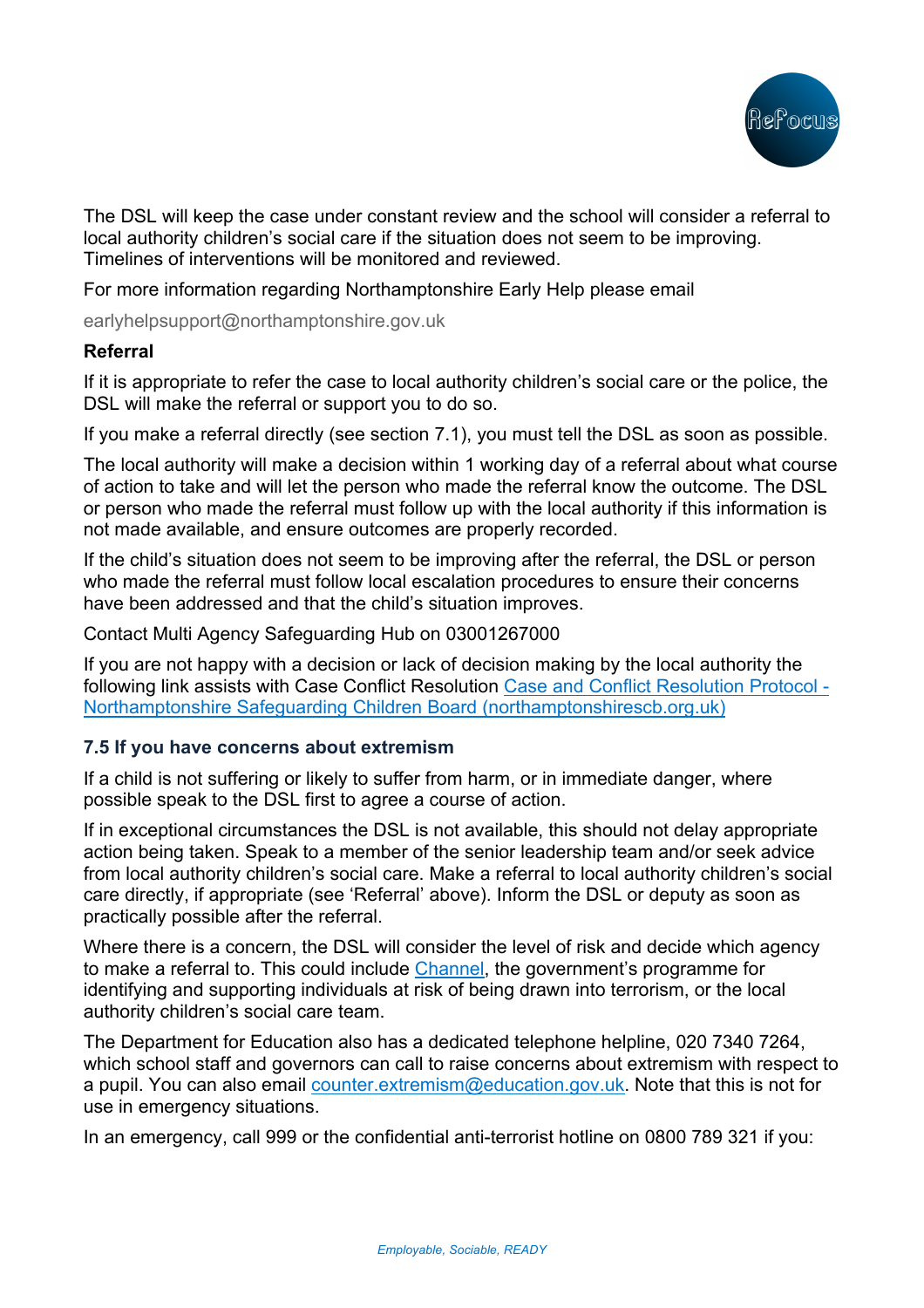

Think someone is in immediate danger

Think someone may be planning to travel to join an extremist group

See or hear something that may be terrorist-related

## **7.6 If you have a mental health concern**

The following guidance is available for mental health and behaviour in schools. This guidance can be used to help support with preventing and tackling bullying, mental health and behaviour in schools.

Please see our Behaviour and Anti-bullying policy for ReFocus processes. It is important to note that ReFocus has a zero tolerance approach to peer on peer abuse.

Mental health problems can, in some cases, be an indicator that a child has suffered or is at risk of suffering abuse, neglect or exploitation.

Staff will be alert to behavioural signs that suggest a child may be experiencing a mental health problem or be at risk of developing one.

If you have a mental health concern about a child that is also a safeguarding concern, take immediate action by following the steps in section 7.4.

If you have a mental health concern that is **not** also a safeguarding concern, speak to the DSL to agree a course of action.

CAMHS - Children and Adolescent Mental Health Services (CAMHS) Northamptonshire (nhft.nhs.uk) or 03001111222. If a child is in crisis the Crisis team can be contacted on 01604656060.

The following resources are available for staff for materials and lesson plans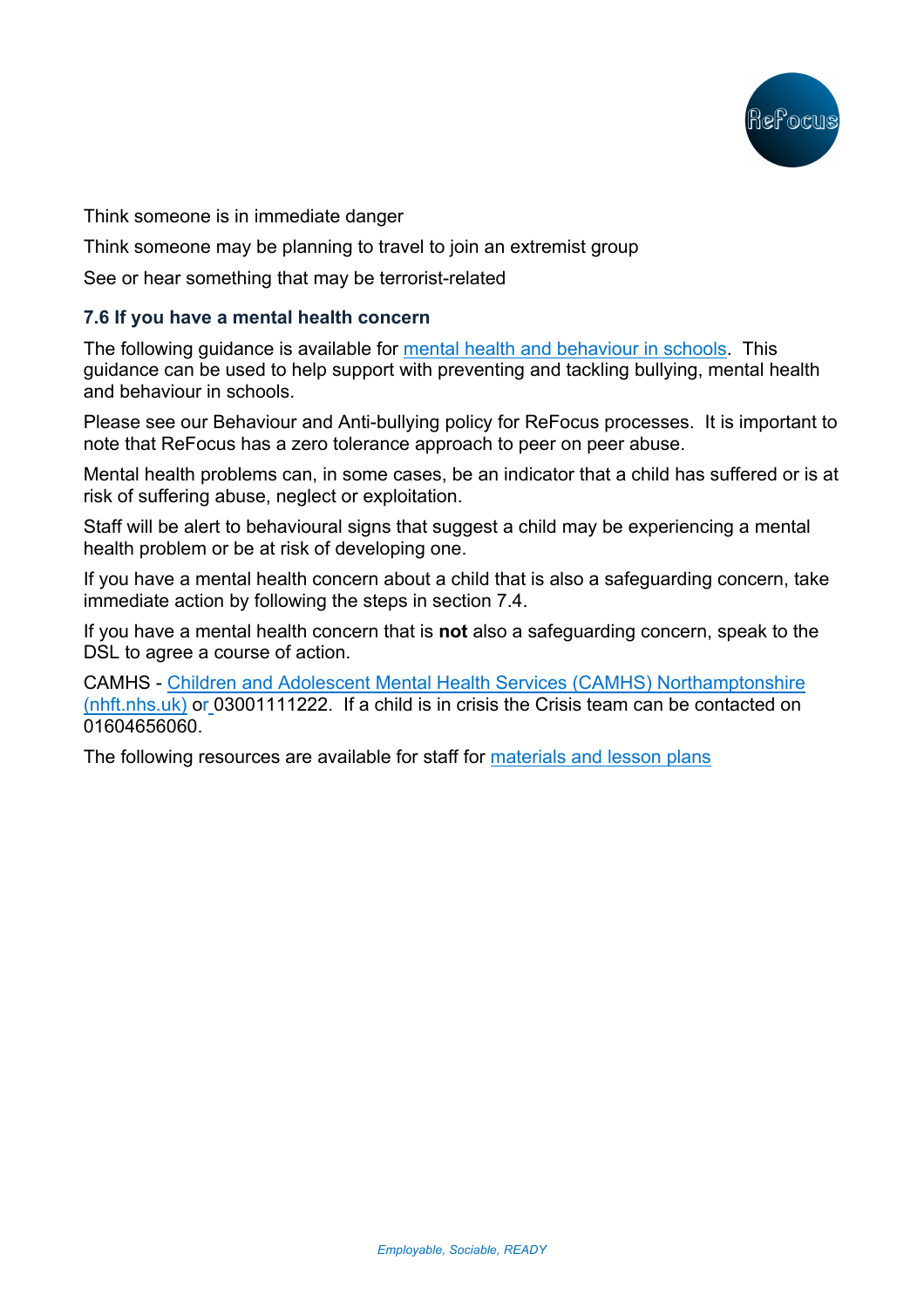

# **Figure 1: procedure if you have concerns about a child's welfare (as opposed to believing a child is suffering or likely to suffer from harm, or in immediate danger)**

(Note – if the DSL is unavailable, this should not delay action. See section 7.4 for what to do.)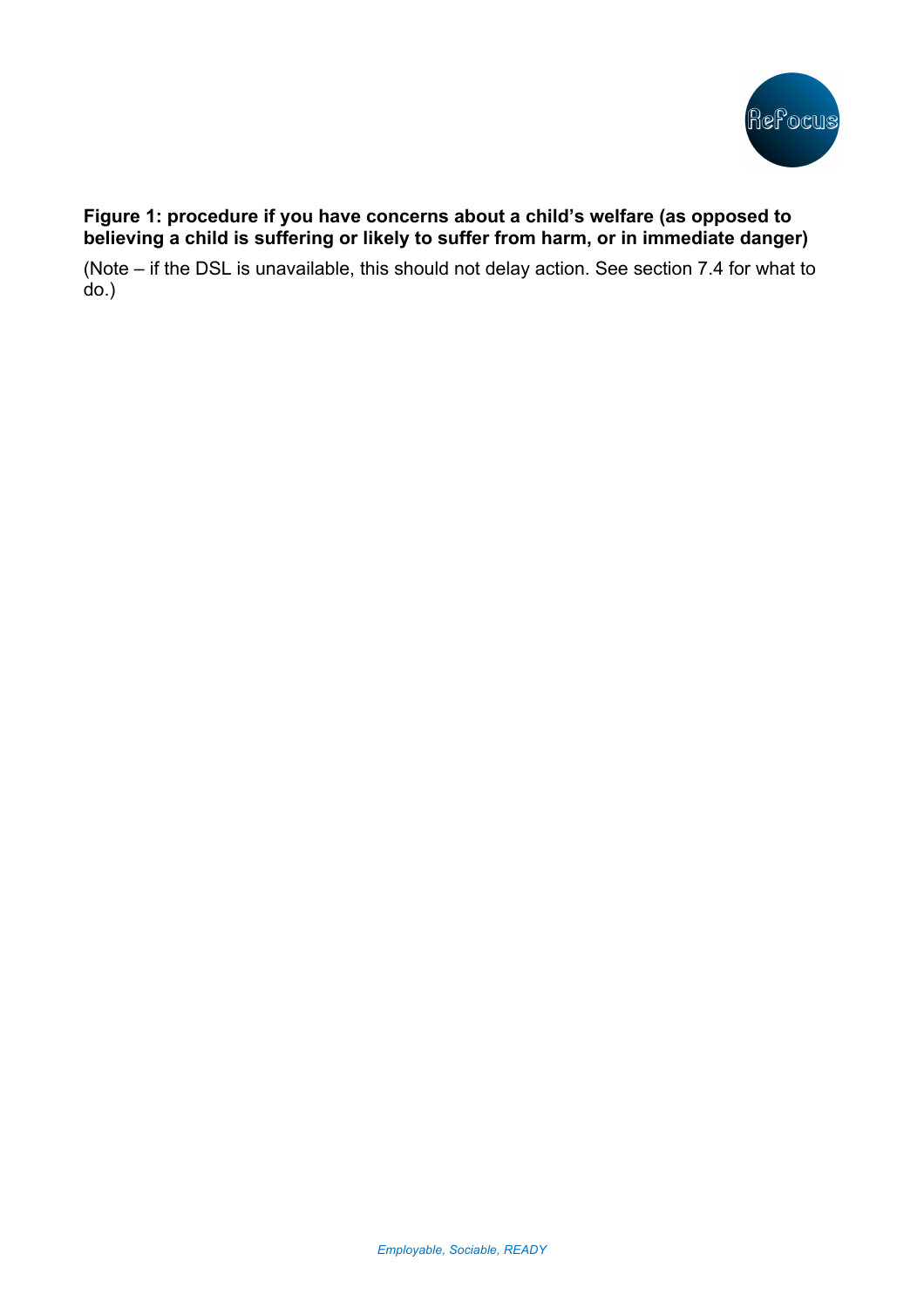

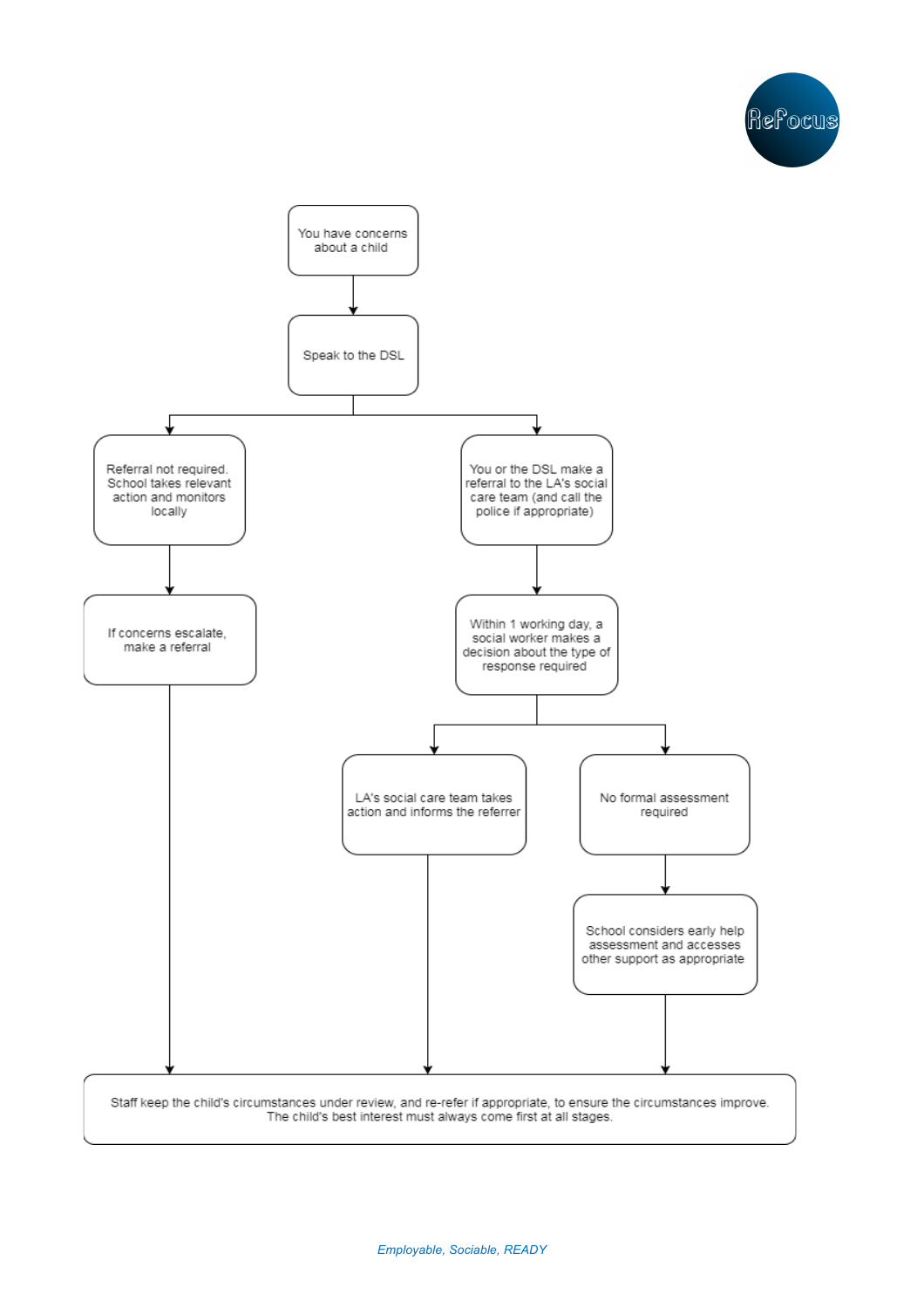

# **7.7 Concerns about a staff member, supply teacher or volunteer**

If you have concerns about a member of staff (including a supply teacher or volunteer), or an allegation is made about a member of staff (including a supply teacher or volunteer) posing a risk of harm to children, speak to the headteacher. If the concerns/allegations are about the headteacher, speak to the chair of governors.

The headteacher/chair of governors will then follow the procedures.

ReFocus must follow the procedures for handling allegations made against staff and/or volunteers as it states *Part 4 of Keeping Children Safe in Education (2021).* The aim is to deal with any allegation quickly and in a fair and consistent way which provides effective protection for the child and at the same time provides appropriate support for the person who is the subject of the allegation.

If staff have safeguarding concerns, or an allegations is made against any member of staff (**including supply staff and volunteers**), posing a risk of harm to children, then:

- the matter should be reported immediately to the headteacher who will become the Case Manager. They will liaise with the Designated Officers(s) and take advice on next steps. The case manager will speak with the member of staff concerned.
- If the concern is in relation to the headteacher then the allegation should be raised with the Chair of Governors directly. Email - Governors@refocusltd.co.uk

If the case manager and / or DSL feel that the allegations are serious and they require immediate intervention by the children's social care services and/or police they shall contact them immediately.

In all cases immediate contact should be made with the Designated safeguarding lead/s to discuss the allegation. A decision as to how to proceed and eventually whether or not to suspend a member of staff or volunteer will be taken by the case manager following consultation with the Designated Officer(s) (and, in the most serious cases, the police). In borderline cases discussions with the Designated Officer(s) can be held informally and without naming the school or individual. Suspension is not an automatic response and the decision will be taken according to the circumstances of each particular case. The decision as to whether or not to suspend the member of staff is taken by the case manager (having consulted the Designated Officer(s)).

Primary concerns are the safety and wellbeing of the students when any decision is being made. A full and fair investigation which will be led by the Local Authority Designated Officer (**LADO)**. *Contact details for LADO are Andy Smith 01604367862/ Christine York 01604 362633*

Please See Appendix 2 and 3 for further guidance in determining outcomes of allegation investigations.

### **7.8 Allegations of abuse made against other pupils**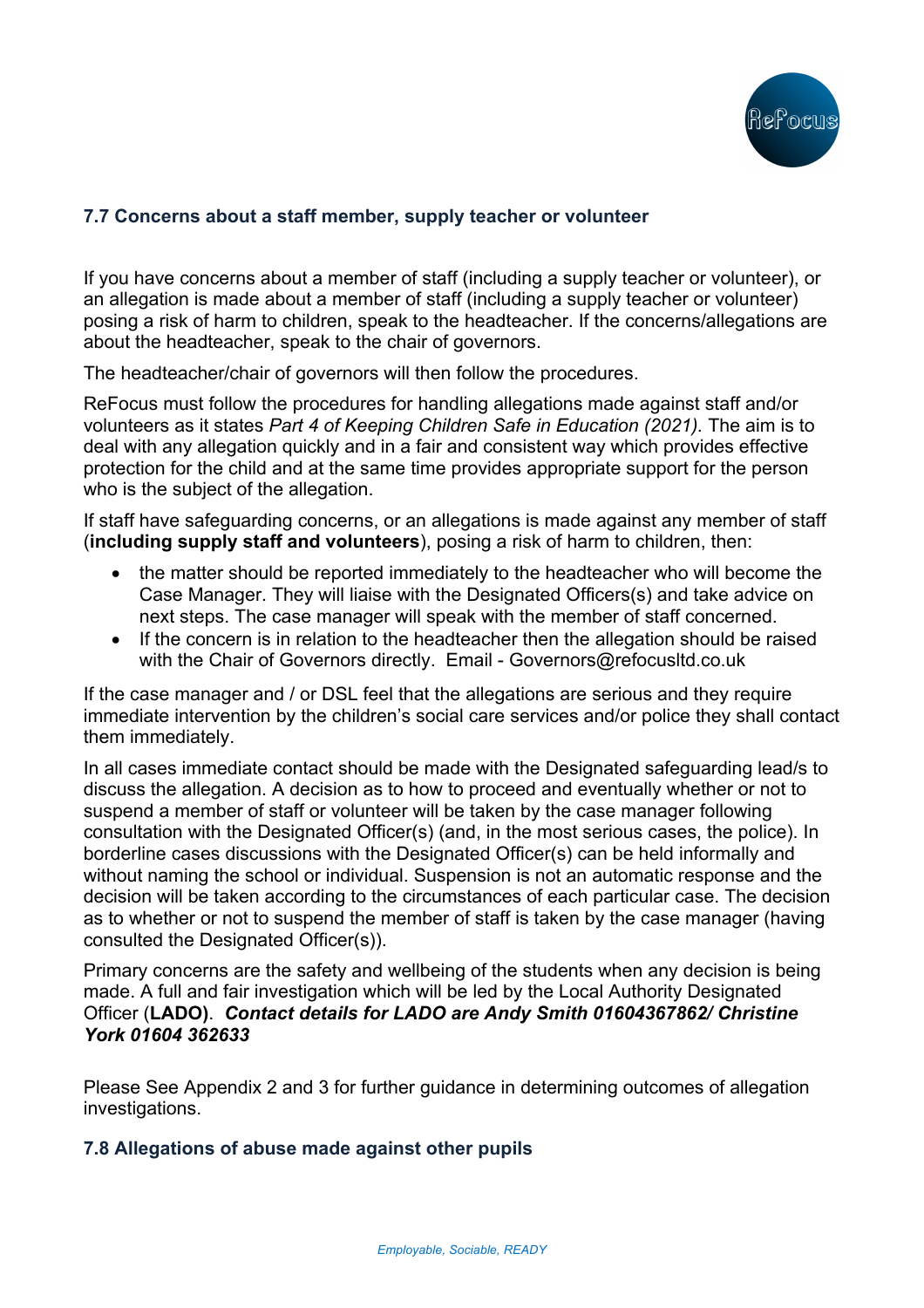

We recognise that children are capable of abusing their peers. Abuse will never be tolerated or passed off as "banter", "just having a laugh" or "part of growing up".

### **It is very important that staff recognise the signs of peer on peer abuse and understand how to respond to them.**

We also recognise the gendered nature of peer-on-peer abuse. However, all peer-on-peer abuse is unacceptable and will be taken seriously.

Most cases of pupils hurting other pupils will be dealt with under our school's behaviour policy, but this child protection and safeguarding policy will apply to any allegations that raise safeguarding concerns. This might include where the alleged behaviour:

Is serious, and potentially a criminal offence

Could put pupils in the school at risk

Is violent

Involves pupils being forced to use drugs or alcohol

Involves sexual exploitation, sexual abuse or sexual harassment, such as indecent exposure, sexual assault, upskirting or sexually inappropriate pictures or videos (including sexting)

Initiation/hazing type violence and rituals (activities involving harassment, abuse or humiliation used as a way of initiating a person into a group and may be an online element)

If a pupil makes an allegation of abuse against another pupil:

You **must** record the allegation and tell the DSL, but do not investigate it

The DSL will contact the local authority children's social care team and follow its advice, as well as the police if the allegation involves a potential criminal offence

The DSL will put a risk assessment and support plan into place for all children involved (including the victim(s), the child(ren) against whom the allegation has been made and any others affected) with a named person they can talk to if needed

The DSL will contact the children and adolescent mental health services (CAMHS), if appropriate

We will minimise the risk of peer-on-peer abuse by:

Challenging any form of derogatory or sexualised language or behaviour, including requesting or sending sexual images

Being vigilant to issues that particularly affect different genders – for example, sexualised or aggressive touching or grabbing towards female pupils, and initiation or hazing type violence with respect to boys

Ensuring our curriculum helps to educate pupils about appropriate behaviour and consent

Ensuring pupils know they can talk to staff confidentially by challenging inappropriate behaviour and engaging in positive conversations during both structured PSHE lessons, group mentoring sessions and during social time.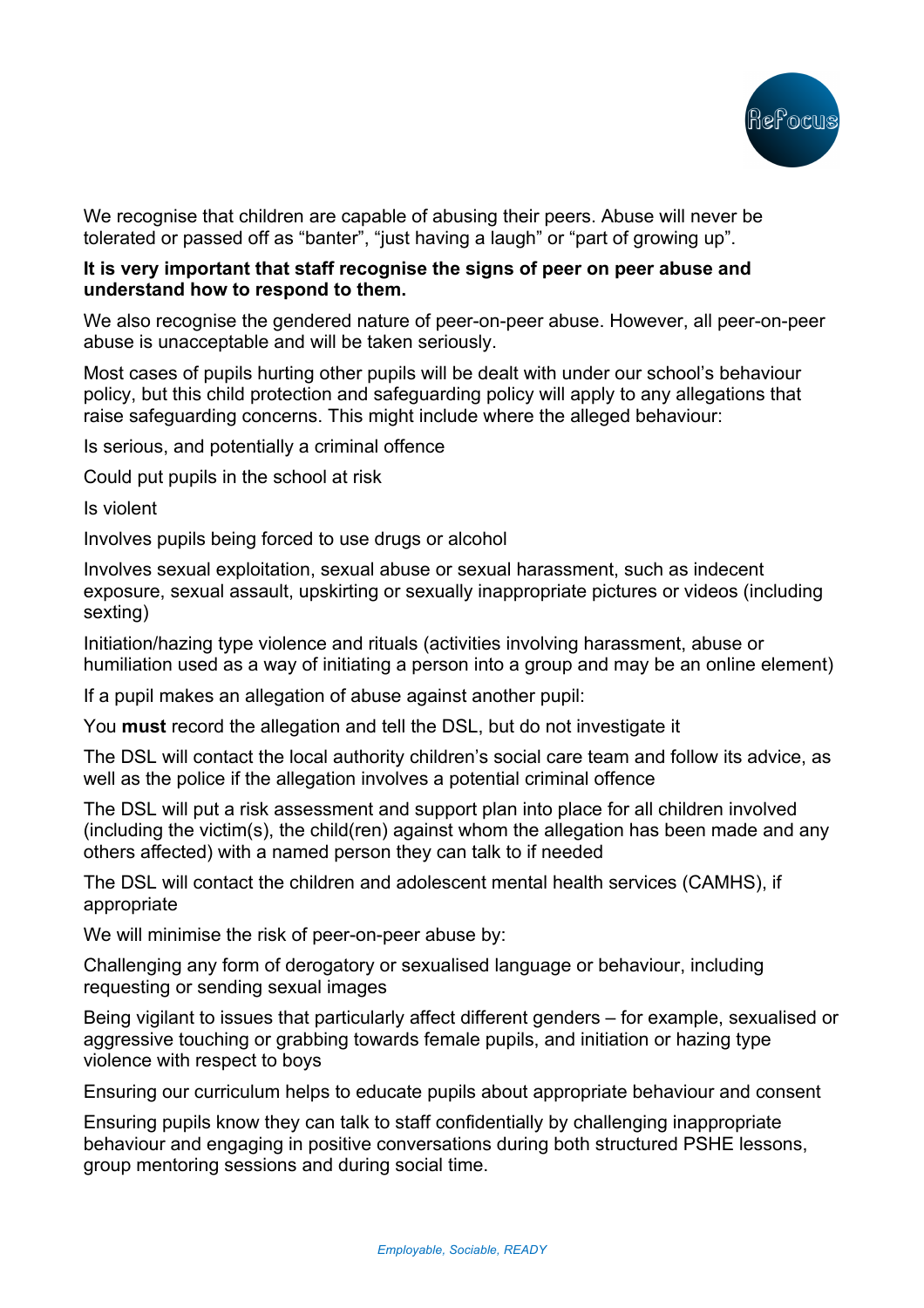

Ensuring staff are trained to understand that a pupil harming a peer could be a sign that the child is being abused themselves, and that this would fall under the scope of this policy

## **7.9 Sexting**

### **Your responsibilities when responding to an incident**

If you are made aware of an incident involving sexting (also known as 'youth produced sexual imagery'), you must report it to the DSL immediately.

You must **not**:

View, copy, print, share, store or save the imagery yourself, or ask a pupil to share or download it (if you have already viewed the imagery by accident, you must report this to the DSL)

Delete the imagery or ask the pupil to delete it

Ask the pupil(s) who are involved in the incident to disclose information regarding the imagery (this is the DSL's responsibility)

Share information about the incident with other members of staff, the pupil(s) it involves or their, or other, parents and/or carers

Say or do anything to blame or shame any young people involved

You should explain that you need to report the incident, and reassure the pupil(s) that they will receive support and help from the DSL.

### **Initial review meeting**

Following a report of an incident, the DSL will hold an initial review meeting with appropriate school staff – this may include the staff member who reported the incident and the safeguarding or leadership team that deals with safeguarding concerns. This meeting will consider the initial evidence and aim to determine:

Whether there is an immediate risk to pupil(s)

If a referral needs to be made to the police and/or children's social care

If it is necessary to view the image(s) in order to safeguard the young person (in most cases, images or videos should not be viewed)

What further information is required to decide on the best response

Whether the image(s) has been shared widely and via what services and/or platforms (this may be unknown)

Whether immediate action should be taken to delete or remove images or videos from devices or online services

Any relevant facts about the pupils involved which would influence risk assessment

If there is a need to contact another school, college, setting or individual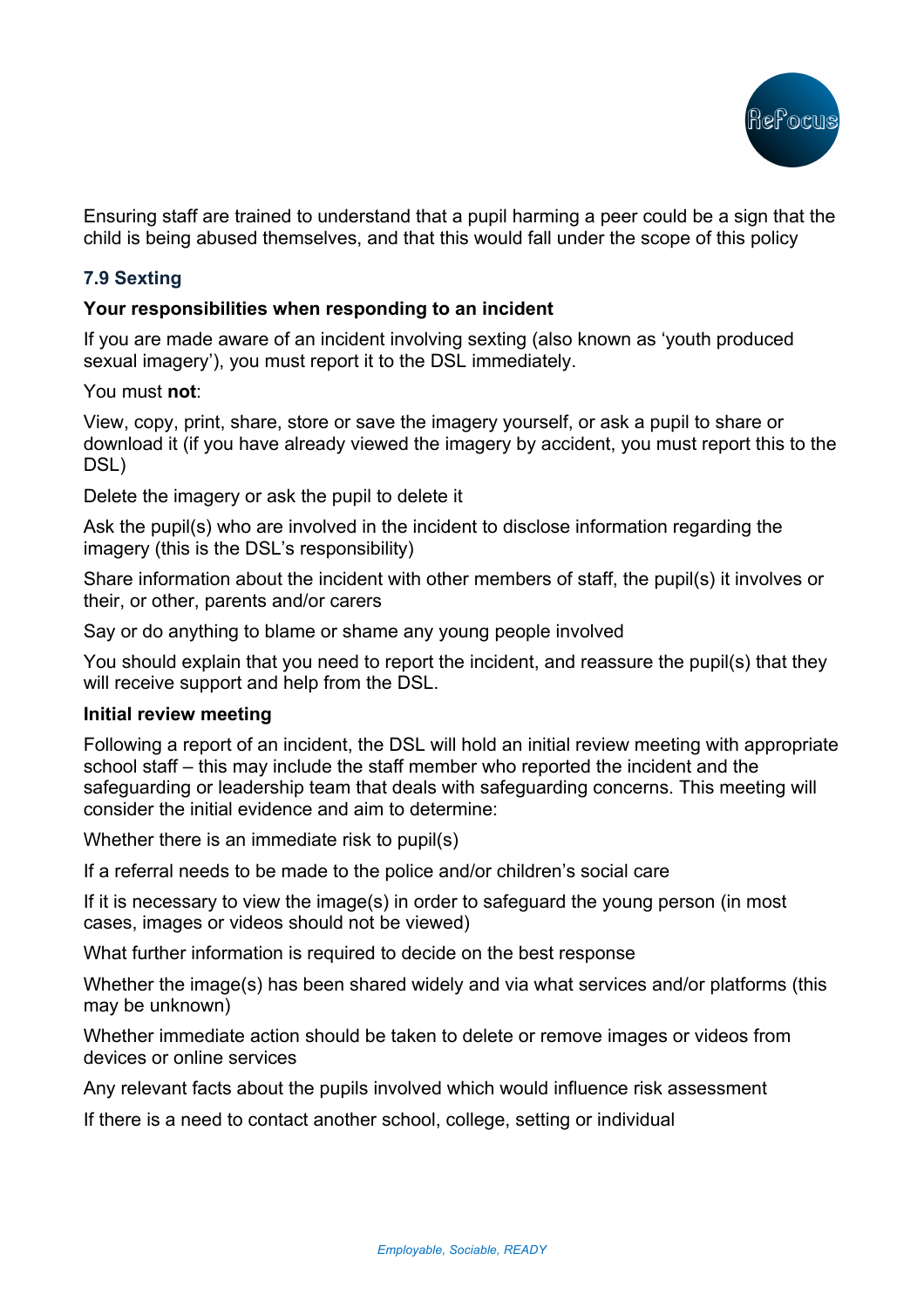

Whether to contact parents or carers of the pupils involved (in most cases parents/carers should be involved)

The DSL will make an immediate referral to police and/or children's social care if:

The incident involves an adult

There is reason to believe that a young person has been coerced, blackmailed or groomed, or if there are concerns about their capacity to consent (for example owing to special educational needs)

What the DSL knows about the images or videos suggests the content depicts sexual acts which are unusual for the young person's developmental stage, or are violent

The imagery involves sexual acts and any pupil in the images or videos is under 13

The DSL has reason to believe a pupil is at immediate risk of harm owing to the sharing of nudes and semi-nudes (for example, the young person is presenting as suicidal or selfharming)

If none of the above apply then the DSL, in consultation with the headteacher and other members of staff as appropriate, may decide to respond to the incident without involving the police or children's social care. The decision will be made and recorded in line with the procedures set out in this policy.

### **Further review by the DSL**

If at the initial review stage a decision has been made not to refer to police and/or children's social care, the DSL will conduct a further review to establish the facts and assess the risks.

They will hold interviews with the pupils involved (if appropriate).

If at any point in the process there is a concern that a pupil has been harmed or is at risk of harm, a referral will be made to children's social care and/or the police immediately.

### **Informing parents**

The DSL will inform parents at an early stage and keep them involved in the process, unless there is a good reason to believe that involving them would put the pupil at risk of harm.

### **Referring to the police**

If it is necessary to refer an incident to the police, this will be done through dialling 101 for Northamptonshire Police.

### **Recording incidents**

All sexting incidents and the decisions made in responding to them will be recorded. The record-keeping arrangements set out in section 14 of this policy also apply to recording incidents of sexting.

### **Curriculum coverage**

Pupils are taught about the issues surrounding sexting as part of our relationships and sex education and computing programmes. Teaching covers the following in relation to sexting: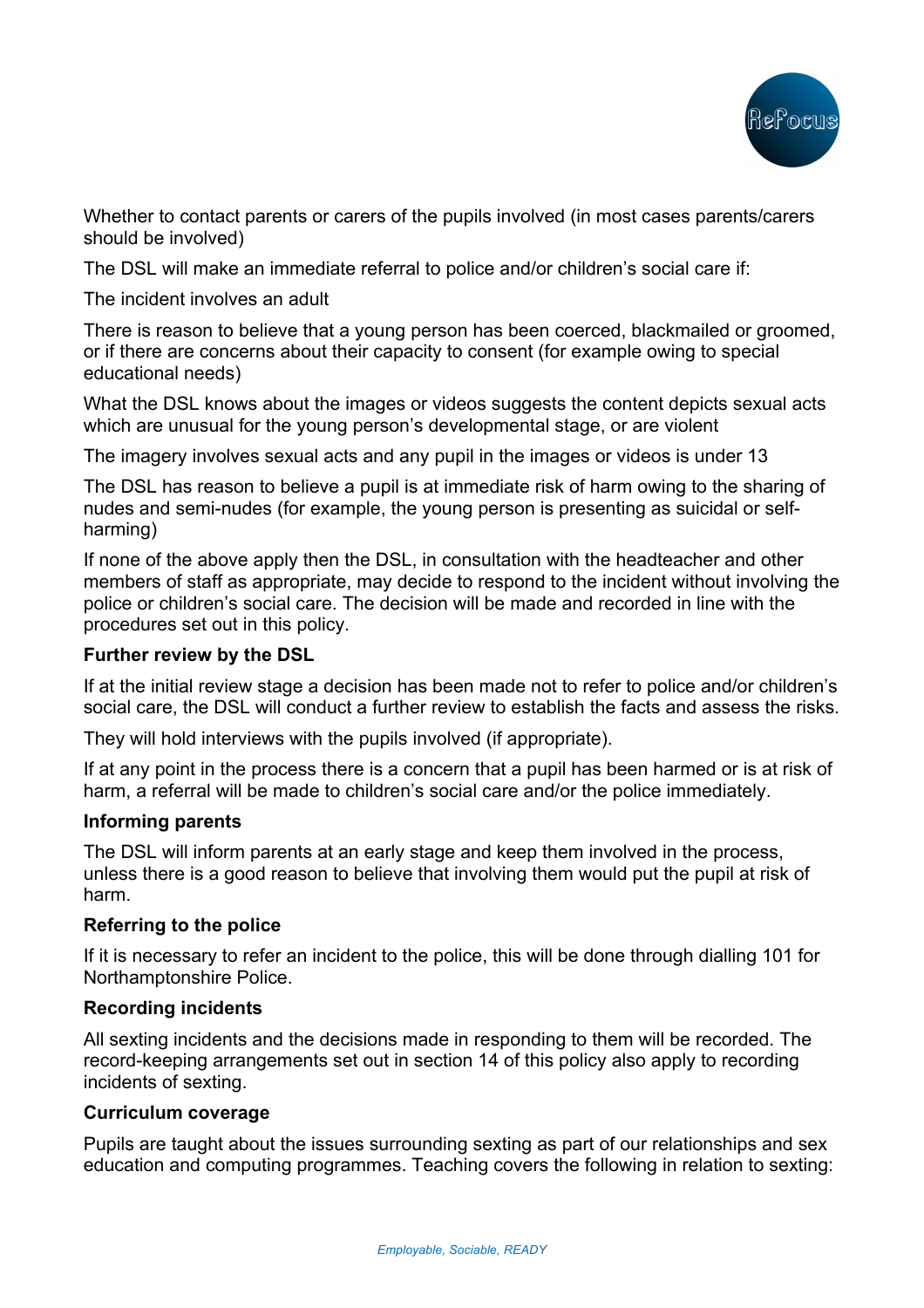

What it is

How it is most likely to be encountered

The consequences of requesting, forwarding or providing such images, including when it is and is not abusive and when it may be deemed as online sexual harassment

Issues of legality

The risk of damage to people's feelings and reputation

Pupils also learn the strategies and skills needed to manage:

Specific requests or pressure to provide (or forward) such images

The receipt of such images

This policy on sexting is also shared with pupils so they are aware of the processes the school will follow in the event of an incident.

## **7.10 Allegations of sexual abuse or sexual harassment**

The needs and wishes of the victim should be paramount (along with protecting the child) in any response. It is important they feel in as much control of the process as is reasonably possible. Wherever possible, the victim, if they wish, should be able to continue in their normal routine. Overall, the priority should be to make the victim's daily experience as normal as possible, so that the school or college is a safe space for them.

Consider the age and the developmental stage of the victim, the nature of the allegations and the potential risk of further abuse. Schools and colleges should be aware that, by the very nature of sexual violence and sexual harassment, a power imbalance is likely to have been created between the victim and alleged perpetrator(s).

The victim should never be made to feel they are the problem for making a report or made to feel ashamed for making a report. • Consider the proportionality of the response. Support should be tailored on a case-by-case basis. The support required regarding a one-off incident of sexualised name-calling is likely to be vastly different from that for a report of rape.

Schools should be aware that sexual assault can result in a range of health needs, including physical, mental, and sexual health problems and unwanted pregnancy. Children and young people that have a health need arising from sexual assault or abuse can access specialist NHS support from a Sexual Assault Referral Centre.

(SARC). SARCs offer confidential and non-judgemental support to victims and survivors of sexual assault and abuse. They provide medical, practical, and emotional care and advice to all children and adults, regardless of when the incident occurred.

The Lucy Faithfull Foundation has developed a HSB toolkit, which amongst other things, provides support, advice and information on how to prevent it, links to organisations and helplines, resources about HSB by children, internet safety, sexual development and preventing child sexual abuse.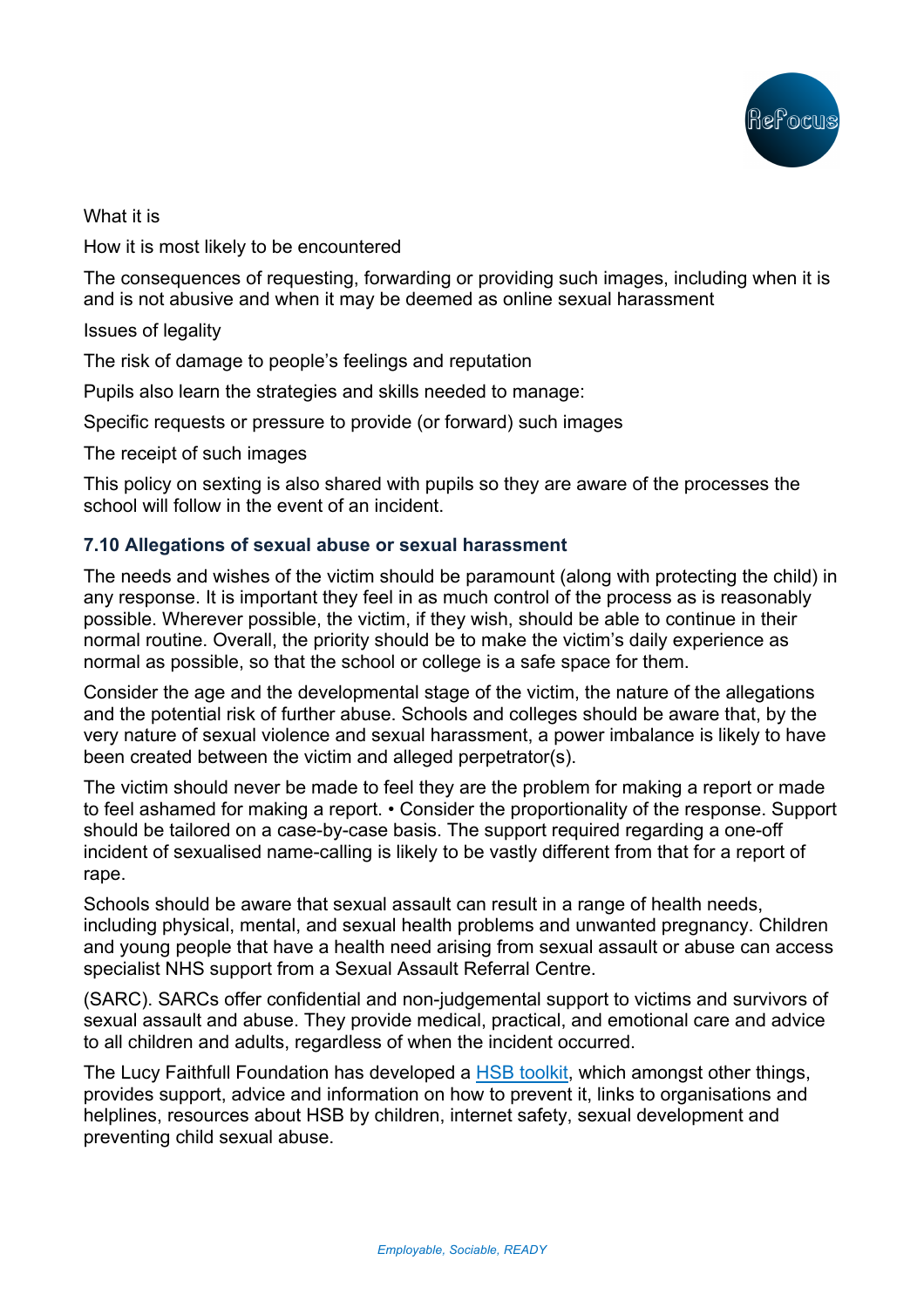

The NSPCC provides free and independent advice about HSB: NSPCC Learning: Protecting children from harmful sexual behaviour and NSPCC - Harmful sexual behaviour framework.

Contextual Safeguarding Network – Beyond Referrals (Schools) provides a school selfassessment toolkit and guidance for addressing HSB in schools.

StopItNow - Preventing harmful sexual behaviour in children - Stop It Now provides a guide for parents, carers and professionals to help everyone do their part in keeping children safe, they also run a free confidential helpline.

## **8. Notifying parents**

Where appropriate, we will discuss any concerns about a child with the child's parents. The DSL will normally do this in the event of a suspicion or disclosure.

Other staff will only talk to parents about any such concerns following consultation with the DSL.

If we believe that notifying the parents would increase the risk to the child, we will discuss this with the local authority children's social care team before doing so.

In the case of allegations of abuse made against other children, we will normally notify the parents of all the children involved.

## **9. Pupils with special educational needs and disabilities**

We recognise that pupils with special educational needs (SEN) and disabilities can face additional safeguarding challenges. Additional barriers can exist when recognising abuse and neglect in this group, including:

Assumptions that indicators of possible abuse such as behaviour, mood and injury relate to the child's disability without further exploration

Pupils being more prone to peer group isolation than other pupils

The potential for pupils with SEN and disabilities being disproportionally impacted by behaviours such as bullying, without outwardly showing any signs

Communication barriers and difficulties in overcoming these barriers

We offer extra pastoral support for pupils with SEN and disabilities. This includes:

1-2-1 and group mentoring, individual learning plans and regular reviews with student, parents and any other involved agencies

As an alternative provision most students that attend ReFocus fit into the category of 'Vulnerable pupil'. As a result they should be treated as students with additional risk of harm. The vast majority of students are supported by Partner agencies for either social care needs or additional educational needs.

## **10. Pupils with a social worker**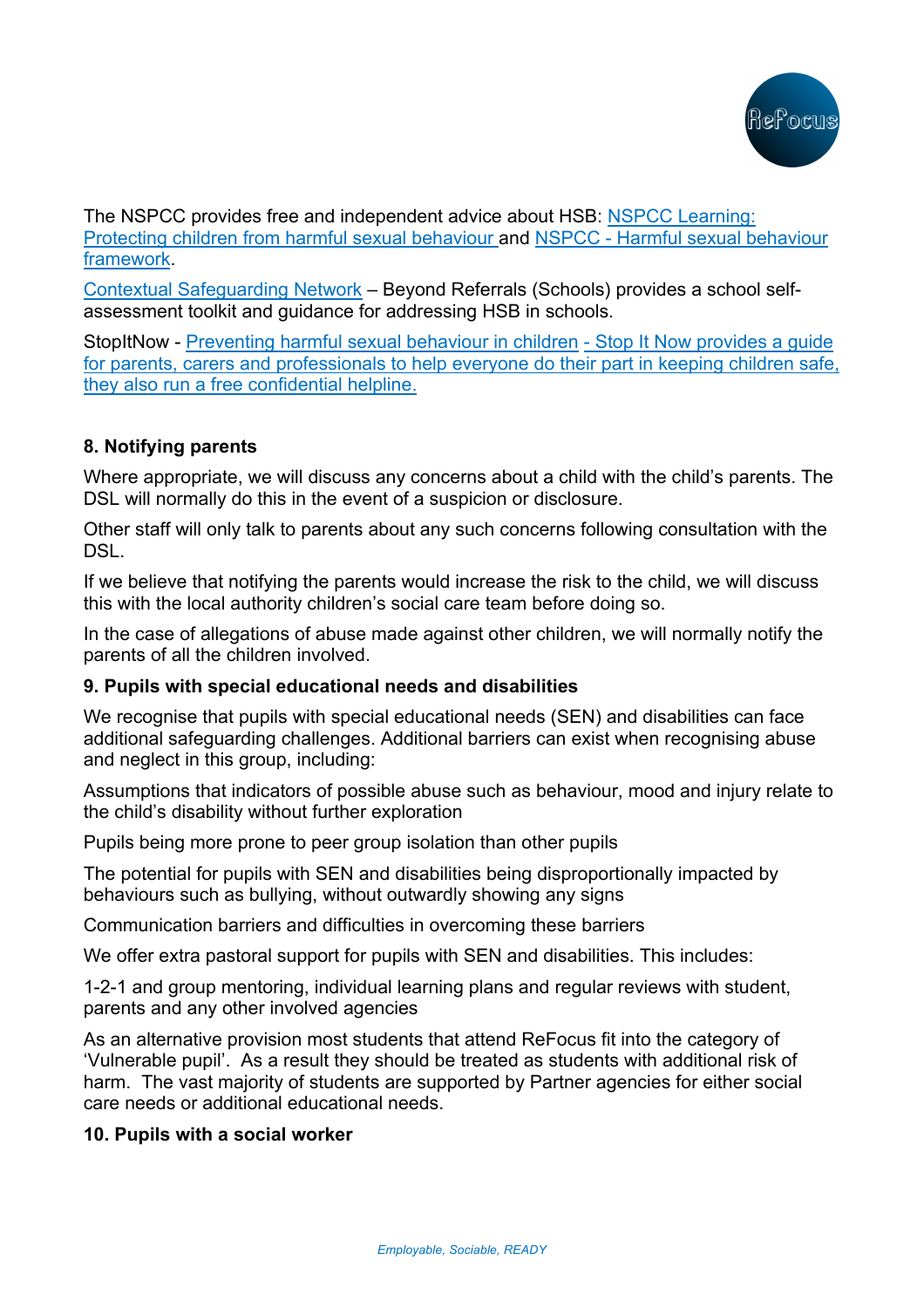

Pupils may need a social worker due to safeguarding or welfare needs. We recognise that a child's experiences of adversity and trauma can leave them vulnerable to further harm as well as potentially creating barriers to attendance, learning, behaviour and mental health.

The DSL and all members of staff will work with and support social workers to help protect vulnerable children.

Where we are aware that a pupil has a social worker, the DSL will always consider this fact to ensure any decisions are made in the best interests of the pupil's safety, welfare and educational outcomes. For example, it will inform decisions about:

Responding to unauthorised absence or missing education where there are known safeguarding risks

The provision of pastoral and/or academic support

## **11. Looked-after and previously looked-after children**

We will ensure that staff have the skills, knowledge and understanding to keep looked-after children and previously looked-after children safe. In particular, we will ensure that:

Appropriate staff have relevant information about children's looked after legal status, contact arrangements with birth parents or those with parental responsibility, and care arrangements

The DSL has details of children's social workers and relevant virtual school heads

We have appointed an appropriately trained teacher, Paula Tucker, Headteacher, to take the lead on promoting the educational achievement of looked-after and previously lookedafter children.

As part of their role, they will:

Work closely with the DSL to ensure that any safeguarding concerns regarding looked-after and previously looked-after children are quickly and effectively responded to

Work with virtual school heads to promote the educational achievement of looked-after and previously looked-after children

### **12. Mobile phones and cameras**

Staff are allowed to bring their personal phones to Refocus for their own use, but will limit such use to non-contact time when pupils are not present.

Staff will not take pictures or recordings of pupils on their personal phones or cameras.

We will follow the General Data Protection Regulation and Data Protection Act 2018 when taking and storing photos and recordings for use in the school.

Any photo's or video's taken and uploaded onto Social Media will only contain current students if prior consent has been obtained.

Online safety is covered in the E-safety policy, however it is important to note that many children have unlimited and unrestricted access to the internet via their own mobile phone networks. This access means some children, whilst at school or college, sexually harass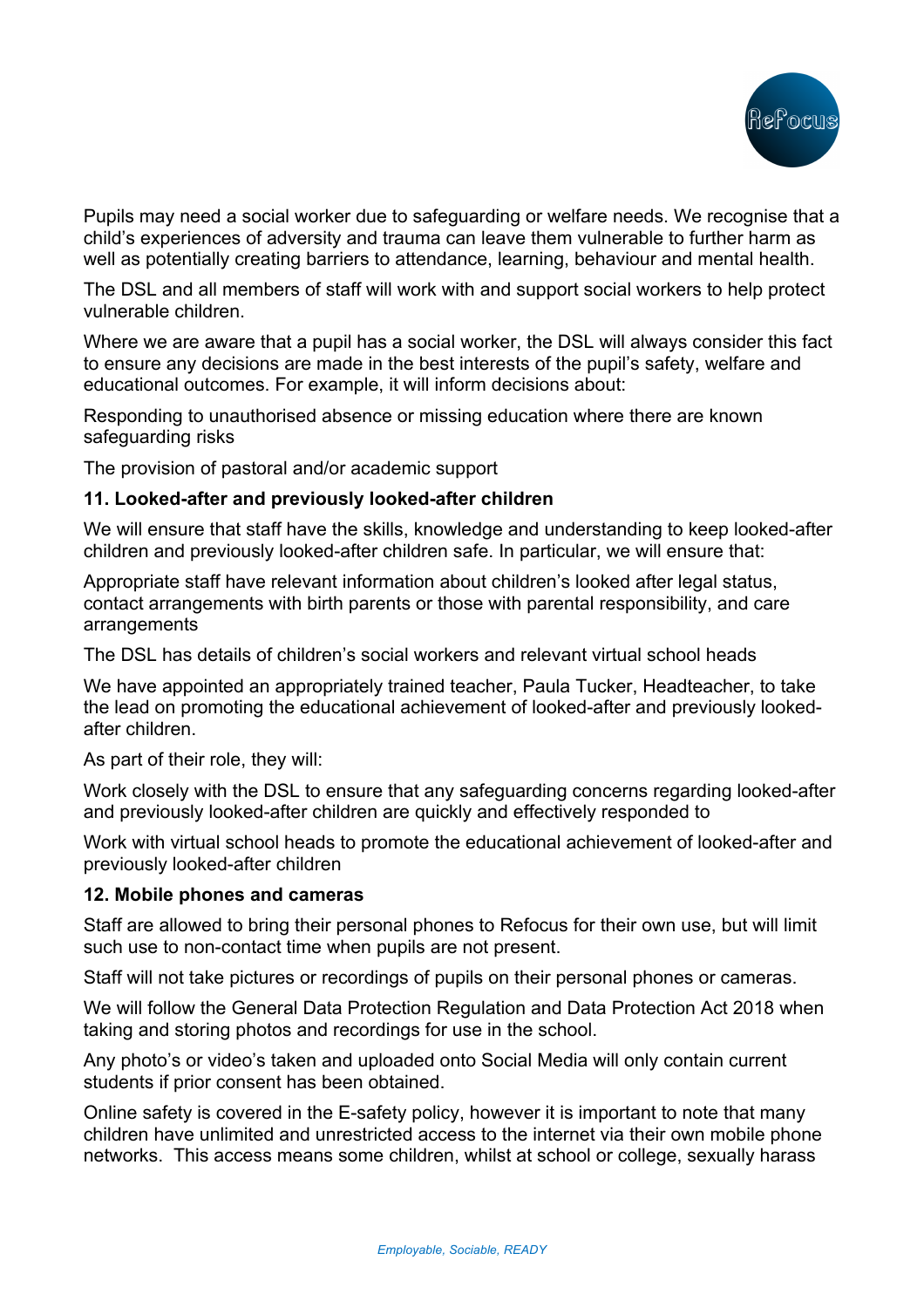

their peers via their mobile and smart technology, share indecent images, consensually and non-consensually (often via large char groups), and view and share pornography and other harmful content.

As a result of this students are required to hand in their smart devices upon the request of a staff member and will have it returned for the lunch period prior to it being collected in for the remaining lessons. Any breaches of mobile phone misuse will result in phones remaining locked and secure for the entire school day.

## **13. Complaints and concerns about school safeguarding policies**

## **13.1 Complaints against staff**

Complaints against staff that are likely to require a child protection investigation will be handled in accordance with our procedures for dealing with allegations of abuse made against staff (see appendix 2).

## **13.2 Whistle-blowing**

ReFocus has a separate Whistle-blowing policy. This covers the below areas:

What areas of malpractice or wrongdoing are covered by the procedures

The options available for reporting a concern, including who to approach within the school and externally

How the school will respond to such concerns

What protection is available to staff who report another member of staff

## **14. Record-keeping**

All safeguarding concerns, discussions, decisions made and the reasons for those decisions, must be recorded in writing. If you are in any doubt about whether to record something, discuss it with the DSL.

In all cases these records should include

- A clear and comprehensive summary of the concern.
- > Details of how the concern was followed up and resolved.
- A note of any action taken, decisions reached and the outcome.

Non-confidential records will be easily accessible and available. Confidential information and records will be held securely and only available to those who have a right or professional need to see them.

Safeguarding records relating to individual children will be retained for a reasonable period of time after they have left the school.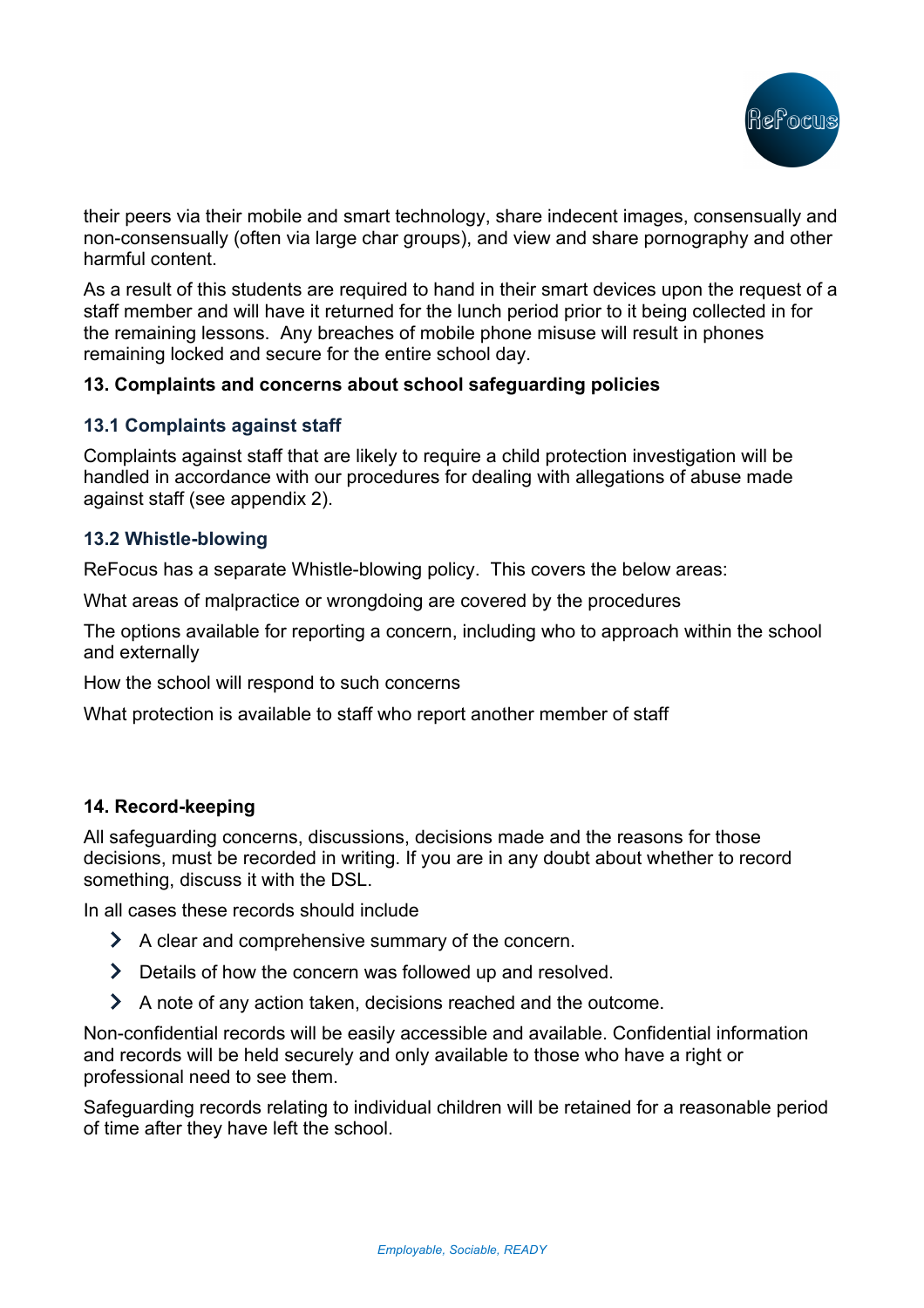

If a child for whom the school has, or has had, safeguarding concerns moves to another school, the DSL will ensure that their child protection file is forwarded promptly and securely, and separately from the main pupil file. In addition, if the concerns are significant or complex, and/or social services are involved, the DSL will speak to the DSL of the receiving school and provide information to enable them to have time to make any necessary preparations to ensure the safety of the child.

Records are predominantly electronic and any written records are kept to a minimum. Any written records are kept locked and secure with limited access to only those that require it.

Records are held on a cloud based Management Information System.

The Management Information System is accessed purely by ReFocus who access a password protected platform.

How long will you retain the information?

How will you make sure records are kept confidential when appropriate?

ReFocus shares information with other agencies as and when appropriate. Personal and sensitive information is only shared with key agencies when necessary and using an encrypted email server 'egress'

In addition:

Appendix 2 sets out our policy on record-keeping specifically with respect to recruitment and pre-employment checks

Appendix 3 sets out our policy on record-keeping with respect to allegations of abuse made against staff

## **15. Training**

### **15.1 All staff**

All staff members will undertake safeguarding and child protection training at induction, including on whistle-blowing procedures, to ensure they understand the ReFocus's safeguarding systems and their responsibilities, and can identify signs of possible abuse or neglect. This training will be regularly updated and will be in line with advice from the 3 safeguarding partners.

All staff will have training on the government's anti-radicalisation strategy, Prevent, to enable them to identify children at risk of being drawn into terrorism and to challenge extremist ideas.

Staff will also receive regular safeguarding and child protection updates (for example, through emails and staff meetings) as required, but at least annually.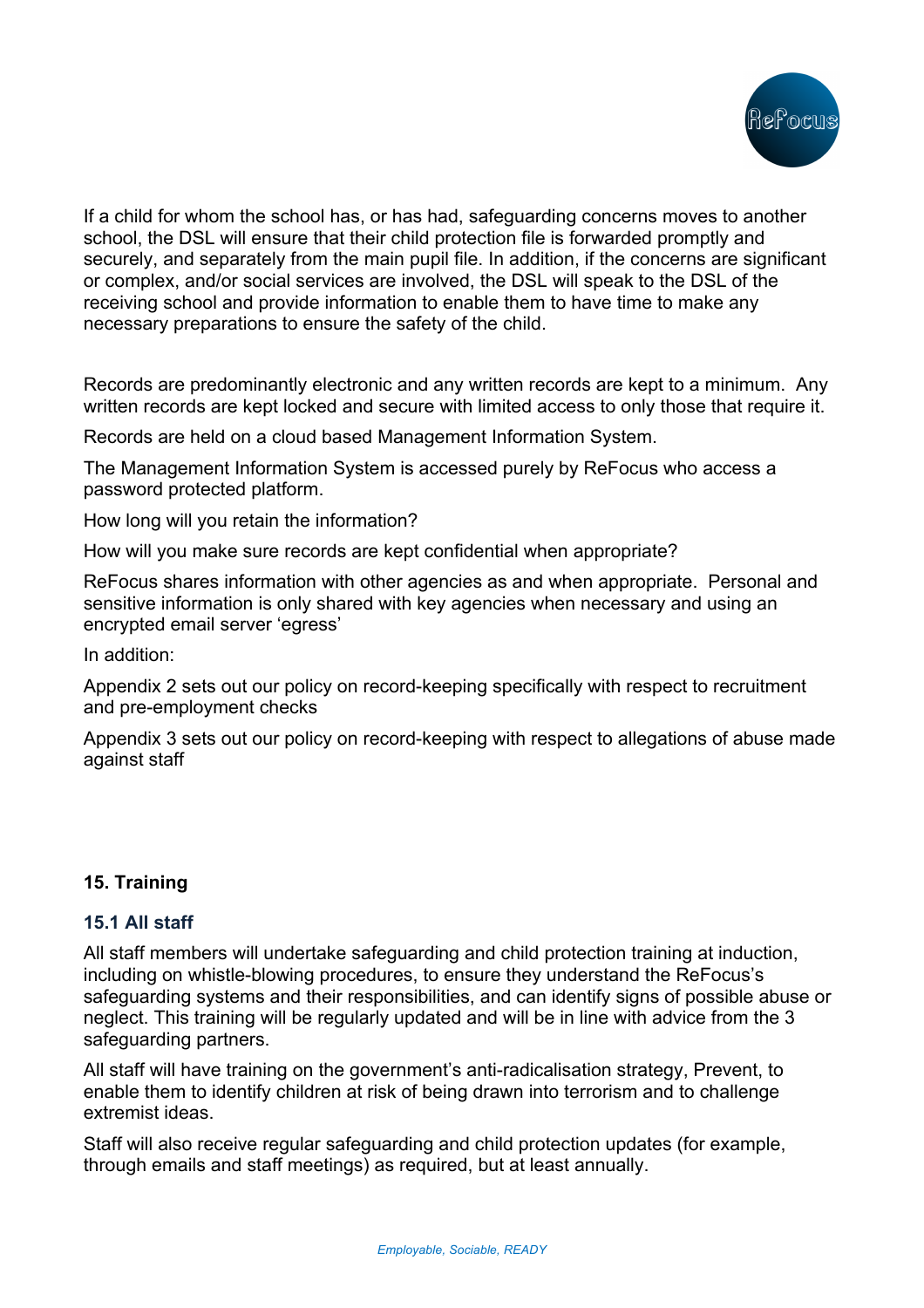

Contractors who are provided through a private finance initiative (PFI) or similar contract will also receive safeguarding training.

Volunteers will receive appropriate training, if applicable.

## **15.2 The DSL and deputies**

The DSL and deputies will undertake child protection and safeguarding training at least every 2 years.

In addition, they will update their knowledge and skills at regular intervals and at least annually (for example, through e-bulletins, meeting other DSLs, or taking time to read and digest safeguarding developments).

They will also undertake Prevent awareness training.

### **15.3 Governors**

All governors receive training about safeguarding, to make sure they have the knowledge and information needed to perform their functions and understand their responsibilities.

As the chair of governors may be required to act as the 'case manager' in the event that an allegation of abuse is made against the headteacher, they receive training in managing allegations for this purpose.

Governors and proprietors should ensure they facilitate a whole school approach to safeguarding. This means ensuring safeguarding and child protection are at the forefront and underpin all relevant aspects of process and policy development.

Annex A of KCSIE 2021 may be suitable for those governors that are not in direct contact with students.

### **15.4 Recruitment – interview panels**

At least one person conducting any interview for a post at the school will have undertaken safer recruitment training. This will cover, as a minimum, the contents of the Department for Education's statutory guidance, Keeping Children Safe in Education, and will be in line with local safeguarding procedures.

### **16. Monitoring arrangements**

This policy will be reviewed **annually** by Hayley Perry - Deputy Head. At every review, it will be approved by the full Senior Leadership Team.

## **17. Links with other policies**

This policy links to the following policies and procedures:

Behaviour and Anti-Bullying

Staff code of conduct

**Complaints**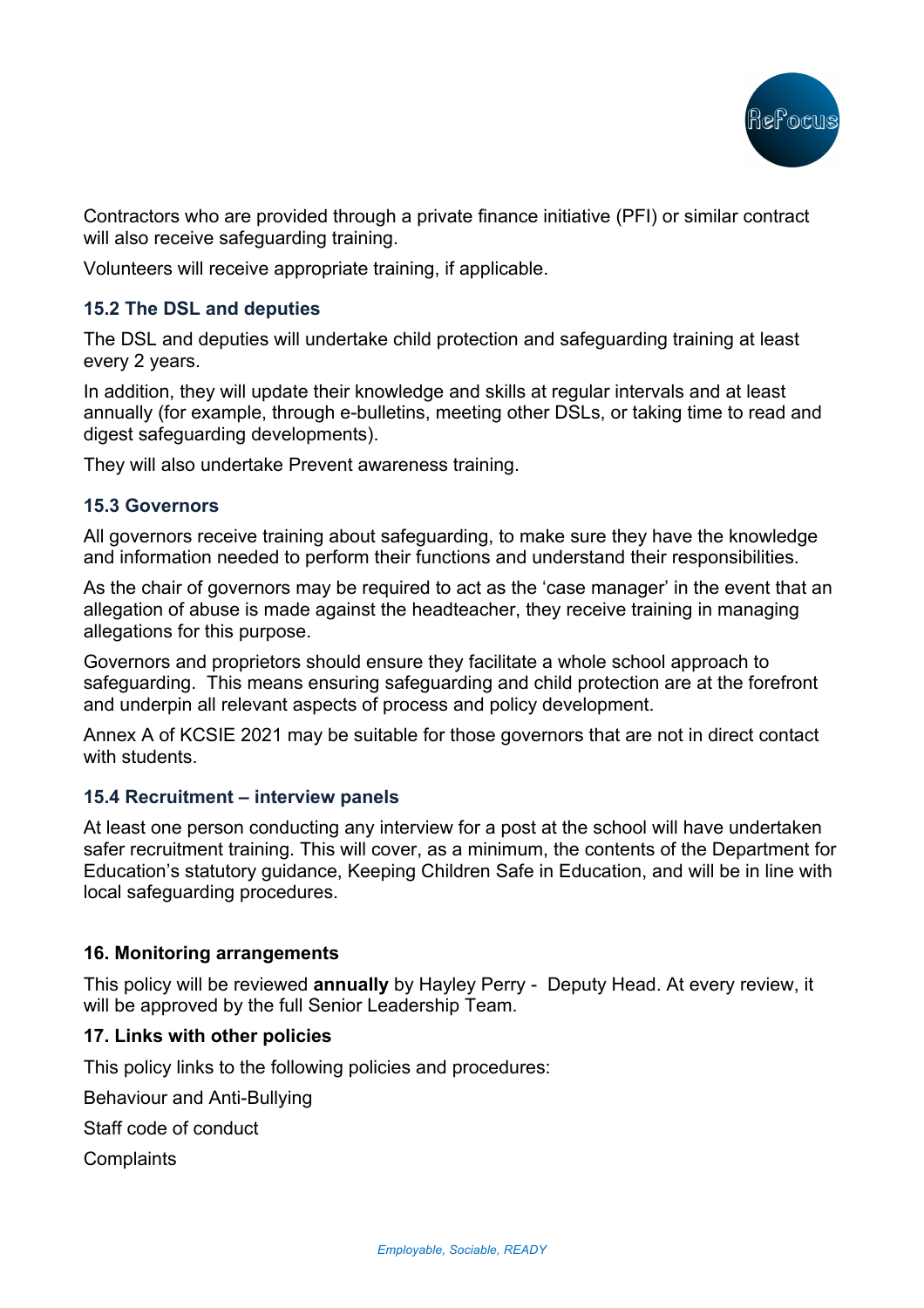

Health and safety **Attendance** Online safety Equality and Diversity Sex and relationship education First aid **Curriculum** Designated teacher for looked-after and previously looked-after children Data Protection Whistleblowing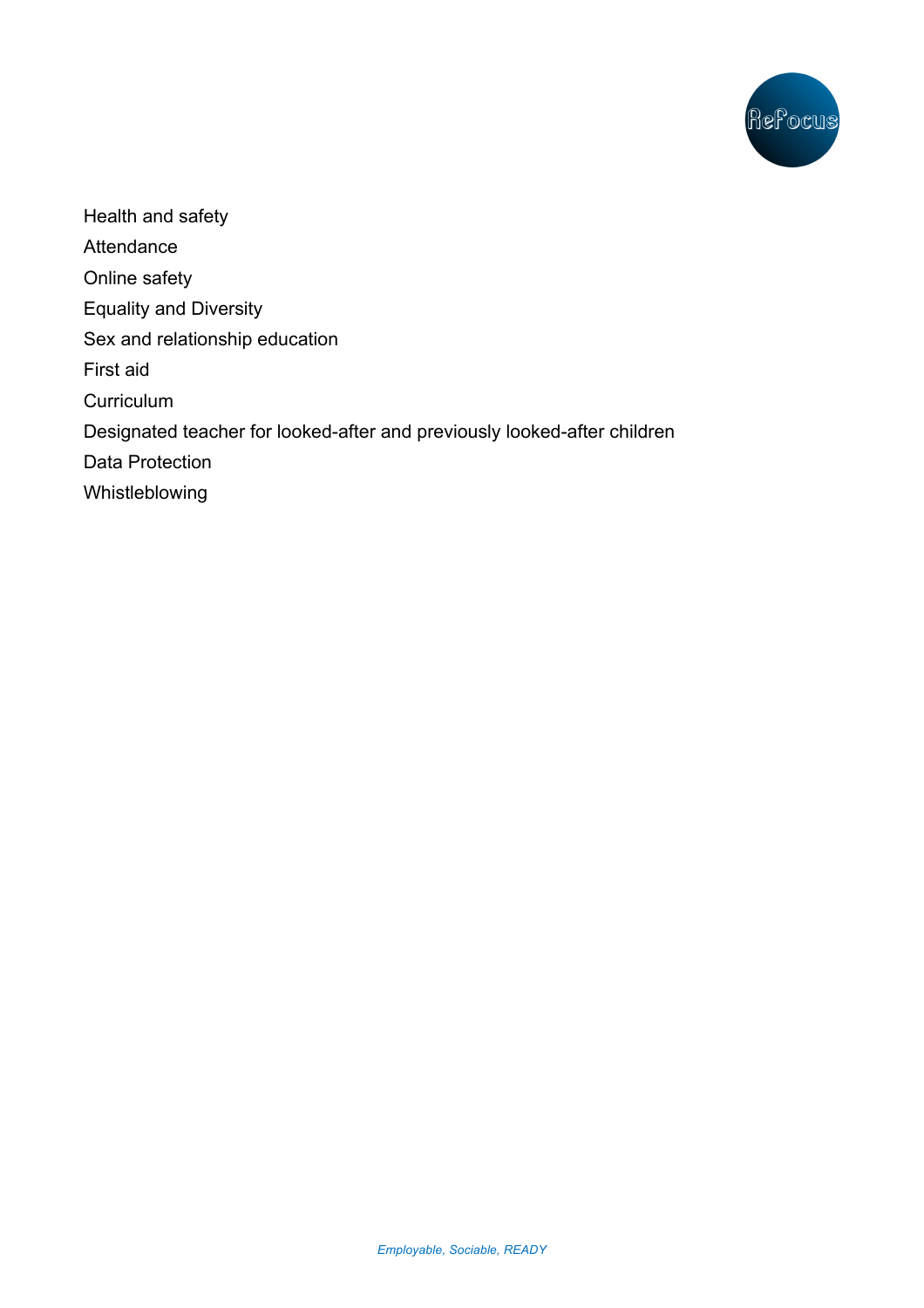

## **These appendices are based on the Department for Education's statutory guidance, Keeping Children Safe in Education 2021**

**Appendix 1: types of abuse**

Abuse, including neglect, and safeguarding issues are rarely standalone events that can be covered by one definition or label. In most cases, multiple issues will overlap.

**Physical abuse** may involve hitting, shaking, throwing, poisoning, burning or scalding, drowning, suffocating or otherwise causing physical harm to a child. Physical harm may also be caused when a parent or carer fabricates the symptoms of, or deliberately induces, illness in a child.

**Emotional abuse** is the persistent emotional maltreatment of a child such as to cause severe and adverse effects on the child's emotional development. Some level of emotional abuse is involved in all types of maltreatment of a child, although it may occur alone.

Emotional abuse may involve:

Conveying to a child that they are worthless or unloved, inadequate, or valued only insofar as they meet the needs of another person

Not giving the child opportunities to express their views, deliberately silencing them or 'making fun' of what they say or how they communicate

Age or developmentally inappropriate expectations being imposed on children. These may include interactions that are beyond a child's developmental capability, as well as overprotection and limitation of exploration and learning, or preventing the child participating in normal social interaction

Seeing or hearing the ill-treatment of another

Serious bullying (including cyberbullying), causing children frequently to feel frightened or in danger, or the exploitation or corruption of children

Peer on Peer abuse is documented in our anti-bullying policy and will be dealt with swiftly and robustly.

**Sexual violence and sexual harassment** can occur between two children of any age and sex, from primary through to secondary stage and into colleges. It can occur through a group of children sexually assaulting or sexually harassing a single child or group of children. Sexual violence and sexual harassment exist on a continuum and may overlap; they can occur online and face to face (both physically and verbally) and are never acceptable. They may include one or any of the following:

Physical contact, including assault by penetration (for example rape or oral sex) or nonpenetrative acts such as masturbation, kissing, rubbing and touching outside of clothing

Non-contact activities, such as involving children in looking at, or in the production of, sexual images, watching sexual activities, encouraging children to behave in sexually inappropriate ways, or grooming a child in preparation for abuse (including via the internet)

Child Sexual Exploitation is a form of child sexual abuse.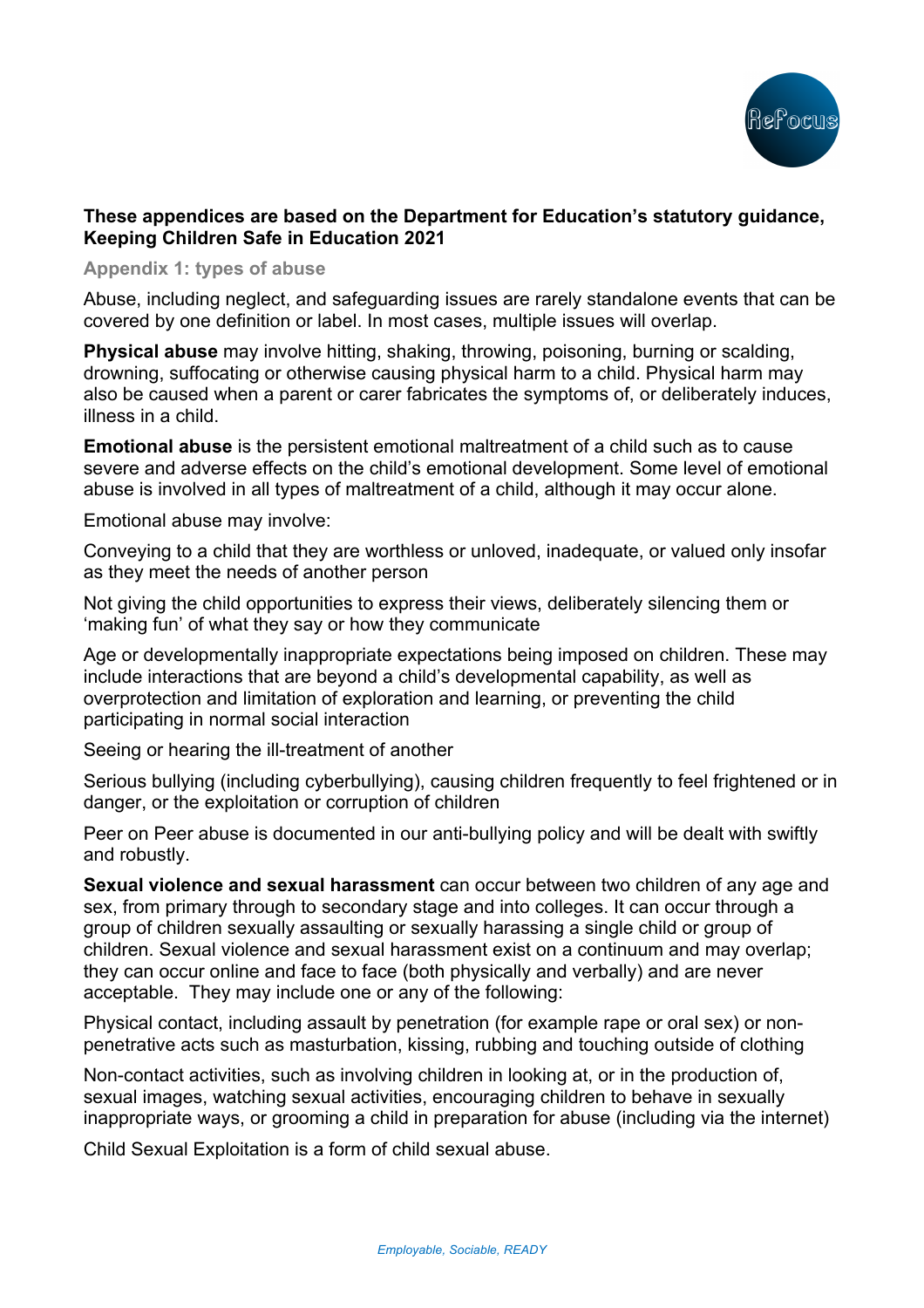

Sexual abuse is not solely perpetrated by adult males. Women can also commit acts of sexual abuse, as can other children. But it is essential that all victims are reassured that they are being taken seriously and that they will be supported and kept safe. A victim should never be given the impression that they are creating a problem by reporting sexual violence or sexual harassment. Nor should a victim ever be made to feel ashamed for making a report.

How ReFocus respond to an incident will impact future victims of sexual violence or harassment. Addressing inappropriate behaviour (even if it appears to be relatively innocuous) can be an important intervention that helps prevent problematic, abusive and/or violent behaviour in the future. This also prevents ReFocus students seeing this behaviour as acceptable and normalized.

Sexual assault can result in a range of health needs and signposts to sources of support are available at the end of this document. This includes physical, mental, and sexual health problems and unwanted pregnancy. A Sexual Assault Referral Centre Support is documented in the Sexual Violence and Sexual Harassment Between Children in Schools and Colleges guidance. The needs and wishes of the victim should be paramount. The victim should never be made to feel they are the problem for making a report or made to feel ashamed for making a report

Systems are in place and are well promoted, easily understood and easily accessible for children to confidently report abuse, knowing their concerns will be treated seriously. Staff will also be aware what to do in the case of a disclosure.

ReFocus operate a zero tolerance approach to sexual violence and sexual harassment. Any incidents of note will be reported via the correct channels with regular reviews of inappropriate behaviour and any bail considerations.

If a report is determined to be unsubstantiated, unfounded, false or malicious, the designated safeguarding lead should consider whether the child and/or the person who has made the allegation is in need of help or may have been abused by someone else and this is a cry for help. In such circumstances, a referral to children's social care may be appropriate.

If a report is shown to be deliberately invented or malicious, ReFocus will consider whether any disciplinary action is appropriate against the individual who made it as per the Behaviour policy

**Neglect** is the persistent failure to meet a child's basic physical and/or psychological needs, likely to result in the serious impairment of the child's health or development. Neglect may occur during pregnancy as a result of maternal substance abuse.

Once a child is born, neglect may involve a parent or carer failing to:

Provide adequate food, clothing and shelter (including exclusion from home or abandonment)

Protect a child from physical and emotional harm or danger

Ensure adequate supervision (including the use of inadequate care-givers)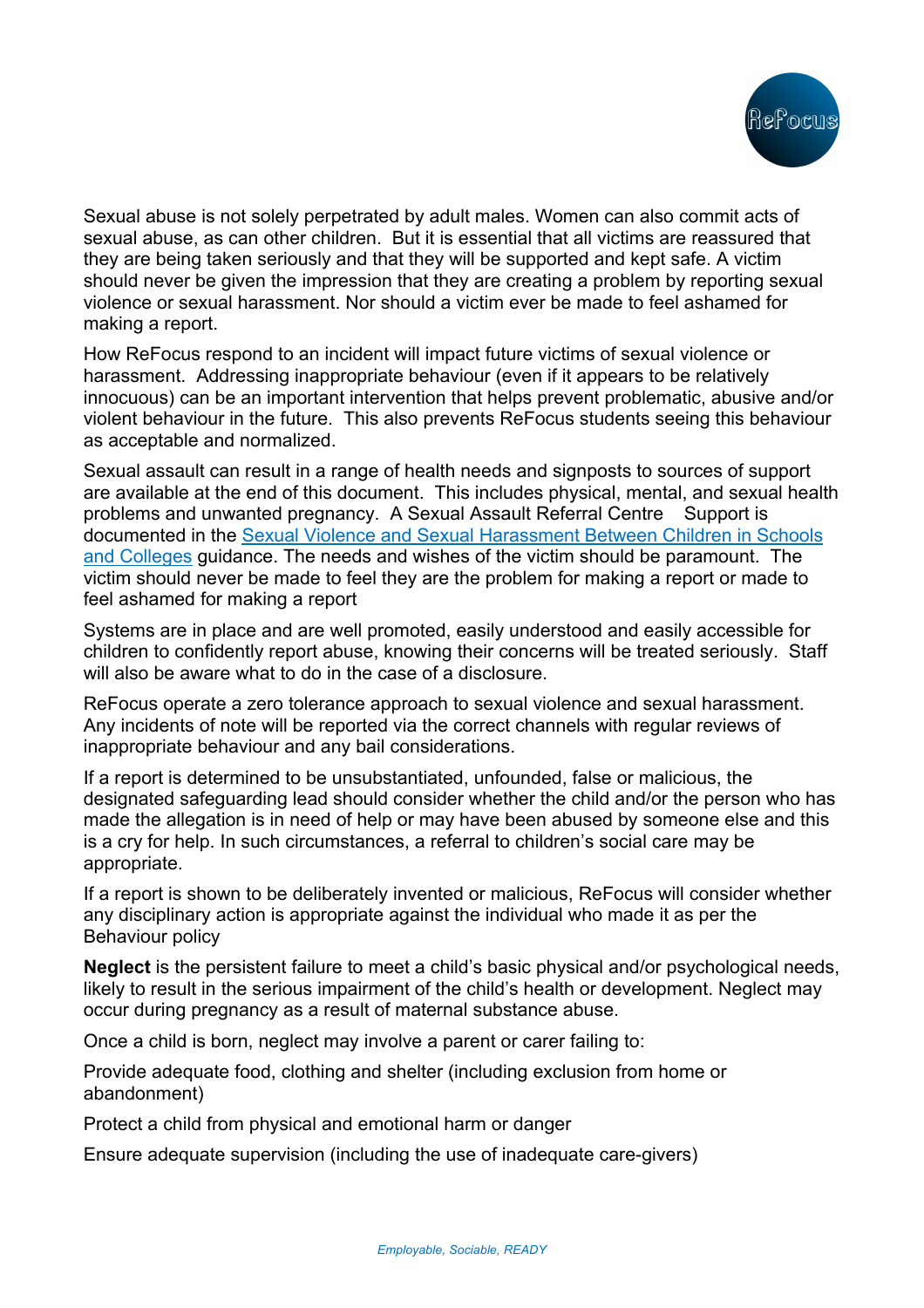

Ensure access to appropriate medical care or treatment

It may also include neglect of, or unresponsiveness to, a child's basic emotional needs.

**Appendix 2: safer recruitment and DBS checks – policy and procedures**

We will record all information on the checks carried out in the school's single central record (SCR). Copies of these checks, where appropriate, will be held in individuals' personnel files. We follow requirements and best practice in retaining copies of these checks, as set out below.

## **New staff**

When appointing new staff, we will:

Verify their identity - Best practice is checking the name on their birth certificate, where this is available.

Obtain (via the applicant) an enhanced Disclosure and Barring Service (DBS) certificate, including barred list information for those who will be engaging in regulated activity (see definition below). We will not keep a copy of this for longer than 6 months.

Separate barred list checks must only be carried out in the following circumstances:

- 1. for newly appointed staff who are engaging in regulated activity, pending the receipt of an Enhanced Certificate with Barred List information from the Disclosure and Barring Service (DBS) (and where all other relevant checks as per paragraph 213 have been carried out)
- 2. where an individual has worked in a post in a school or college that brought them into regular contact with children or young persons which ended not more than three months prior to that person's appointment to the organisation (and where all other relevant checks as per paragraph 213 have been carried out)

Obtain a separate barred list check if they will start work in regulated activity before the DBS certificate is available

Verify their mental and physical fitness to carry out their work responsibilities

Verify their right to work in the UK. We will keep a copy of this verification for the duration of the member of staff's employment and for 2 years afterwards.

Individuals who have lived or worked outside the UK must undergo the same checks as all other staff in ReFocus. This includes obtaining (via the applicant) an enhanced DBS certificate (including barred list information, for those who will be engaging in regulated activity) even if the individual has never been to the UK. In addition, ReFocus will make any further checks they think appropriate so that any relevant events that occurred outside the UK can be considered. Following the UK's exit from the EU, ReFocus will apply the same approach for any individuals who have lived or worked outside the UK regardless of whether or not it was in an EEA country or the rest of the world. These checks could include, where available: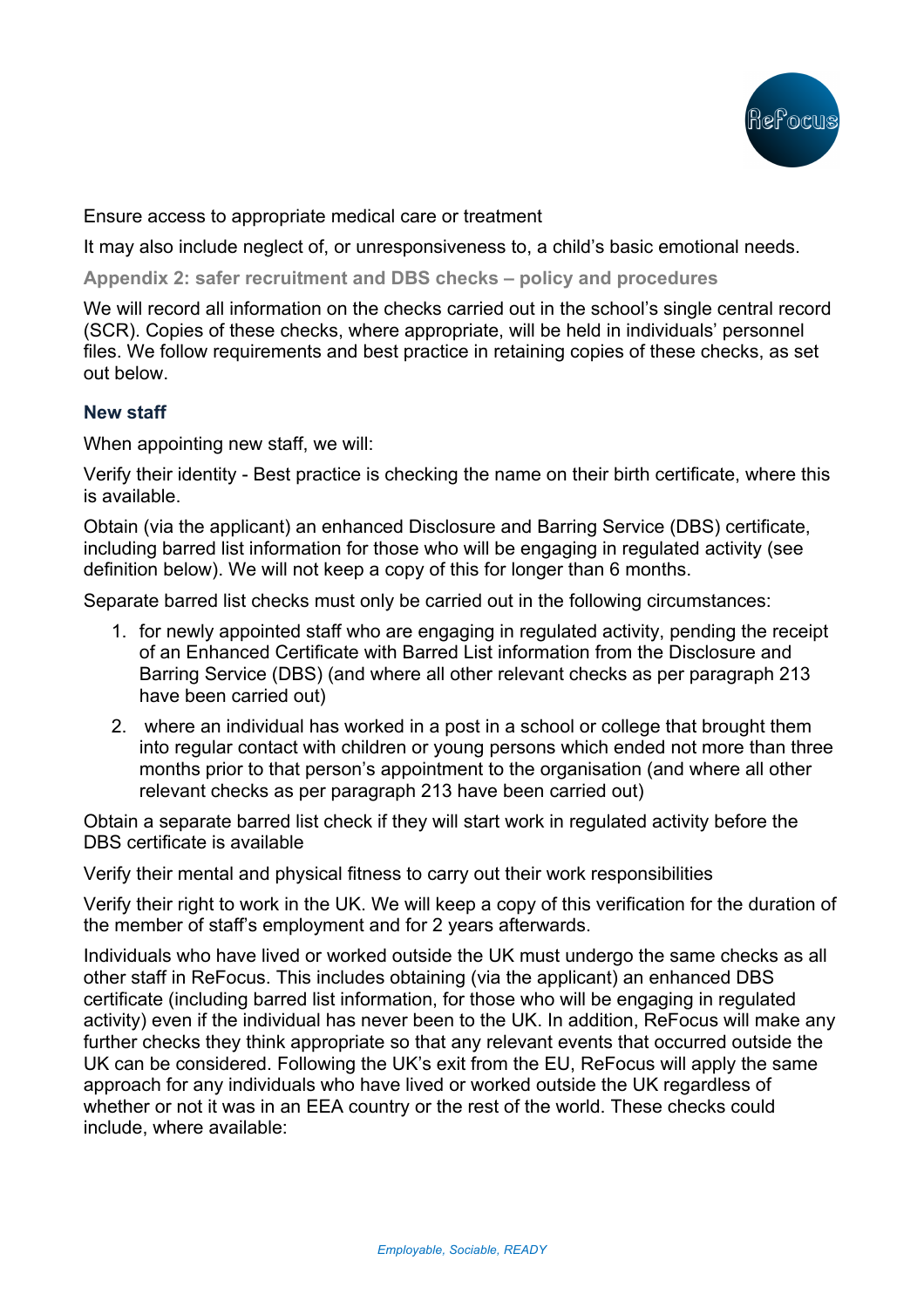

• criminal records checks for overseas applicants - Home Office guidance can be found on GOV.UK; and for teaching positions

• obtaining a letter (via the applicant) from the professional regulating authority in the country (or countries) in which the applicant has worked confirming that they have not imposed any sanctions or restrictions, and or that they are aware of any reason why they may be unsuitable to teach. Applicants can find contact details of regulatory bodies in the EU/EEA and Switzerland on the Regulated Professions database. Applicants can also contact the UK Centre for Professional Qualifications who will signpost them to the appropriate EEA regulatory body

Verify their professional qualifications, as appropriate

Ensure they are not subject to a prohibition order if they are employed to be a teacher

Carry out further additional checks, as appropriate, on candidates who have lived or worked outside of the UK. Where available, these will include:

- o For all staff, including teaching positions: criminal records checks for overseas applicants
- o For teaching positions: obtaining a letter of professional standing from the professional regulating authority in the country where the applicant has worked

Check that candidates taking up a management position are not subject to a prohibition from management (section 128) direction made by the secretary of state

An individual who is subject to a section 128 direction is unable to:

- take up a management position in an independent school, academy, or in a free school as an employee;
- be a trustee of an academy or free school trust; a governor or member of a proprietor body of an independent school; or
- be a governor on any governing body in an independent school, academy or free school that retains or has been delegated any management responsibilities.

We will ask for written information about previous employment history and check that information is not contradictory or incomplete.

We will seek references on all short-listed candidates, including internal candidates, before interview. We will scrutinise these and resolve any concerns before confirming appointments. The references requested will ask specific questions about the suitability of the applicant to work with children.

ReFocus will use the TRA's Employer Access service to make prohibition, direction, restriction, and children's barred list checks. The service is free to use and is available via the TRA's web page. Once registered ReFocus will use a DfE Sign-in account to log onto the service.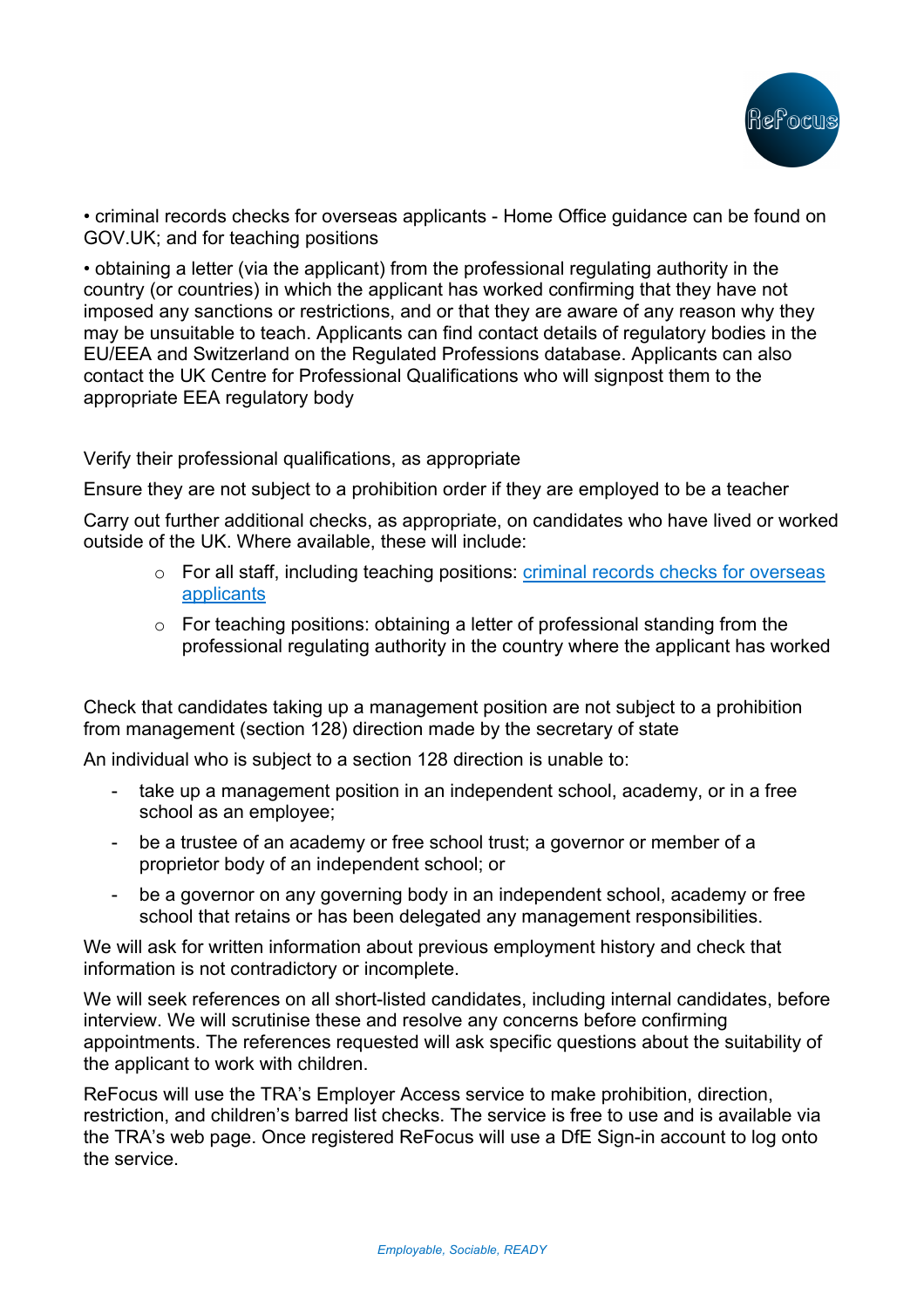

**Regulated activity** means a person who will be:

Responsible, on a regular basis in a school or college, for teaching, training, instructing, caring for or supervising children; or

Carrying out paid, or unsupervised unpaid, work regularly in a school or college where that work provides an opportunity for contact with children; or

Engaging in intimate or personal care or overnight activity, even if this happens only once and regardless of whether they are supervised or not

## **Existing staff**

If we have concerns about an existing member of staff's suitability to work with children, we will carry out all the relevant checks as if the individual was a new member of staff. We will also do this if an individual moves from a post that is not regulated activity to one that is.

We will refer to the DBS anyone who has harmed, or poses a risk of harm, to a child or vulnerable adult where:

We believe the individual has engaged in relevant conduct; or

The individual has received a caution or conviction for a relevant offence, or there is reason to believe the individual has committed a listed relevant offence, under the Safeguarding Vulnerable Groups Act 2006 (Prescribed Criteria and Miscellaneous Provisions) Regulations 2009; or

The 'harm test' is satisfied in respect of the individual (i.e. they may harm a child or vulnerable adult or put them at risk of harm); and

The individual has been removed from working in regulated activity (paid or unpaid) or would have been removed if they had not left

## **Agency and third-party staff**

We will obtain written notification from any agency or third-party organisation that it has carried out the necessary safer recruitment checks that we would otherwise perform. We will also check that the person presenting themselves for work is the same person on whom the checks have been made.

### **Contractors**

We will ensure that any contractor, or any employee of the contractor, who is to work at the school has had the appropriate level of DBS check (this includes contractors who are provided through a PFI or similar contract). This will be:

An enhanced DBS check with barred list information for contractors engaging in regulated activity

An enhanced DBS check, not including barred list information, for all other contractors who are not in regulated activity but whose work provides them with an opportunity for regular contact with children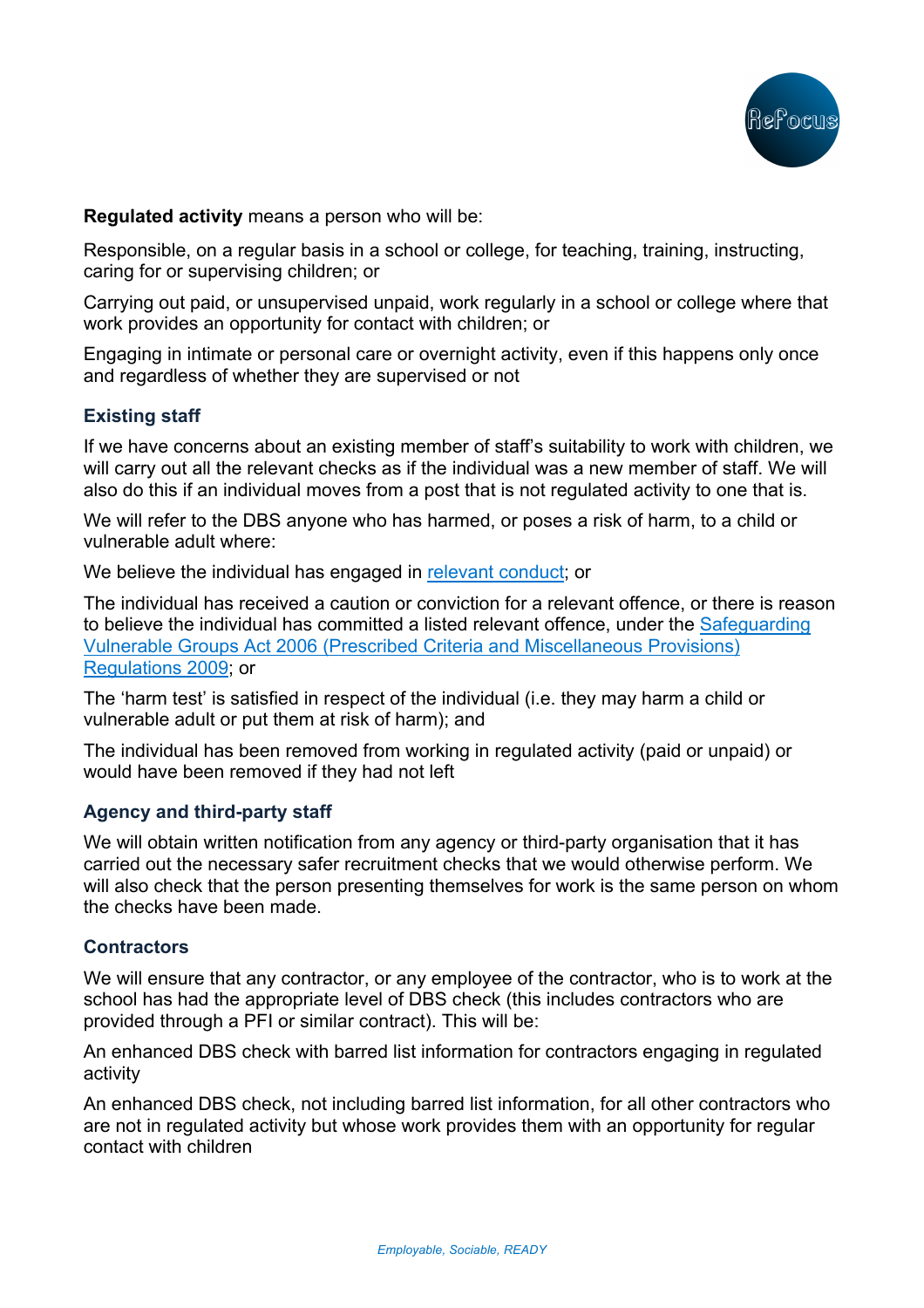

We will obtain the DBS check for self-employed contractors.

We will not keep copies of such checks for longer than 6 months.

Contractors who have not had any checks will not be allowed to work unsupervised or engage in regulated activity under any circumstances.

We will check the identity of all contractors and their staff on arrival at the school.

### **Trainee/student teachers**

Where applicants for initial teacher training are salaried by us, we will ensure that all necessary checks are carried out.

Where trainee teachers are fee-funded, we will obtain written confirmation from the training provider that necessary checks have been carried out and that the trainee has been judged by the provider to be suitable to work with children.

### **Volunteers**

We will:

Never leave an unchecked volunteer unsupervised or allow them to work in regulated activity

Obtain an enhanced DBS check with barred list information for all volunteers who are new to working in regulated activity

Carry out a risk assessment when deciding whether to seek an enhanced DBS check without barred list information for any volunteers not engaging in regulated activity. We will retain a record of this risk assessment

### **Governors**

All governors will have an enhanced DBS check without barred list information.

They will have an enhanced DBS check with barred list information if working in regulated activity.

The chair of the board will have their DBS check countersigned by the secretary of state.

All proprietors, trustees, local governors and members will also have the following checks:

A section 128 check (to check prohibition on participation in management under section 128 of the Education and Skills Act 2008). [Section 128 checks are only required for local governors if they have retained or been delegated any management responsibilities.]

Identity

Right to work in the UK

Other checks deemed necessary if they have lived or worked outside the UK

## **All governors will also have the following checks:**

**Identity**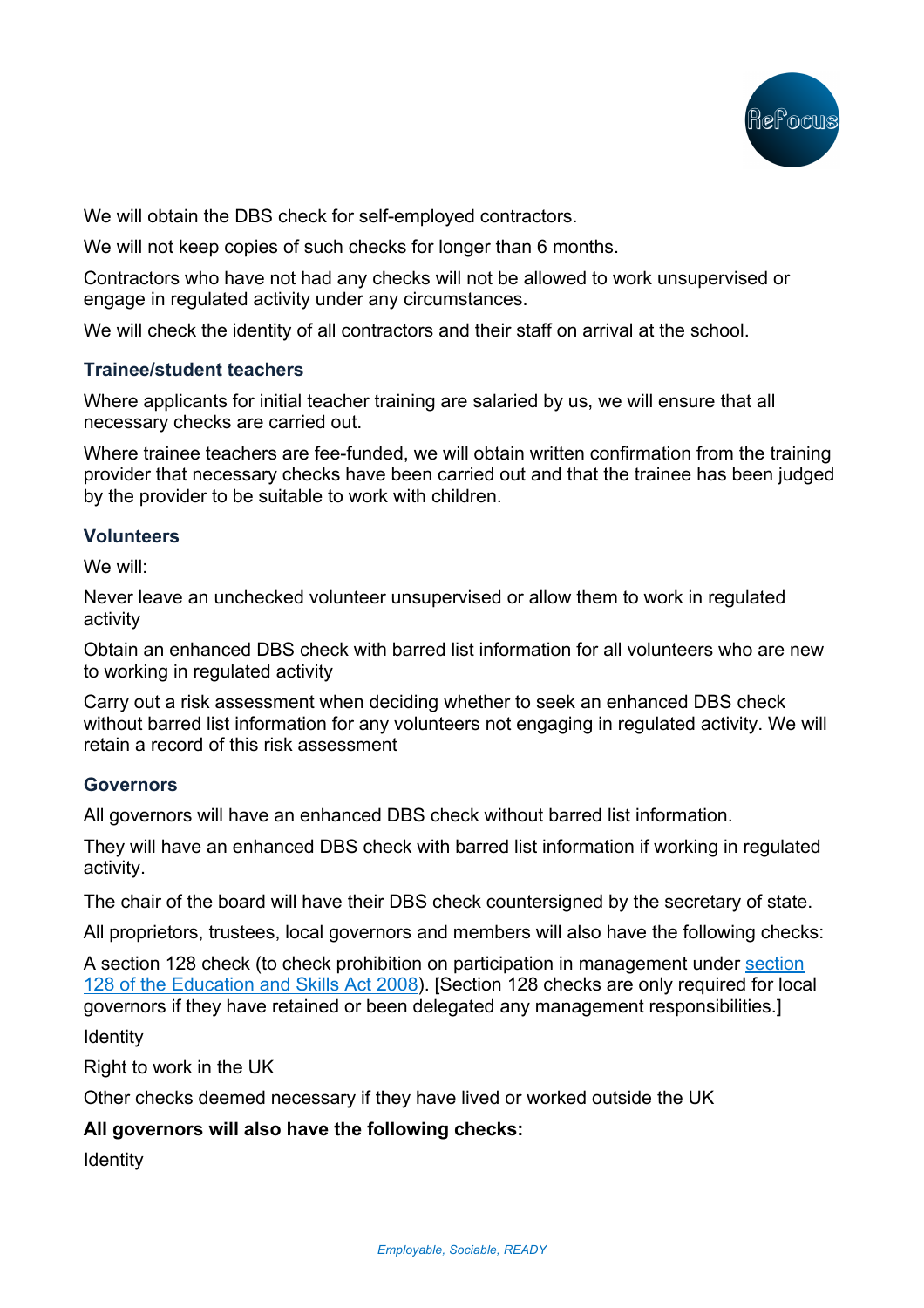

## Right to work in the UK

Other checks deemed necessary if they have lived or worked outside the UK

### **Adults who supervise pupils on work experience**

When organising work experience, we will ensure that policies and procedures are in place to protect children from harm.

We will also consider whether it is necessary for barred list checks to be carried out on the individuals who supervise a pupil under 16 on work experience. This will depend on the specific circumstances of the work experience, including the nature of the supervision, the frequency of the activity being supervised, and whether the work is regulated activity.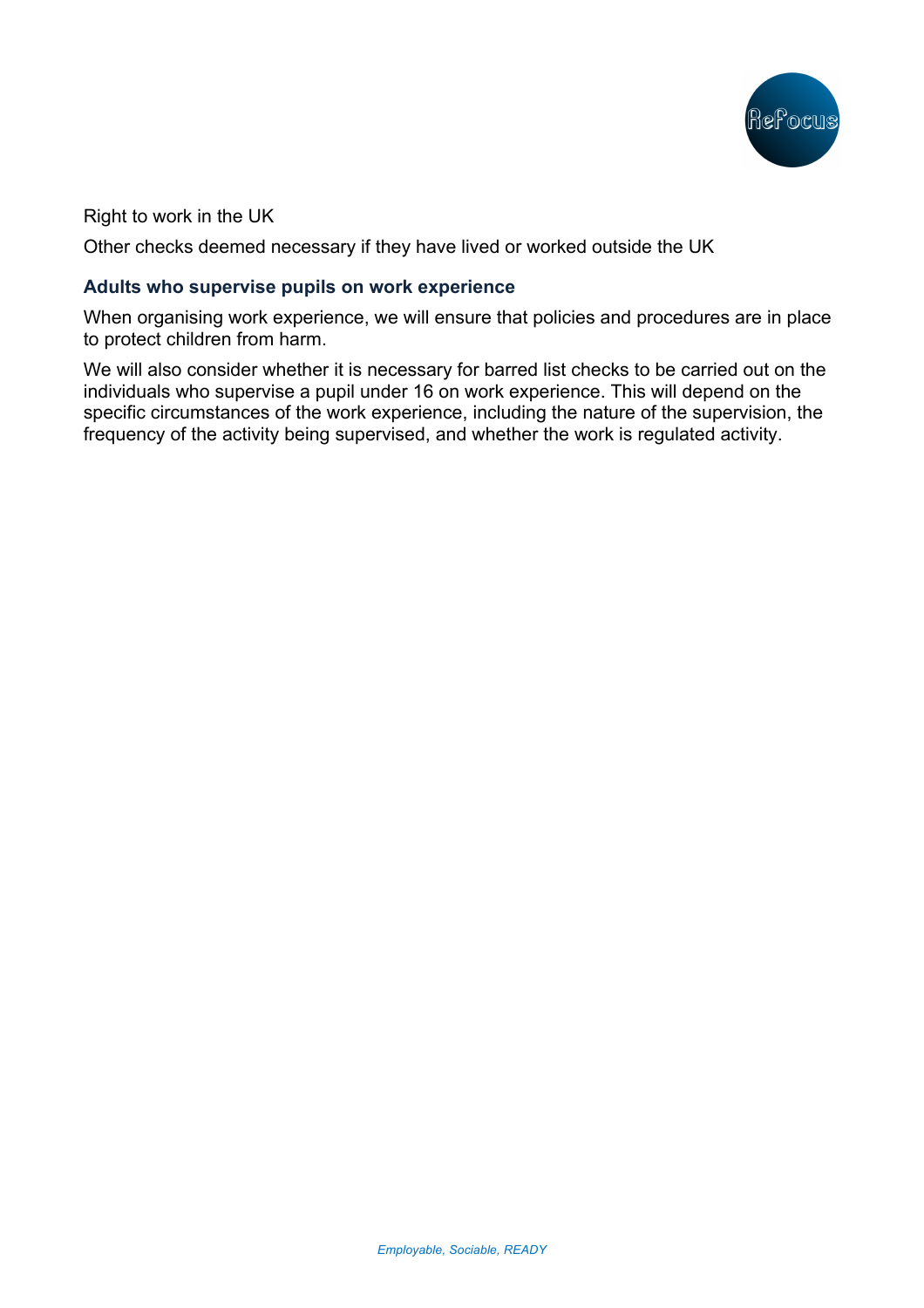

#### **Appendix 3: allegations of abuse made against staff**

This section of this policy applies to all cases in which it is alleged that a current member of staff, including a supply teacher or volunteer, has:

Behaved in a way that has harmed a child, or may have harmed a child, or

Possibly committed a criminal offence against or related to a child, or

Behaved towards a child or children in a way that indicates he or she may pose a risk of harm to children, or

Behaved or may have behaved in a way that indicates they may not be suitable to work with children

It applies regardless of whether the alleged abuse took place in the school. Allegations against a teacher who is no longer teaching and historical allegations of abuse will be referred to the police.

We will deal with any allegation of abuse against a member of staff or volunteer very quickly, in a fair and consistent way that provides effective child protection while also supporting the individual who is the subject of the allegation.

Our procedures for dealing with allegations will be applied with common sense and judgement.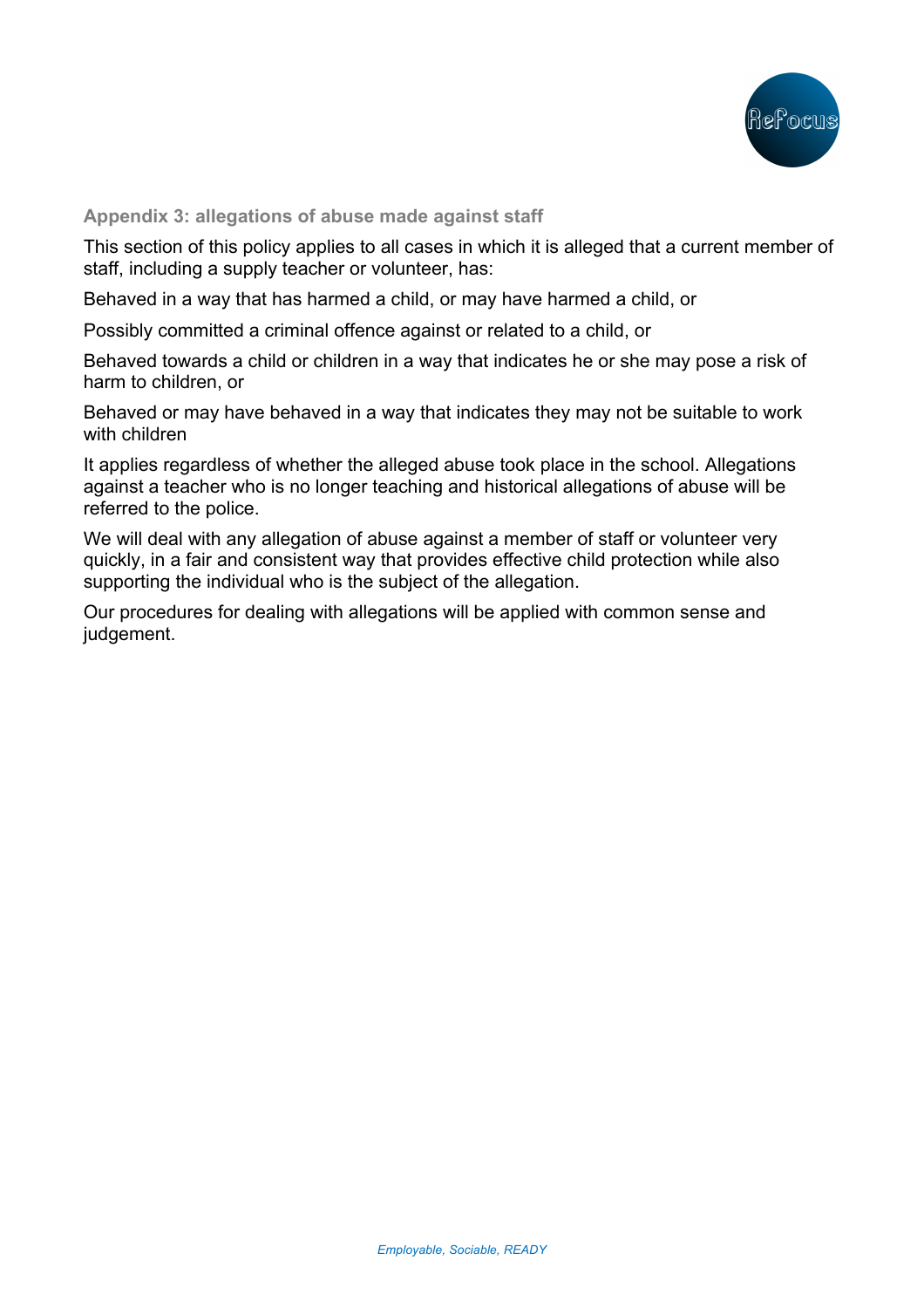

## **Complaints that may meet the harms threshold**

In the event of allegations that might indicate a person will pose a risk of harm if they continue to work in their present position, or in any capacity with children in a school or college. The government guidance from keeping children safe in education 2021 will be followed where it is alleged that anyone working in the school or a college that provides education for children under 18 years of age, including supply teachers, volunteers and contractors has:

• behaved in a way that has harmed a child or may have harmed a child and/or.

• possibly committed a criminal offence against or related to a child and/or.

• behaved towards a child or children in a way that indicates he or she may pose a risk of harm to children; and/or

• behaved or may have behaved in a way that indicates they may not be suitable to work with children.

This includes behaviour that may have happened outside of school or college, that might make an individual unsuitable to work with children, this is known as transferable risk.

Where appropriate an assessment of transferable risk to children with whom the person works should be undertaken. If needed ReFocus Ltd will seek advice from the local authority designated officer (LADO).

A "case manager" will lead any investigation. This will be either the headteacher (Paula Tucker) or, where the headteacher is the subject of an allegation, the chair of governors (James Alcock) or chair of the management committee and in an independent school it will be the proprietor.

## **Concerns that do not meet the harms threshold**

Complaints that do not meet the harms threshold are not viewed as insignificant, it means that the behaviour towards a child does not meet the threshold set out above. A low-level concern is any concern – no matter how small, and even if no more than causing a sense of unease or a 'nagging doubt' - that an adult working in or on behalf of the school or college may have acted in a way that is inconsistent with the staff code of conduct, including inappropriate conduct outside of work, and does not meet the allegations threshold or is otherwise not considered serious enough to consider a referral to the LADO.

Examples of such behaviour could include, but are not limited to: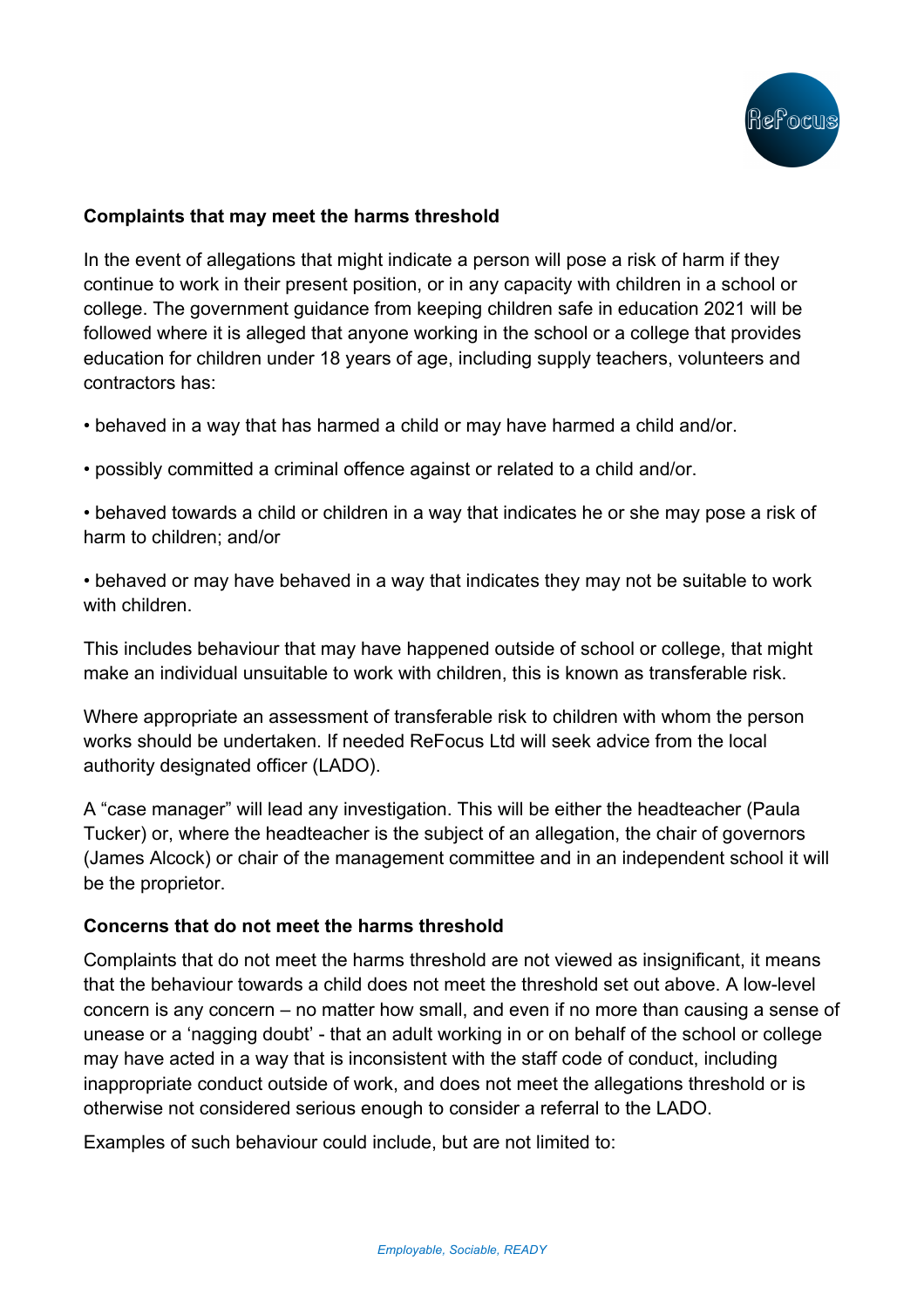

- being over friendly with children.
- having favourites.
- taking photographs of children on their mobile phone.

• engaging with a child on a one-to-one basis in a secluded area or behind a closed door; or,

• using inappropriate sexualised, intimidating, or offensive language.

Such behaviour can exist on a wide spectrum, from the inadvertent or thoughtless, or behaviour that may look to be inappropriate, but might not be in specific circumstances, through to that which is ultimately intended to enable abuse.

It is crucial that any such concerns, including those which do not meet the allegation/harm threshold (see Part Four - Section one of KCSIE 2021), are shared responsibly and with the right person, and recorded and dealt with appropriately. Ensuring they are dealt with effectively should also protect those working in or on behalf of schools and colleges from potential false allegations or misunderstandings.

# **Suspension of the accused until the case is resolved**

Suspension will not be the default position, and will only be considered in cases where there is reason to suspect that a child or other children is/are at risk of harm, or the case is so serious that it might be grounds for dismissal. In such cases, we will only suspend an individual if we have considered all other options available and there is no reasonable alternative.

Based on an assessment of risk, we will consider alternatives such as:

Redeployment within the school so that the individual does not have direct contact with the child or children concerned

Providing an assistant to be present when the individual has contact with children

Redeploying the individual to alternative work in the school so that they do not have unsupervised access to children

Moving the child or children to classes where they will not come into contact with the individual, making it clear that this is not a punishment and parents have been consulted

## **Definitions for outcomes of allegation investigations**

**Substantiated:** there is sufficient evidence to prove the allegation

**Malicious:** there is sufficient evidence to disprove the allegation and there has been a deliberate act to deceive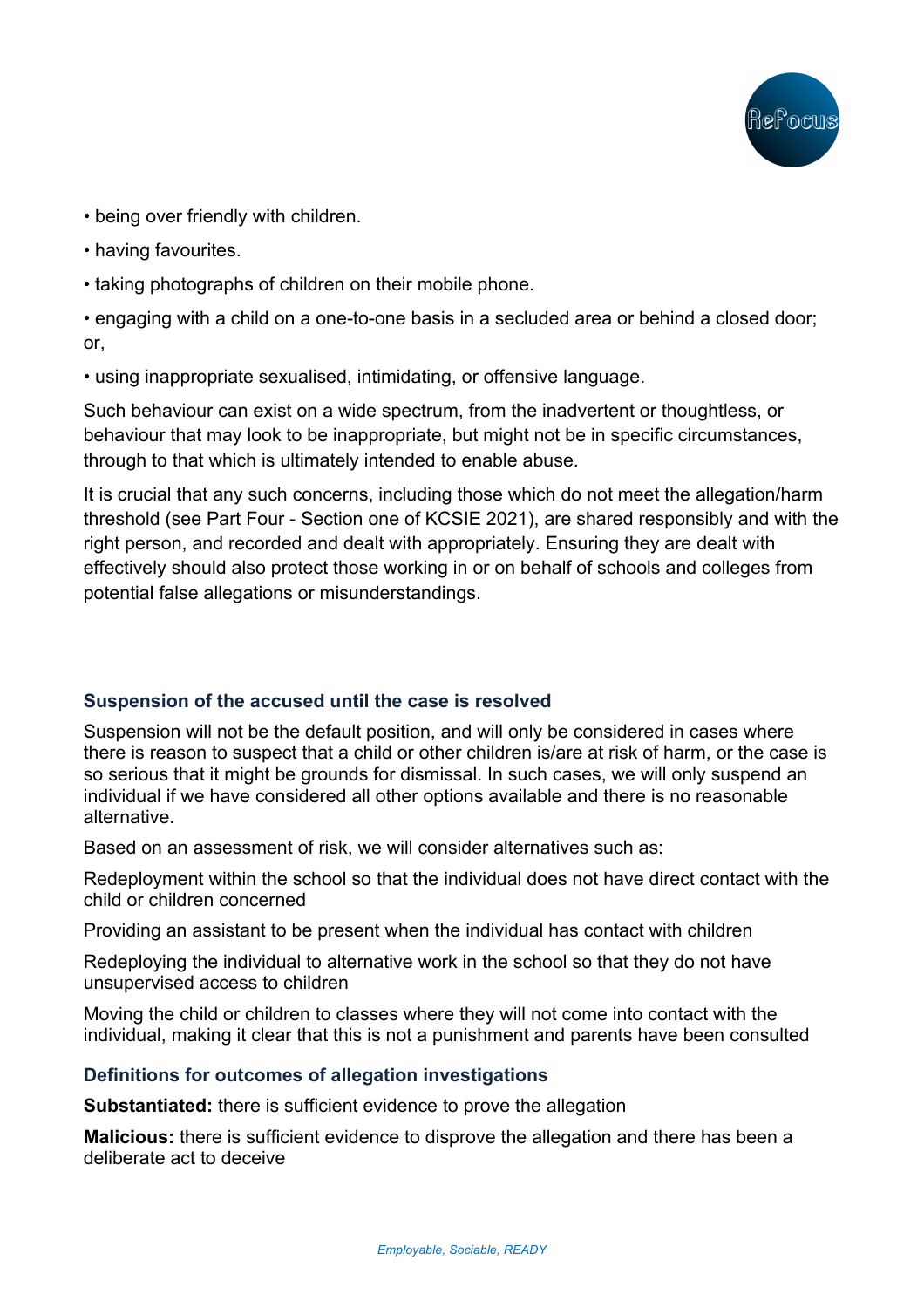

**False:** there is sufficient evidence to disprove the allegation

**Unsubstantiated:** there is insufficient evidence to either prove or disprove the allegation (this does not imply guilt or innocence)

**Unfounded**: to reflect cases where there is no evidence or proper basis which supports the allegation being made

## **Procedure for dealing with allegations**

In the event of an allegation that meets the criteria above, the chair of governors in independent schools: where the headteacher is the subject of the allegation) – the 'case manager' – will take the following steps:

Immediately discuss the allegation with the designated officer at the local authority. This is to consider the nature, content and context of the allegation and agree a course of action, including whether further enquiries are necessary to enable a decision on how to proceed, and whether it is necessary to involve the police and/or children's social care services. (The case manager may, on occasion, consider it necessary to involve the police *before* consulting the designated officer – for example, if the accused individual is deemed to be an immediate risk to children or there is evidence of a possible criminal offence. In such cases, the case manager will notify the designated officer as soon as practicably possible after contacting the police)

Inform the accused individual of the concerns or allegations and likely course of action as soon as possible after speaking to the designated officer (and the police or children's social care services, where necessary). Where the police and/or children's social care services are involved, the case manager will only share such information with the individual as has been agreed with those agencies

Where appropriate (in the circumstances described above), carefully consider whether suspension of the individual from contact with children at the school is justified or whether alternative arrangements such as those outlined above can be put in place. Advice will be sought from the designated officer, police and/or children's social care services, as appropriate

**If immediate suspension is considered necessary**, agree and record the rationale for this with the designated officer. The record will include information about the alternatives to suspension that have been considered, and why they were rejected. Written confirmation of the suspension will be provided to the individual facing the allegation or concern within 1 working day, and the individual will be given a named contact at the school and their contact details

**If it is decided that no further action is to be taken** in regard to the subject of the allegation or concern, record this decision and the justification for it and agree with the designated officer what information should be put in writing to the individual and by whom, as well as what action should follow both in respect of the individual and those who made the initial allegation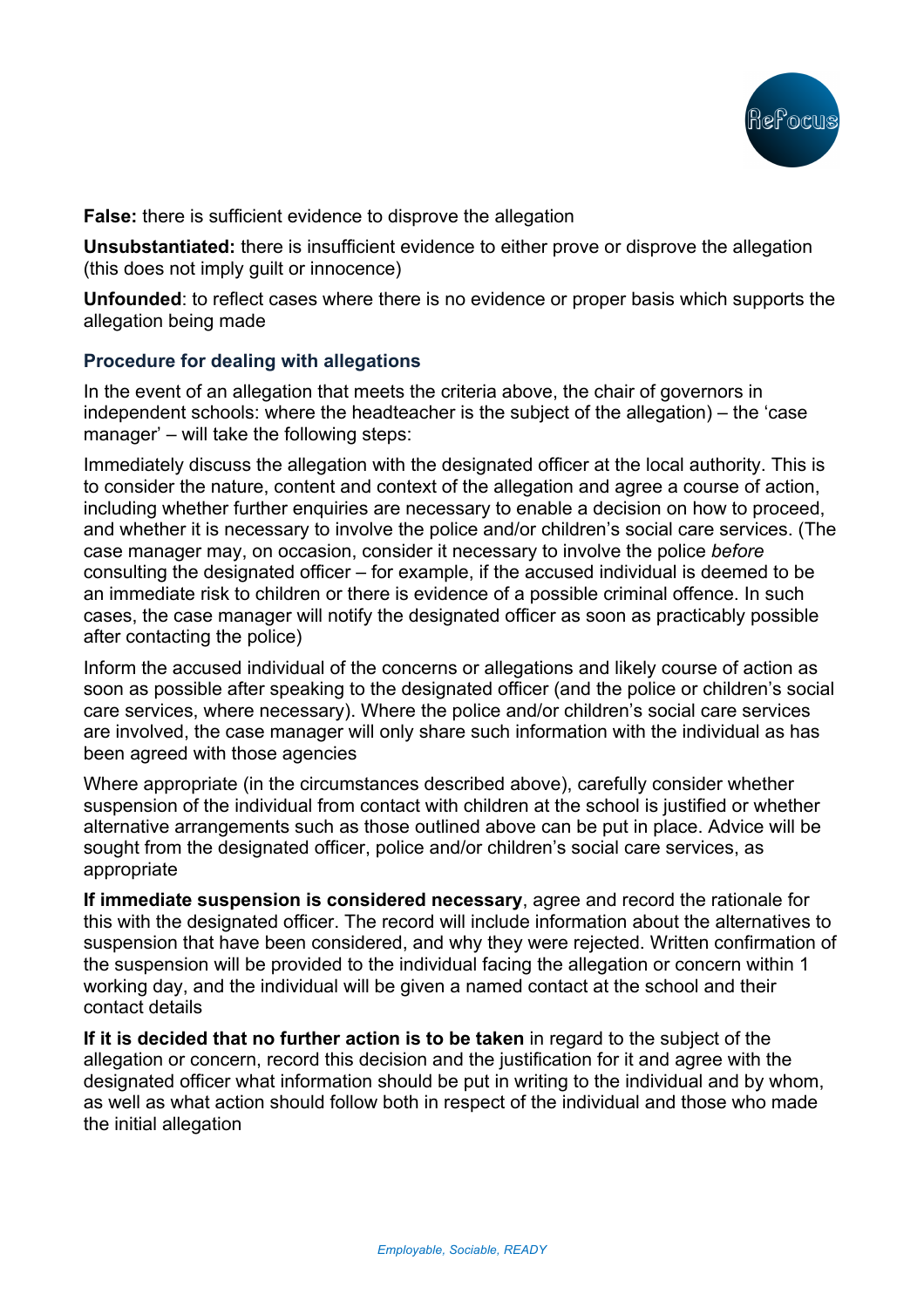

**If it is decided that further action is needed**, take steps as agreed with the designated officer to initiate the appropriate action in school and/or liaise with the police and/or children's social care services as appropriate

Provide effective support for the individual facing the allegation or concern, including appointing a named representative to keep them informed of the progress of the case and considering what other support is appropriate.

Inform the parents or carers of the child/children involved about the allegation as soon as possible if they do not already know (following agreement with children's social care services and/or the police, if applicable). The case manager will also inform the parents or carers of the requirement to maintain confidentiality about any allegations made against teachers (where this applies) while investigations are ongoing. Any parent or carer who wishes to have the confidentiality restrictions removed in respect of a teacher will be advised to seek legal advice

Keep the parents or carers of the child/children involved informed of the progress of the case and the outcome, where there is not a criminal prosecution, including the outcome of any disciplinary process (in confidence)

Make a referral to the DBS where it is thought that the individual facing the allegation or concern has engaged in conduct that harmed or is likely to harm a child, or if the individual otherwise poses a risk of harm to a child

If the school is made aware that the secretary of state has made an interim prohibition order in respect of an individual, we will immediately suspend that individual from teaching, pending the findings of the investigation by the Teaching Regulation Agency.

Where the police are involved, wherever possible the governing board– depending on who is the employer will ask the police at the start of the investigation to obtain consent from the individuals involved to share their statements and evidence for use in the school's disciplinary process, should this be required at a later point.

## **Additional considerations for supply staff**

If there are concerns or an allegation is made against someone not directly employed by the school, such as supply staff provided by an agency, we will take the actions below in addition to our standard procedures.

We will not decide to stop using a supply teacher due to safeguarding concerns without finding out the facts and liaising with our local authority designated officer to determine a suitable outcome

The governing board will discuss with the agency whether it is appropriate to suspend the supply teacher, or redeploy them to another part of the school, while the school carries out the investigation

We will involve the agency fully, but the school will take the lead in collecting the necessary information and providing it to the local authority designated officer as required

We will address issues such as information sharing, to ensure any previous concerns or allegations known to the agency are taken into account (we will do this, for example, as part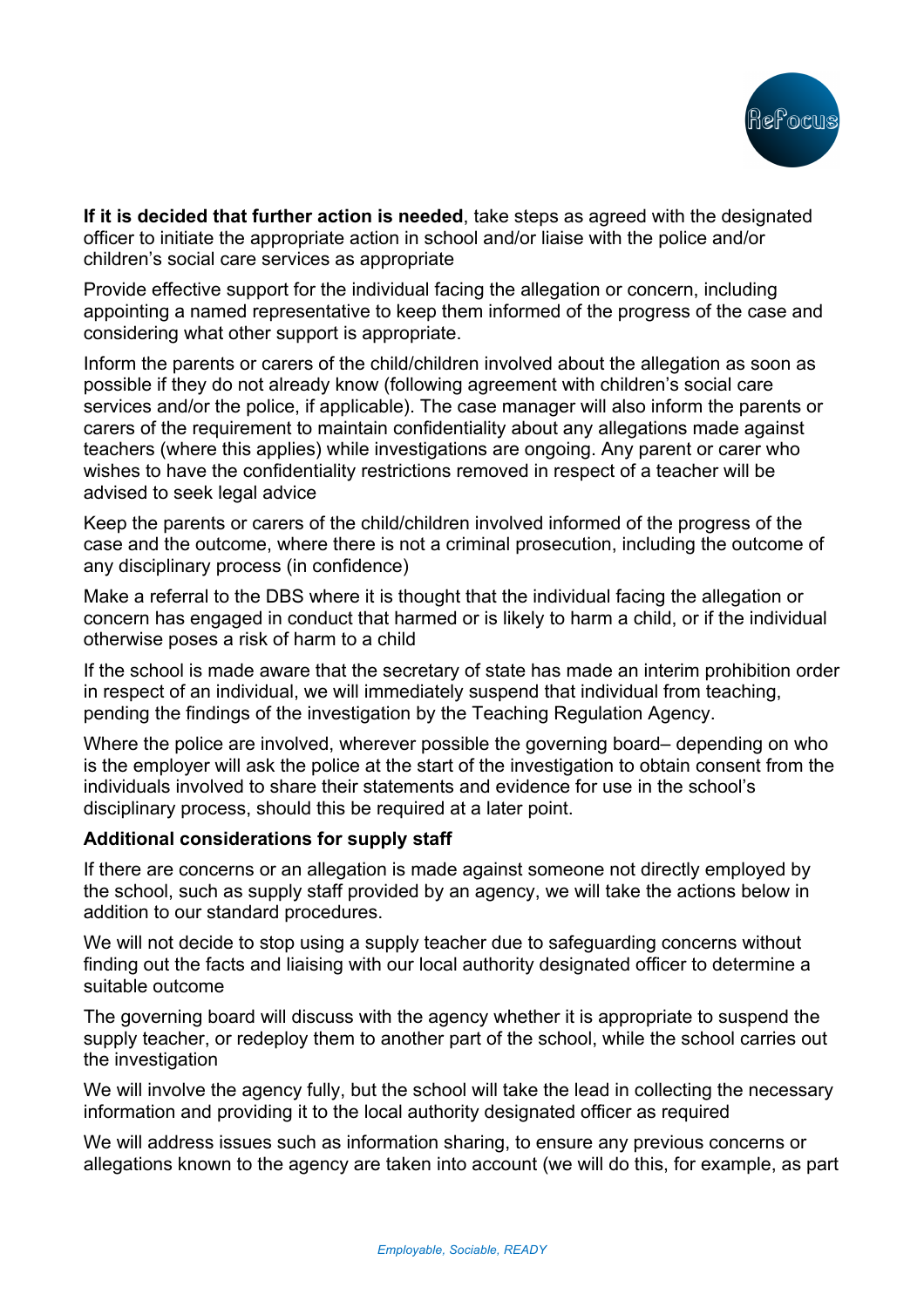

of the allegations management meeting or by liaising directly with the agency where necessary)

When using an agency, we will inform them of our process for managing allegations, and keep them updated about our policies as necessary, and will invite the agency's HR manager or equivalent to meetings as appropriate.

### **Timescales**

- Any cases where it is clear immediately that the allegation is unsubstantiated or malicious will be resolved within 1 week
- If the nature of an allegation does not require formal disciplinary action, we will institute appropriate action within 3 working days
- If a disciplinary hearing is required and can be held without further investigation, we will hold this within 15 working days

## **Specific actions**

### **Action following a criminal investigation or prosecution**

The case manager will discuss with the local authority's designated officer whether any further action, including disciplinary action, is appropriate and, if so, how to proceed, taking into account information provided by the police and/or children's social care services.

### **Conclusion of a case where the allegation is substantiated**

If the allegation is substantiated and the individual is dismissed or the school ceases to use their services, or the individual resigns or otherwise ceases to provide their services, the case manager and the school's personnel adviser will discuss with the designated officer whether to make a referral to the DBS for consideration of whether inclusion on the barred lists is required. If they think that the individual has engaged in conduct that has harmed (or is likely to harm) a child, or if they think the person otherwise poses a risk of harm to a child, they must make a referral to the DBS.

If the individual concerned is a member of teaching staff, the case manager and personnel adviser will discuss with the designated officer whether to refer the matter to the Teaching Regulation Agency to consider prohibiting the individual from teaching.

### **Individuals returning to work after suspension**

If it is decided on the conclusion of a case that an individual who has been suspended can return to work, the case manager will consider how best to facilitate this.

The case manager will also consider how best to manage the individual's contact with the child or children who made the allegation, if they are still attending the school.

### **Unsubstantiated or malicious allegations**

If an allegation is shown to be deliberately invented, or malicious, the headteacher, or other appropriate person in the case of an allegation against the headteacher, will consider whether any disciplinary action is appropriate against the pupil(s) who made it, or whether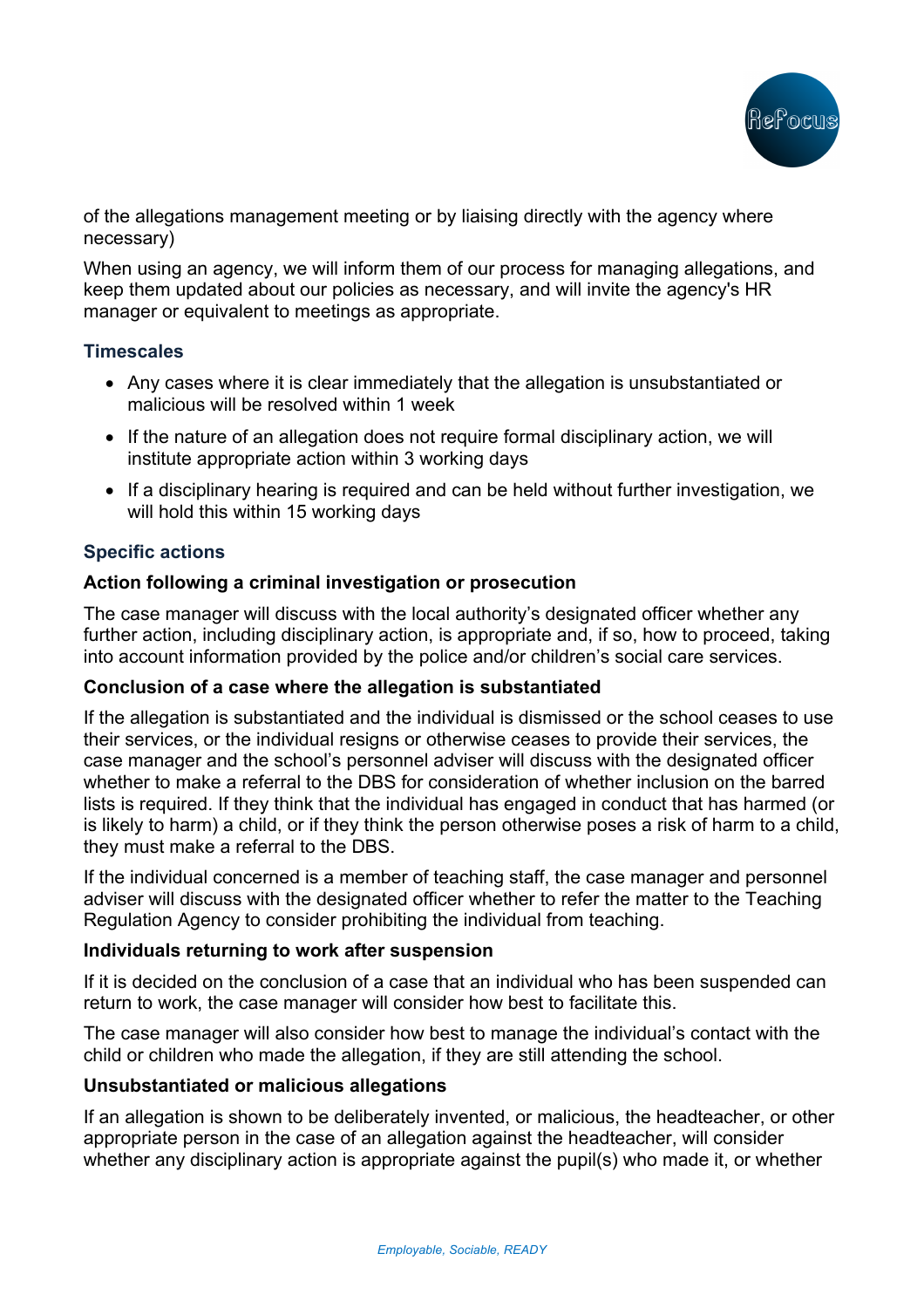

the police should be asked to consider whether action against those who made the allegation might be appropriate, even if they are not a pupil.

## **Confidentiality**

ReFocus will make every effort to maintain confidentiality and guard against unwanted publicity while an allegation is being investigated or considered.

The case manager will take advice from the local authority's designated officer, police and children's social care services, as appropriate, to agree:

- Who needs to know about the allegation and what information can be shared
- How to manage speculation, leaks and gossip, including how to make parents or carers of a child/children involved aware of their obligations with respect to confidentiality
- What, if any, information can be reasonably given to the wider community to reduce speculation
- How to manage press interest if, and when, it arises

## **Record-keeping**

The case manager will maintain clear records about any case where the allegation or concern meets the criteria above and store them on the individual's confidential personnel file for the duration of the case. Such records will include:

- A clear and comprehensive summary of the allegation
- Details of how the allegation was followed up and resolved
- Notes of any action taken and decisions reached (and justification for these, as stated above)

If an allegation or concern is not found to have been malicious, the school will retain the records of the case on the individual's confidential personnel file, and provide a copy to the individual.

Where records contain information about allegations of sexual abuse, we will preserve these for the Independent Inquiry into Child Sexual Abuse (IICSA), for the term of the inquiry. We will retain all other records at least until the individual has reached normal pension age, or for 10 years from the date of the allegation if that is longer.

The records of any allegation that is found to be malicious will be deleted from the individual's personnel file.

## **References**

When providing employer references, we will not refer to any allegation that has been proven to be false, unsubstantiated or malicious, or any history of allegations where all such allegations have been proven to be false, unsubstantiated or malicious.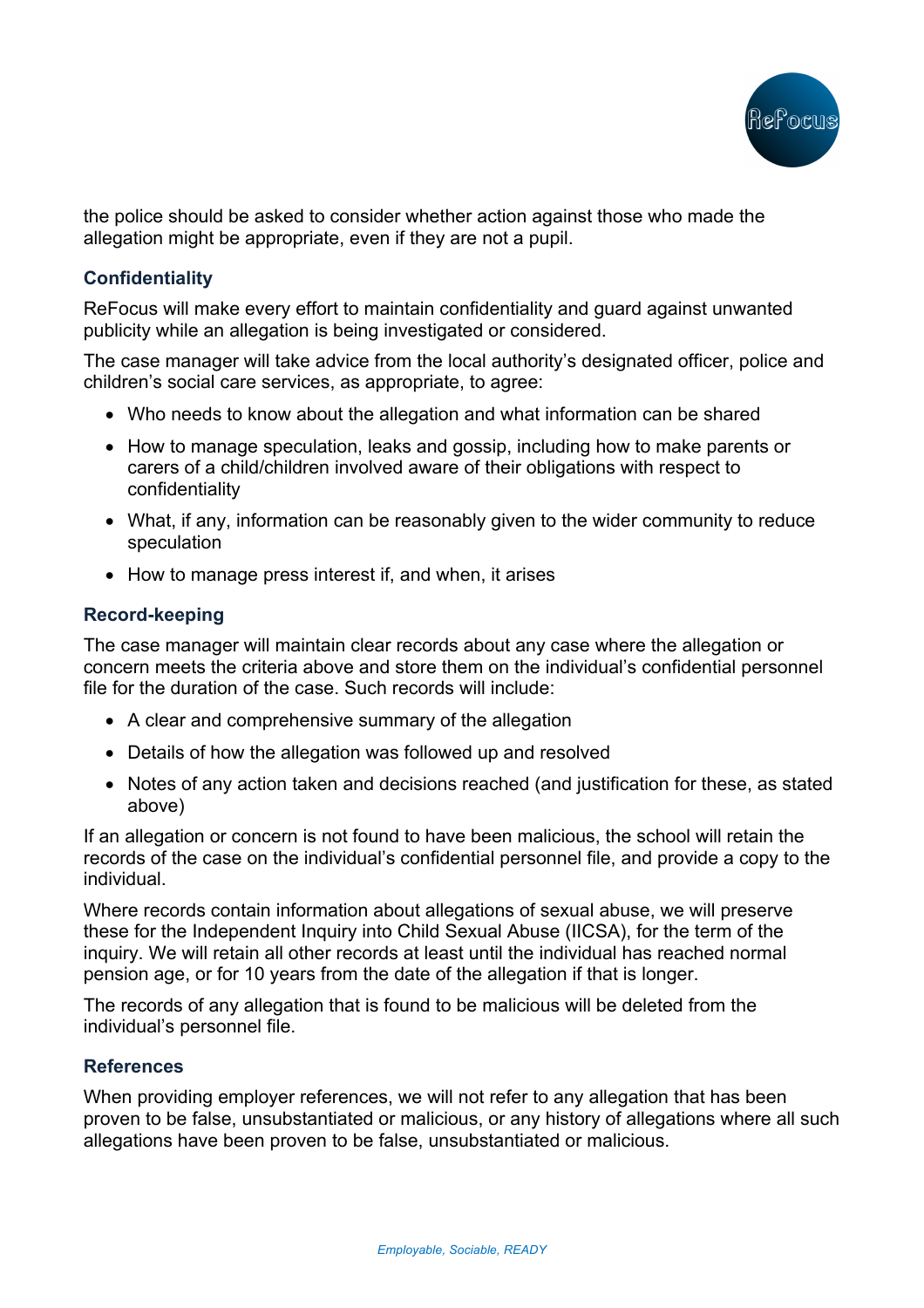

### **Learning lessons**

After any cases where the allegations are *substantiated*, we will review the circumstances of the case with the local authority's designated officer to determine whether there are any improvements that we can make to the school's procedures or practice to help prevent similar events in the future.

This will include consideration of (as applicable):

- Issues arising from the decision to suspend the member of staff
- The duration of the suspension
- Whether or not the suspension was justified
- The use of suspension when the individual is subsequently reinstated. We will consider how future investigations of a similar nature could be carried out without suspending the individual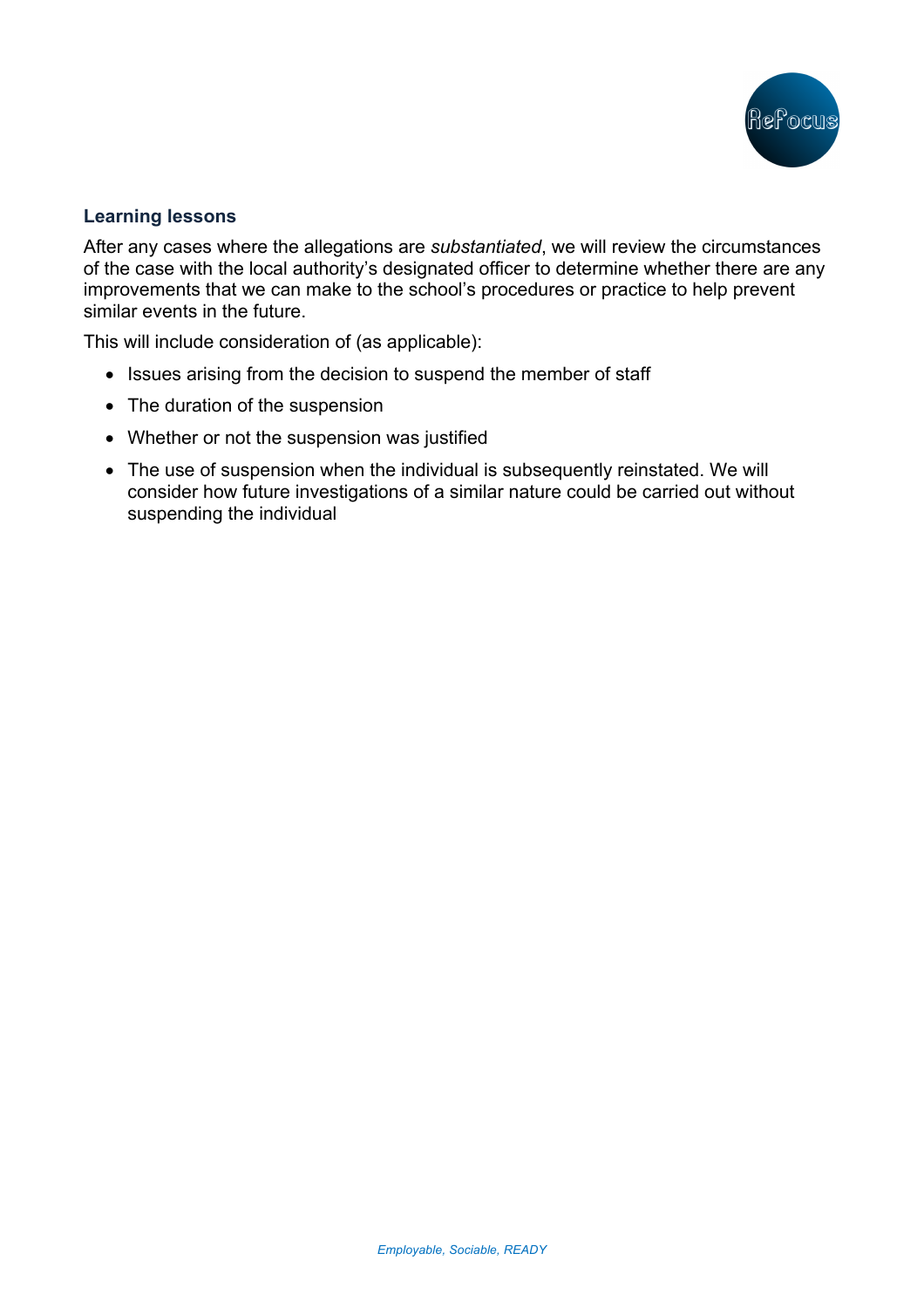

### **Appendix 4: specific safeguarding issues**

## **Contextual Safeguarding**

The local area has key emerging issues that are having a direct impact on young people living within it. Knife crime and county lines involvement is having an effect demographically. ReFocus Ltd are committed to share information and sit on regular contextual safeguarding board meetings where it is encouraged in a confidential setting to have open and honest conversations surrounding concerns regarding key individuals and emerging issues.

ReFocus Ltd are committed to improving the quality of lives of our students and actively encourage partner agencies to work with our setting to support those individuals.

### **Children missing from education**

A child going missing from education, particularly repeatedly, can be a warning sign of a range of safeguarding issues. This might include abuse or neglect, such as sexual abuse or exploitation or child criminal exploitation, or issues such as mental health problems, substance abuse, radicalisation, FGM or forced marriage. It may also be an indicator of peer on peer abuse.

There are many circumstances where a child may become missing from education, but some children are particularly at risk. These include children who:

- > Are at risk of harm or neglect
- > Are at risk of forced marriage or FGM
- Come from Gypsy, Roma, or Traveller families
- > Come from the families of service personnel
- **>** Go missing or run away from home or care
- Are supervised by the youth justice system
- **>**Cease to attend a school
- Come from new migrant families

We will follow our procedures for unauthorised absence and for dealing with children who go missing from education, particularly on repeat occasions, to help identify the risk of abuse and neglect, including sexual exploitation, and to help prevent the risks of going missing in future. This includes informing the local authority if a child leaves the school without a new school being named, and adhering to requirements with respect to sharing information with the local authority, when applicable, when removing a child's name from the admission register at non-standard transition points.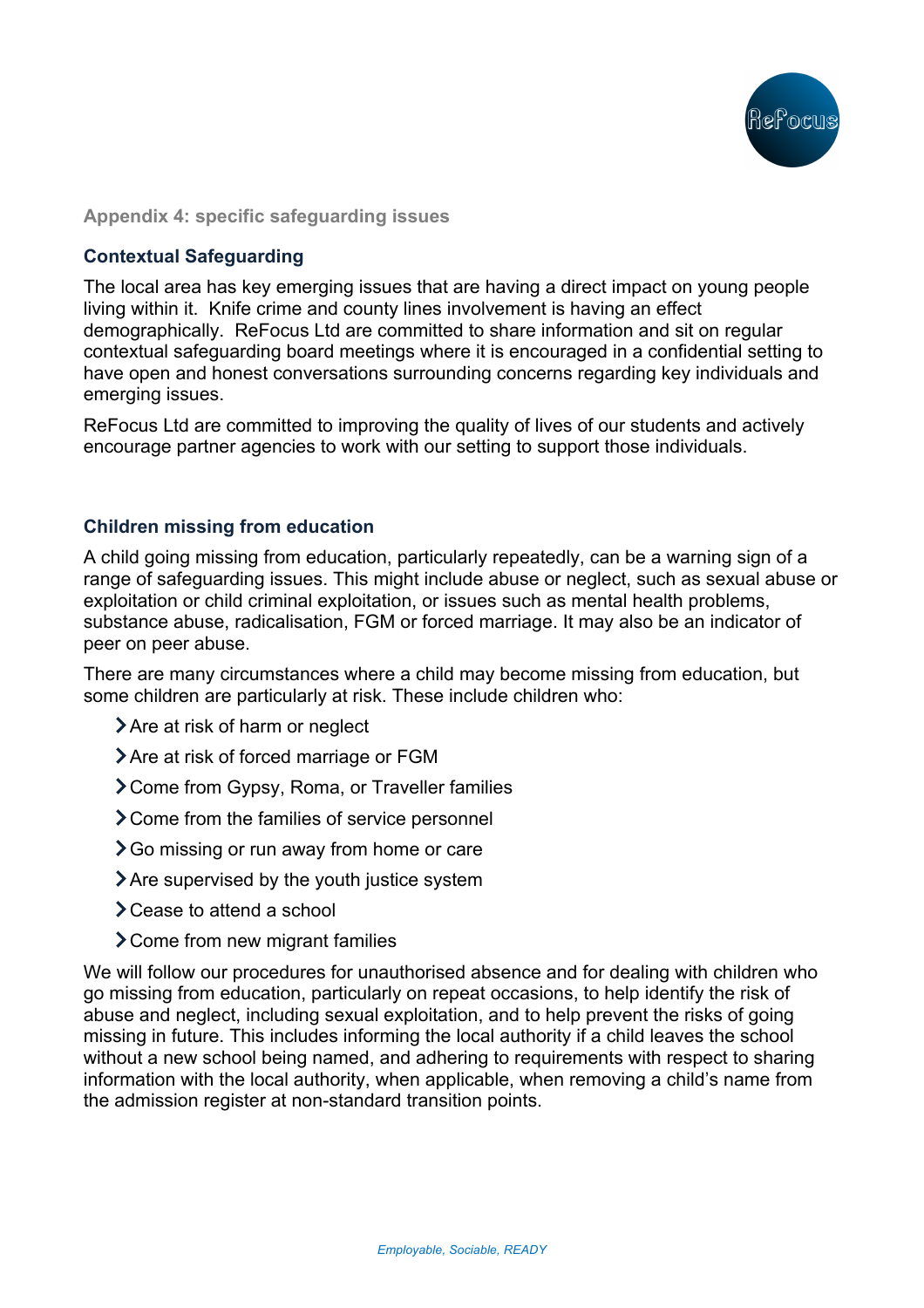

Staff will be trained in signs to look out for and the individual triggers to be aware of when considering the risks of potential safeguarding concerns which may be related to being missing, such as travelling to conflict zones, FGM and forced marriage.

If a staff member suspects that a child is suffering from harm or neglect, we will follow local child protection procedures, including with respect to making reasonable enquiries. We will make an immediate referral to the local authority children's social care team, and the police, if the child is suffering or likely to suffer from harm, or in immediate danger.

Children Missing in Education - Report a child missing from education (achieveservice.com)

## **Child criminal exploitation**

Child criminal exploitation (CCE) is a form of abuse where an individual or group takes advantage of an imbalance of power to coerce, control, manipulate or deceive a child into criminal activity, in exchange for something the victim needs or wants, and/or for the financial or other advantage of the perpetrator or facilitator, and/or through violence or the threat of violence.

The abuse can be perpetrated by males or females, and children or adults. It can be a oneoff occurrence or a series of incidents over time, and range from opportunistic to complex organised abuse.

The victim can be exploited even when the activity appears to be consensual. It does not always involve physical contact and can happen online. For example, young people may be forced to work in cannabis factories, coerced into moving drugs or money across the country (county lines), forced to shoplift or pickpocket, or to threaten other young people.

It is important to note that the experiences of girls being criminally exploited can be very different to boys.

Indicators of CCE can include a child:

Appearing with unexplained gifts or new possessions

Associating with other young people involved in exploitation

Suffering from changes in emotional wellbeing

Misusing drugs and alcohol

Going missing for periods of time or regularly coming home late

Regularly missing school or education

Not taking part in education

A significant decline in performance, signs of self -harm or significant change in wellbeing, or signs of assault of unexplained injuries.

**However**, these indicators may be different for girls

If a member of staff suspects CCE, they will discuss this with the DSL. The DSL will trigger the local safeguarding procedures, including a referral to the local authority's children's social care team and the police, if appropriate.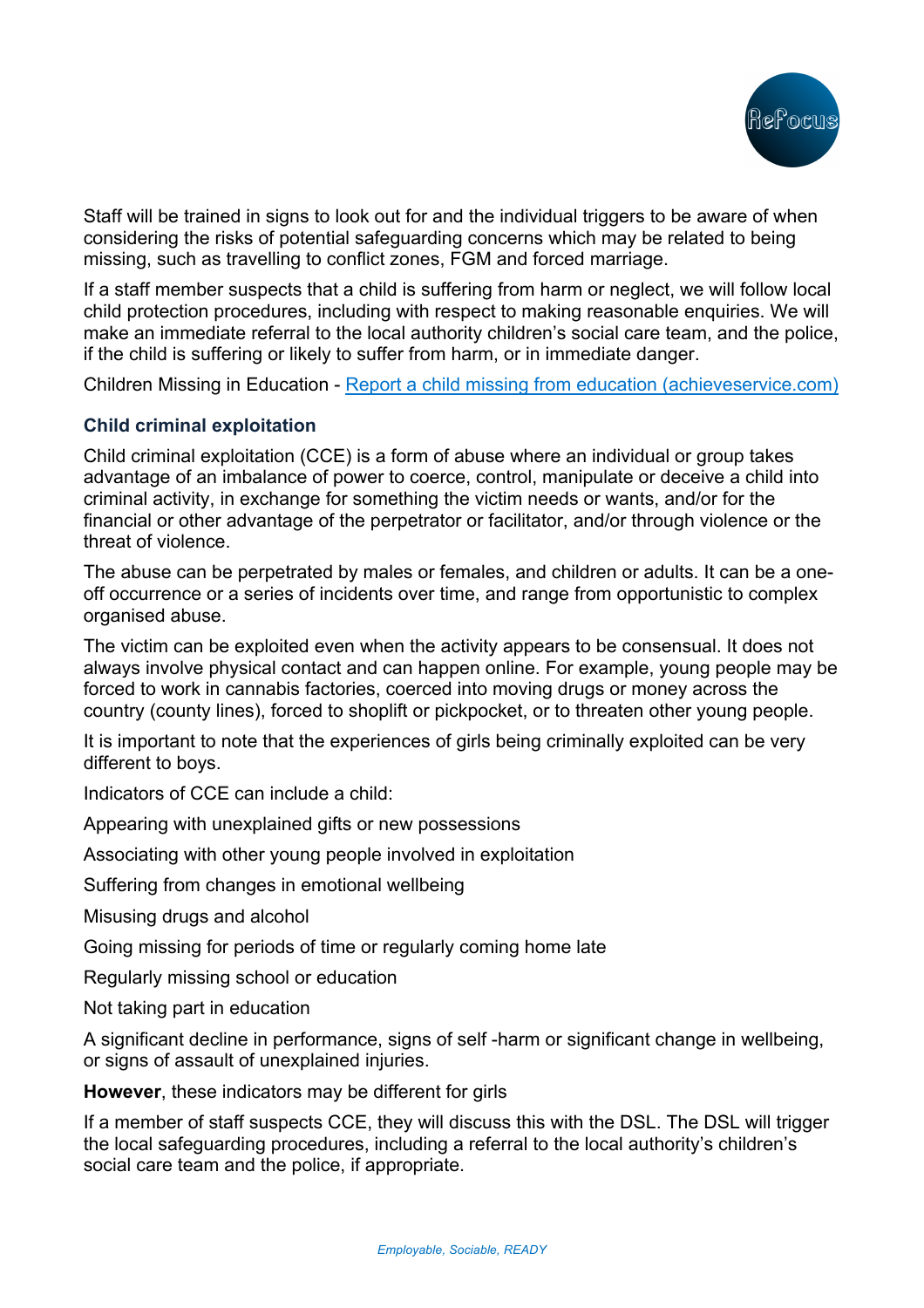# **Child sexual exploitation**

Child sexual exploitation (CSE) is a form of child sexual abuse where an individual or group takes advantage of an imbalance of power to coerce, manipulate or deceive a child into sexual activity, in exchange for something the victim needs or wants and/or for the financial advantage or increased status of the perpetrator or facilitator. It may, or may not, be accompanied by violence or threats of violence.

The abuse can be perpetrated by males or females, and children or adults. It can be a oneoff occurrence or a series of incidents over time, and range from opportunistic to complex organised abuse.

The victim can be exploited even when the activity appears to be consensual. Children or young people who are being sexually exploited may not understand that they are being abused. They often trust their abuser and may be tricked into believing they are in a loving, consensual relationship.

CSE can include both physical contact (penetrative and non-penetrative acts) and noncontact sexual activity. It can also happen online. For example, young people may be persuaded or forced to share sexually explicit images of themselves, have sexual conversations by text, or take part in sexual activities using a webcam. CSE may also occur without the victim's immediate knowledge, for example through others copying videos or images.

In addition to the CCE indicators above, indicators of CSE can include a child:

Having an older boyfriend or girlfriend

Suffering from sexually transmitted infections or becoming pregnant

CSE can include any child, 16-17 year olds who can legally consent to have sex, and some children may not realise they are being exploited but in a genuine romantic relationship.

If a member of staff suspects CSE, they will discuss this with the DSL. The DSL will trigger the local safeguarding procedures, including a referral to the local authority's children's social care team and the police, if appropriate.

### **Serious violence**

All staff should be aware of the indicators that may suggest a chuild is at risk of serious violence. These may include the following;

- $\blacktriangleright$  A significant decline in performance.
- Signs of self-harm or significant change in wellbeing
- Signs of assault of unexplained injuries.
- $\lambda$  Increased absence from school

A change in friendships or relationships with older individuals or groups

This may be closely linked to CCE and could indicate that children have been approached by, or are involved with, individuals involved with criminal networks or gangs.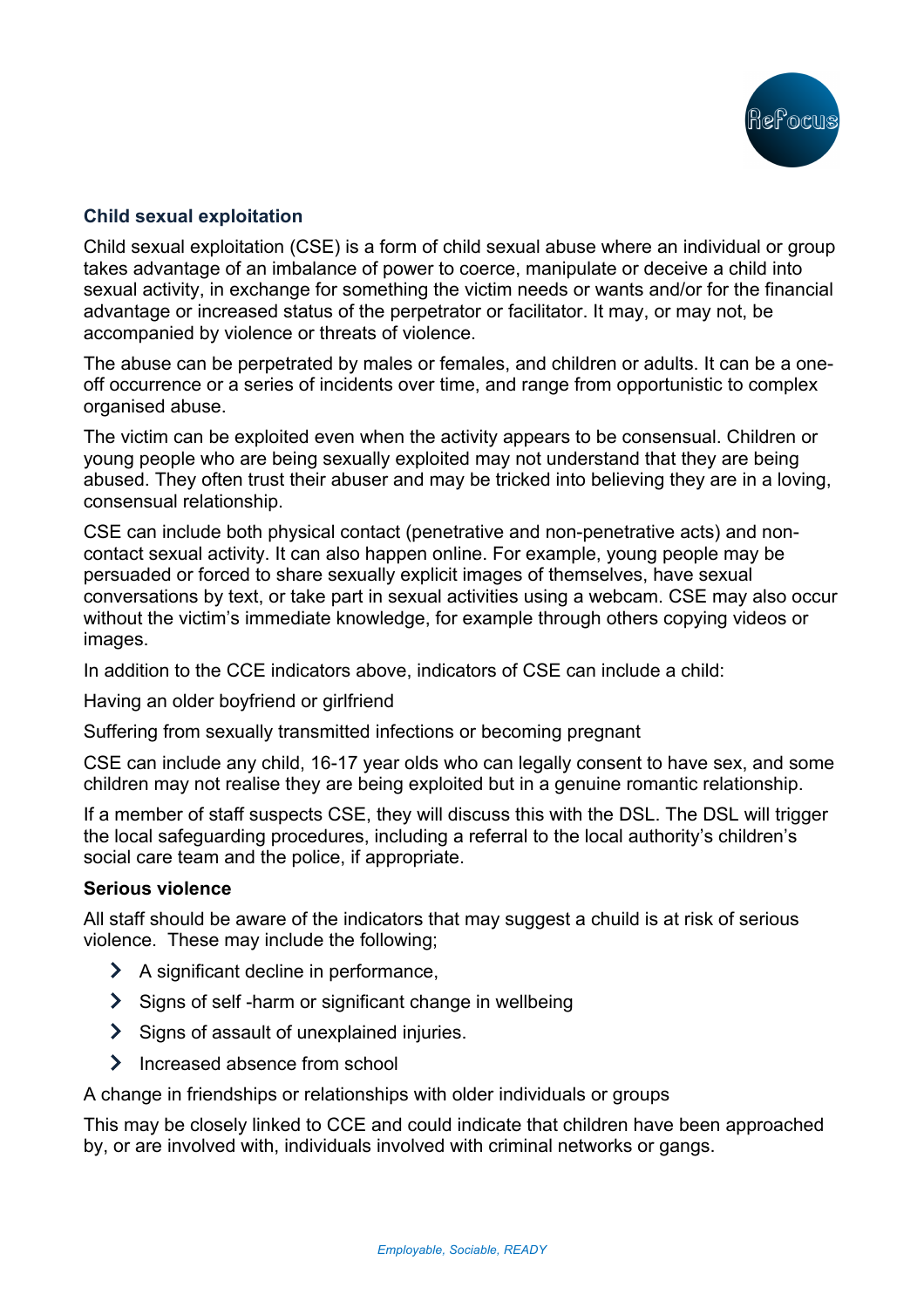

Risk factors which increase the likelihood of involvement in serious violence are

- >Being male
- Having been frequently absent or permanently excluded from school
- Having experienced child maltreatment
- Having been involved in offending, such as theft or robbery.

The following guidance may help give further information Preventing youth violence and gang involvement

## **Domestic abuse**

Children can witness and be adversely affected by domestic abuse and/or violence at home where it occurs between family members. In some cases, a child may blame themselves for the abuse or may have had to leave the family home as a result.

Older children may also experience domestic abuse and/or violence in their own personal relationships.

Exposure to domestic abuse and/or violence can have a serious, long-lasting emotional and psychological impact on children.

If police are called to an incident of domestic abuse and any children in the household have experienced the incident, the police will inform the key adult in school (usually the designated safeguarding lead) before the child or children arrive at school the following day. This is the procedure where police forces are part of Operation Encompass – if your local force is not, check your local procedures and adapt if necessary.

The DSL will provide support according to the child's needs and update records about their circumstances.

## **Homelessness**

Being homeless or being at risk of becoming homeless presents a real risk to a child's welfare.

The DSL and deputies will be aware of contact details and referral routes in to the local housing authority so they can raise/progress concerns at the earliest opportunity (where appropriate and in accordance with local procedures).

Where a child has been harmed or is at risk of harm, the DSL will also make a referral to children's social care.

# **So-called 'honour-based' abuse (including FGM and forced marriage)**

So-called 'honour-based' abuse (HBA) encompasses incidents or crimes committed to protect or defend the honour of the family and/or community, including FGM, forced marriage, and practices such as breast ironing.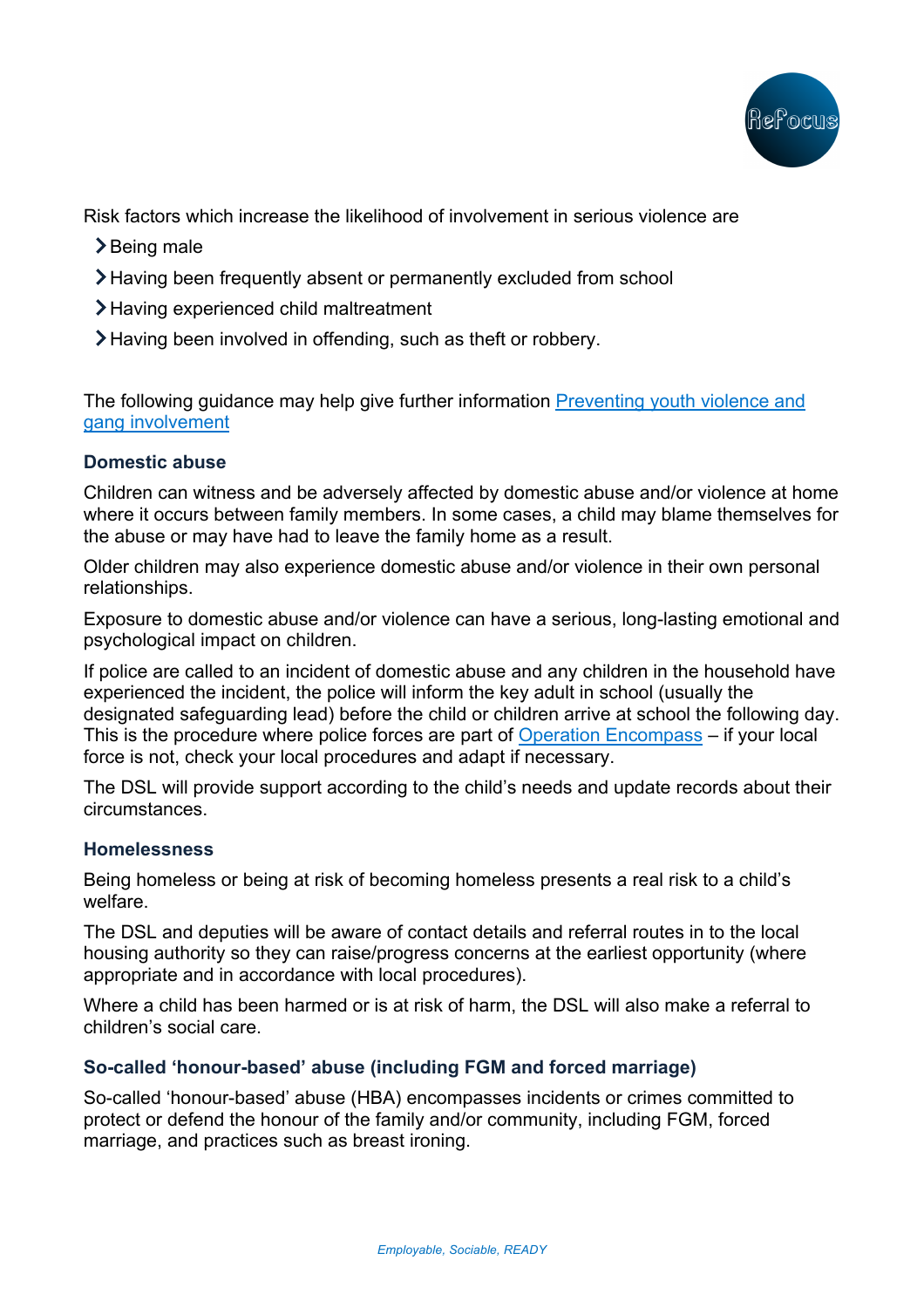

Abuse committed in this context often involves a wider network of family or community pressure and can include multiple perpetrators.

All forms of HBA are abuse and will be handled and escalated as such. All staff will be alert to the possibility of a child being at risk of HBA or already having suffered it. If staff have a concern, they will speak to the DSL, who will activate local safeguarding procedures.

## **FGM**

The DSL will make sure that staff have access to appropriate training to equip them to be alert to children affected by FGM or at risk of FGM.

Section 7.3 of this policy sets out the procedures to be followed if a staff member discovers that an act of FGM appears to have been carried out or suspects that a pupil is at risk of FGM.

Indicators that FGM has already occurred include:

A pupil confiding in a professional that FGM has taken place

A mother/family member disclosing that FGM has been carried out

A family/pupil already being known to social services in relation to other safeguarding issues

 $\sum A$  girl:

- Having difficulty walking, sitting or standing, or looking uncomfortable
- Finding it hard to sit still for long periods of time (where this was not a problem previously)
- Spending longer than normal in the bathroom or toilet due to difficulties urinating
- Having frequent urinary, menstrual or stomach problems
- Avoiding physical exercise or missing PE
- Being repeatedly absent from school, or absent for a prolonged period
- Demonstrating increased emotional and psychological needs for example, withdrawal or depression, or significant change in behaviour
- Being reluctant to undergo any medical examinations
- Asking for help, but not being explicit about the problem
- Talking about pain or discomfort between her legs

Potential signs that a pupil may be at risk of FGM include:

 $\blacktriangleright$  The girl's family having a history of practising FGM (this is the biggest risk factor to consider)

**FGM being known to be practised in the girl's community or country of origin**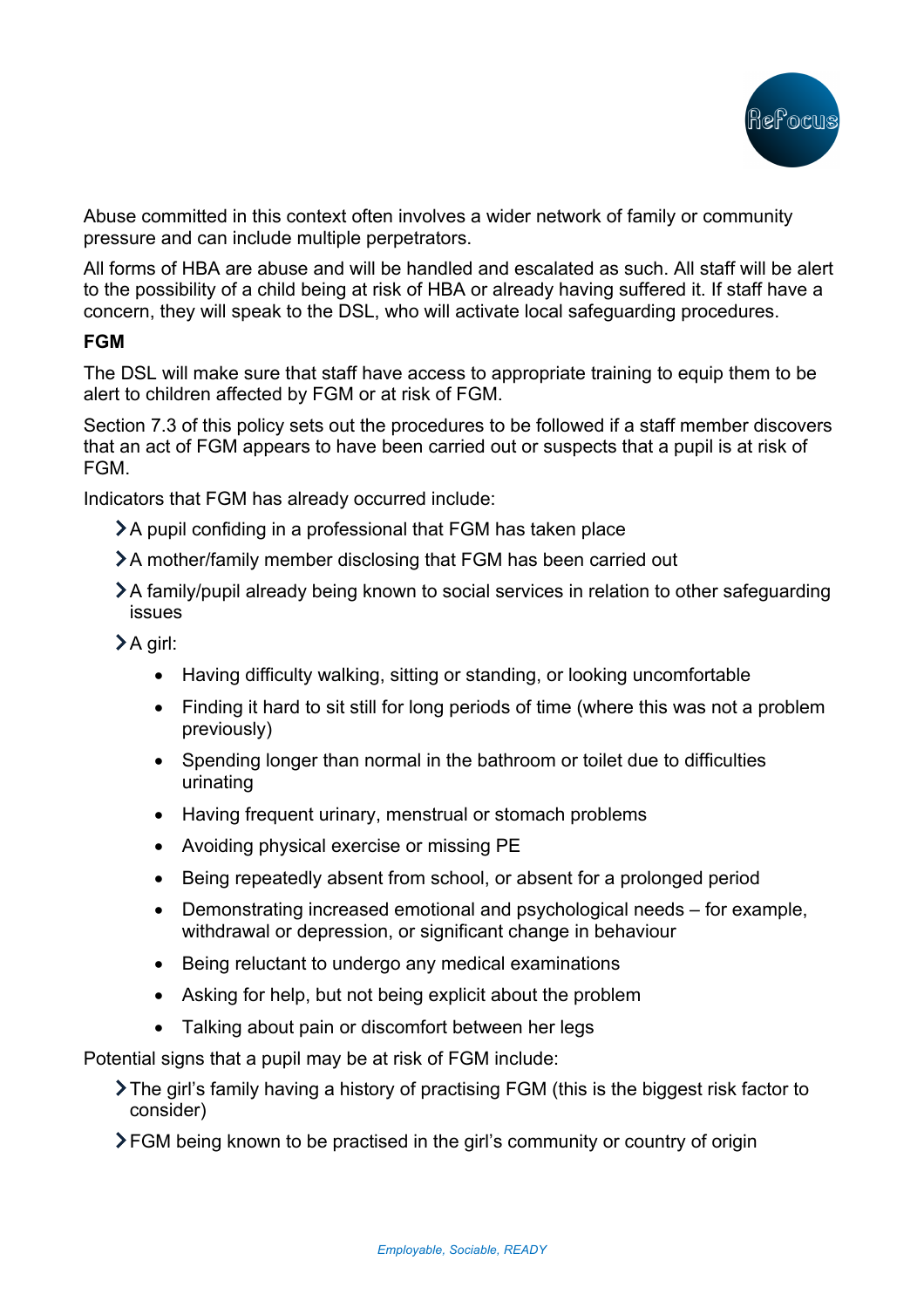

- A parent or family member expressing concern that FGM may be carried out
- A family not engaging with professionals (health, education or other) or already being known to social care in relation to other safeguarding issues

A girl:

- Having a mother, older sibling or cousin who has undergone FGM
- Having limited level of integration within UK society
- Confiding to a professional that she is to have a "special procedure" or to attend a special occasion to "become a woman"
- Talking about a long holiday to her country of origin or another country where the practice is prevalent, or parents stating that they or a relative will take the girl out of the country for a prolonged period
- Requesting help from a teacher or another adult because she is aware or suspects that she is at immediate risk of FGM
- Talking about FGM in conversation for example, a girl may tell other children about it (although it is important to take into account the context of the discussion)
- Being unexpectedly absent from school
- Having sections missing from her 'red book' (child health record) and/or attending a travel clinic or equivalent for vaccinations/anti-malarial medication

The above indicators and risk factors are not intended to be exhaustive.

## **Forced marriage**

Forcing a person into marriage is a crime. A forced marriage is one entered into without the full and free consent of one or both parties and where violence, threats, or any other form of coercion is used to cause a person to enter into a marriage. Threats can be physical or emotional and psychological.

Staff will receive training around forced marriage and the presenting symptoms. We are aware of the 'one chance' rule, i.e. we may only have one chance to speak to the potential victim and only one chance to save them.

If a member of staff suspects that a pupil is being forced into marriage, they will speak to the pupil about their concerns in a secure and private place. They will then report this to the **DSL.** 

The DSL will:

Speak to the pupil about the concerns in a secure and private place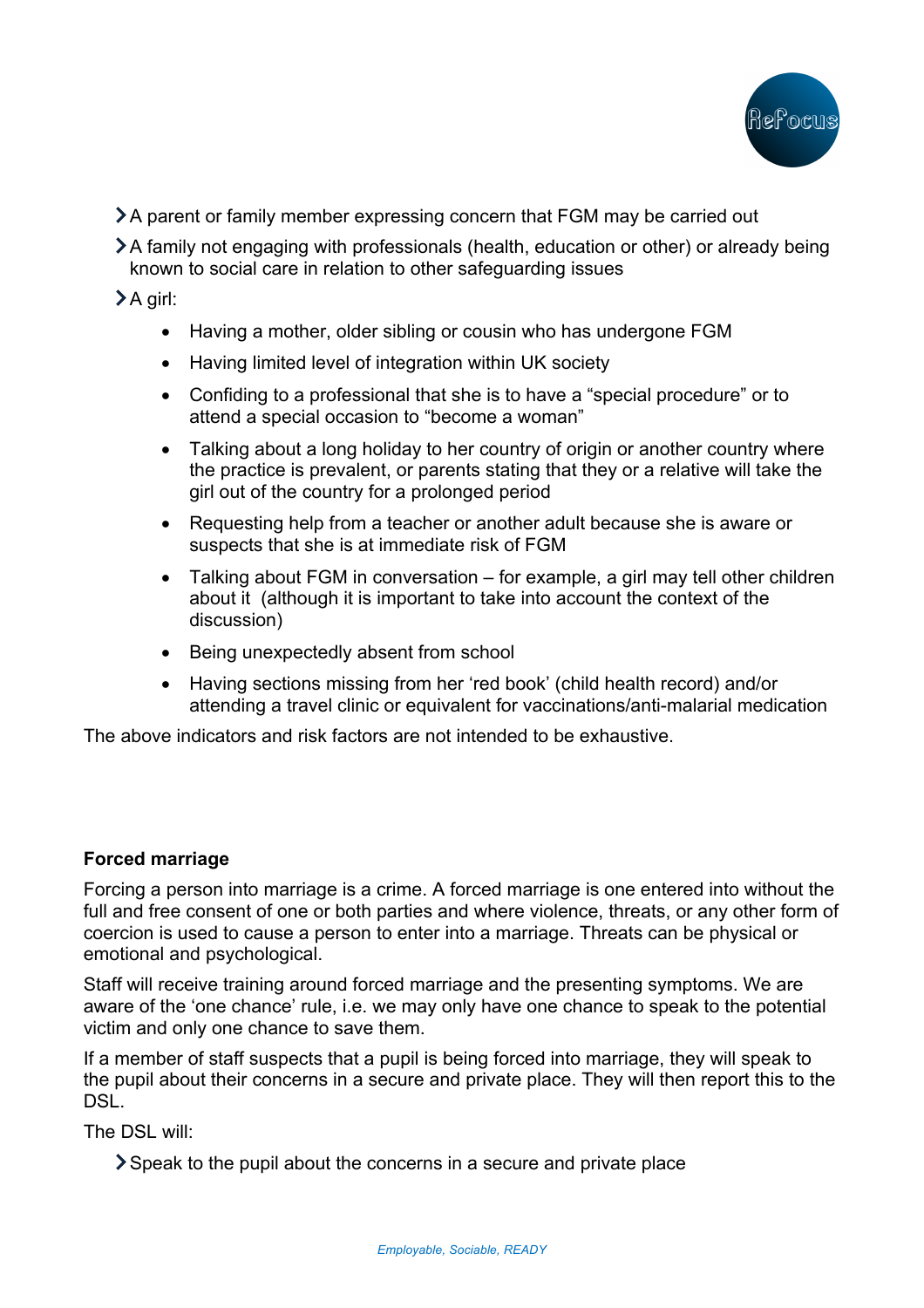

- Activate the local safeguarding procedures and refer the case to the local authority's designated officer
- Seek advice from the Forced Marriage Unit on 020 7008 0151 or fmu@fco.gov.uk
- Refer the pupil to an education welfare officer, pastoral tutor, learning mentor, or school counsellor, as appropriate

### **Preventing radicalisation**

**Radicalisation** refers to the process by which a person comes to support terrorism and extremist ideologies associated with terrorist groups

**Extremism** is vocal or active opposition to fundamental British values, such as democracy, the rule of law, individual liberty, and mutual respect and tolerance of different faiths and beliefs. This also includes calling for the death of members of the armed forces

**Terrorism** is an action that:

- Endangers or causes serious violence to a person/people;
- Causes serious damage to property; or
- Seriously interferes or disrupts an electronic system

The use or threat of terrorism must be designed to influence the government or to intimidate the public and is made for the purpose of advancing a political, religious or ideological cause.

Schools have a duty to prevent children from being drawn into terrorism. The DSL will undertake Prevent awareness training and make sure that staff have access to appropriate training to equip them to identify children at risk.

We will assess the risk of children in our school being drawn into terrorism. This assessment will be based on an understanding of the potential risk in our local area, in collaboration with our local safeguarding partners and local police force.

We will ensure that suitable internet filtering is in place, and equip our pupils to stay safe online at school and at home.

There is no single way of identifying an individual who is likely to be susceptible to an extremist ideology. Radicalisation can occur quickly or over a long period.

Staff will be alert to changes in pupils' behaviour.

The government website Educate Against Hate and charity NSPCC say that signs that a pupil is being radicalised can include:

- Refusal to engage with, or becoming abusive to, peers who are different from themselves
- Becoming susceptible to conspiracy theories and feelings of persecution
- Changes in friendship groups and appearance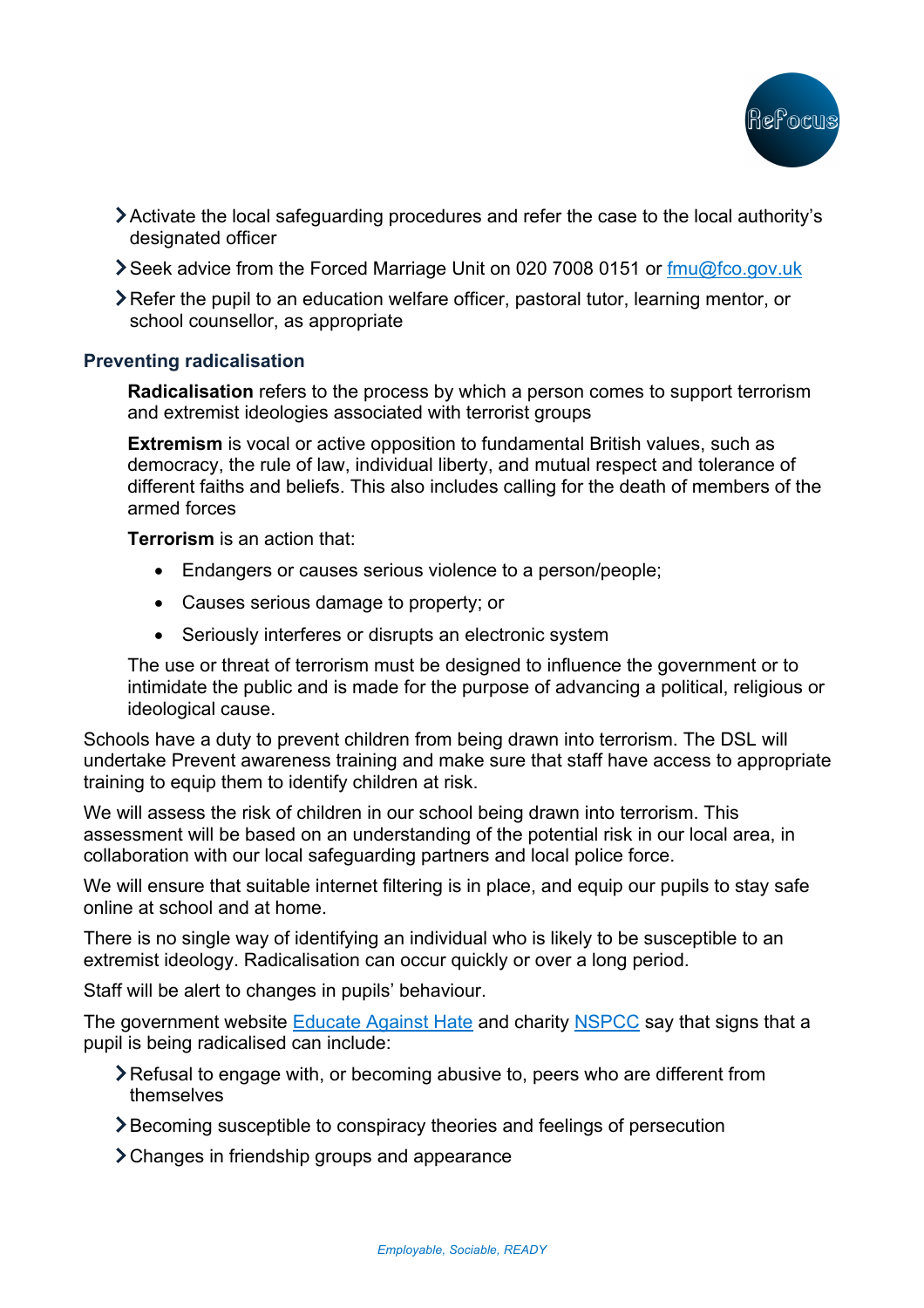

- **>** Rejecting activities they used to enjoy
- Converting to a new religion
- $\blacktriangleright$  Isolating themselves from family and friends
- >Talking as if from a scripted speech
- An unwillingness or inability to discuss their views
- >A sudden disrespectful attitude towards others
- Increased levels of anger
- Increased secretiveness, especially around internet use
- Expressions of sympathy for extremist ideologies and groups, or justification of their actions
- Accessing extremist material online, including on Facebook or Twitter
- Possessing extremist literature
- Being in contact with extremist recruiters and joining, or seeking to join, extremist organisations

Children who are at risk of radicalisation may have low self-esteem, or be victims of bullying or discrimination. It is important to note that these signs can also be part of normal teenage behaviour – staff should have confidence in their instincts and seek advice if something feels wrong.

If staff are concerned about a pupil, they will follow our procedures set out in section 7.5 of this policy, including discussing their concerns with the DSL.

Staff should **always** take action if they are worried.

Further information on the school's measures to prevent radicalisation are set out in other school policies and procedures, including curriculum policy, behaviour and anti-bullying policy and e-safety policy.

# **Channel**

Channel is a voluntary, confidential support programme which focuses on providing support at an early stage to people who are identified as being vulnerable to being drawn into terrorism. Prevent referrals may be passed to a multi-agency Channel panel, which will discuss the individual referred to determine whether they are vulnerable to being drawn into terrorism and consider the appropriate support required. A representative from the school or college may be asked to attend the Channel panel to help with this assessment. An individual's engagement with the programme is entirely voluntary at all stages.

The designated safeguarding lead should consider if it would be appropriate to share any information with the new school or college in advance of a child leaving. For example, information that would allow the new school or college to continue supporting victims of abuse or those who are currently receiving support through the 'Channel' programme, and have that support in place for when the child arrives.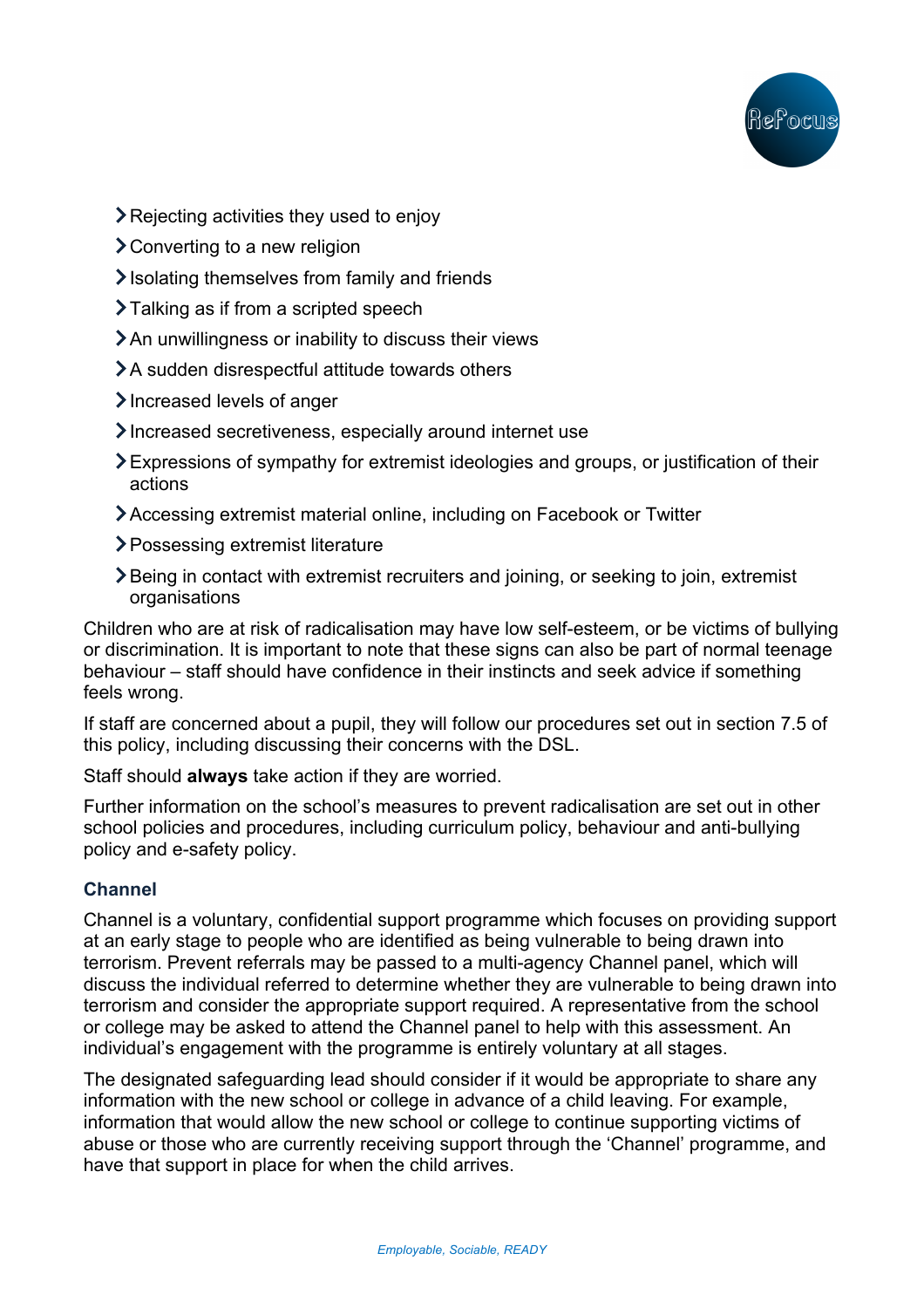

### **Peer on peer/ child on child abuse**

Children can abuse other children (often referred to as peer on peer abuse) and it can take many forms. It can happen both inside and outside of school/college and online. It is important that all staff recognise the indicators and signs of peer on peer abuse and know how to identify it and respond to reports. This can include (but is not limited to): bullying (including cyberbullying, prejudice-based and discriminatory bullying); abuse within intimate partner relationships; physical abuse such as hitting, kicking, shaking, biting, hair pulling, or otherwise causing physical harm; sexual violence and sexual harassment; consensual and non-consensual sharing of nudes and semi-nudes images and/or videos; causing someone to engage in sexual activity without consent, such as forcing someone to strip, touch themselves sexually, or to engage in sexual activity with a 138 third party; upskirting and initiation/hazing type violence and rituals. Addressing inappropriate behaviour (even if it appears to be relatively innocuous) can be an important intervention that helps prevent problematic, abusive and/or violent behaviour in the future.

## **Checking the identity and suitability of visitors**

All visitors will be required to verify their identity to the satisfaction of staff

If the visitor is unknown to the setting, we will check their credentials and reason for visiting before allowing them to enter the setting. Visitors should be ready to produce identification.

Visitors are expected to sign the visitors' book and wear a visitor's badge.

Visitors to the school who are visiting for a professional purpose, such as educational psychologists and school improvement officers, will be asked to show photo ID and:

- Will be asked to show their DBS certificate, which will be checked alongside their photo ID; or
- The organisation sending the professional, such as the LA or educational psychology service. will provide prior written confirmation that an enhanced DBS check with barred list information has been carried out

All other visitors, including visiting speakers, will be accompanied by a member of staff at all times. We will not invite into the school any speaker who is known to disseminate extremist views, and will carry out appropriate checks to ensure that any individual or organisation using school facilities is not seeking to disseminate extremist views or radicalise pupils or staff.

## **Non-collection of children**

If a child is not collected at the end of the session/day, we will contact the parent in the first instance and/or any other named contacts. Children expecting to be collected will remain on site until contact can be made. In the instance where this contact is unsuccessfully the DSL or deputies will contact the MASH team for advice from the Duty Social Care Team.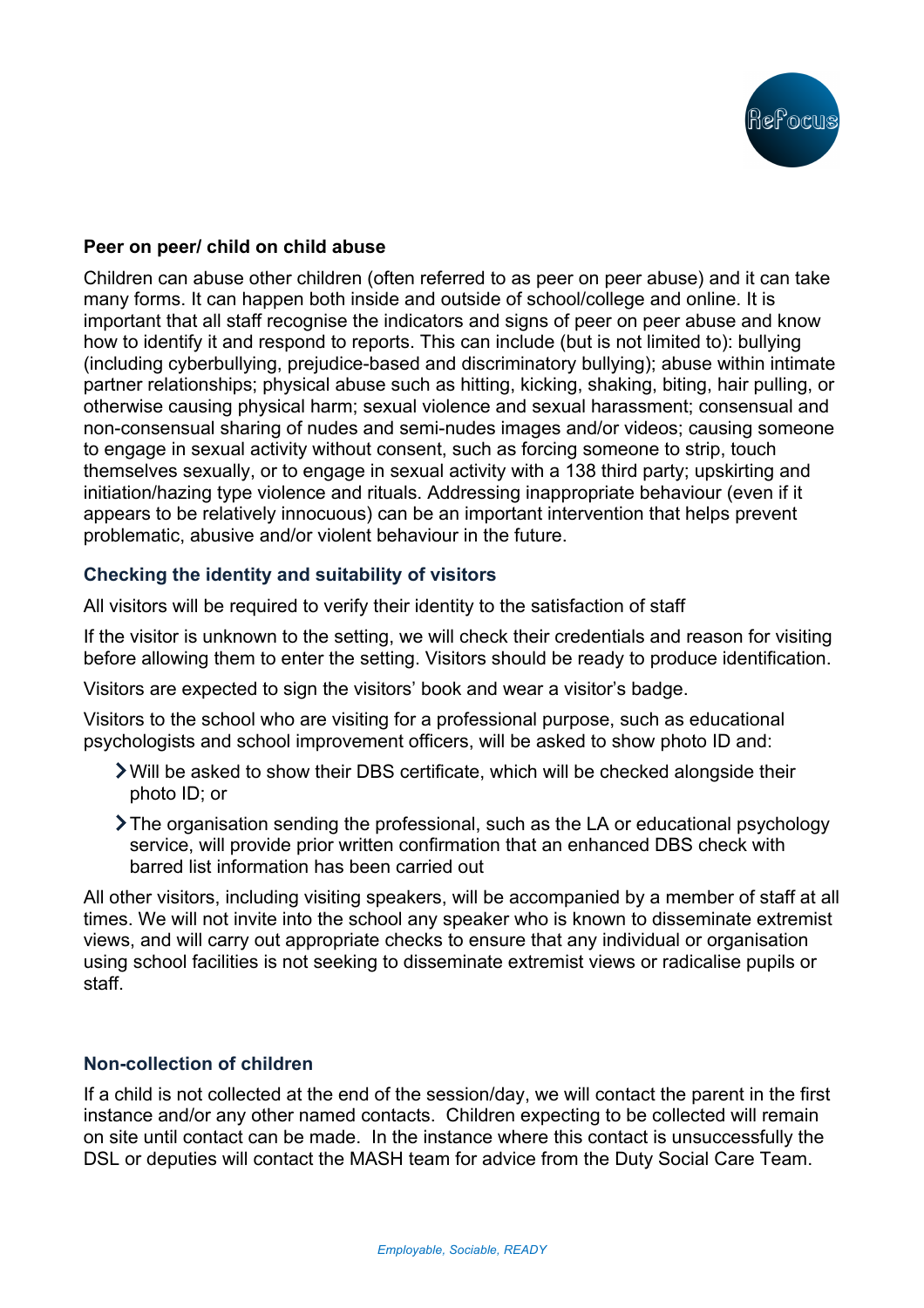

## **Missing pupils**

Our procedures are designed to ensure that a missing child is found and returned to effective supervision as soon as possible. If a child goes missing, we will:

Please see the procedure regarding missing pupils in the Attendance Policy. This includes details of who to contact and how to raise the alarm if and when necessary.

### **Key contacts**

**Northamptonshire Multi – Agency Safeguarding Hub** (**MASH**) - 0300 126 7000

### **NHFT School nurse team -**

https://www.nhft.nhs.uk/cyprmc!~OMSelectionMarkerStart~!!~OMSelectionMarkerEnd~

ReFocus allocated School nurse is – Victoria Prince.

**NSPCC** – Wellingborough local 01933 223920

National 0808 800 5000

WHEN TO CALL THE POLICE (npcc.police.uk)

**CIRV** (Community Initiative to Reduce Violence) 07539 183975 – In a Gang? They can help. www.cirv-nsd.org.uk

Covid- 19 Government guidance in safeguarding – https://www.gov/goverment/publications/covid-19-safeguarding-in-schools-colleges-andother-providers.

## **Northamptonshire Police** 101/ 03000 111222

Local Authority Designated Officer (LADO) - Report a concern about an adult working with children and young people - Help and protection for children (nctrust.co.uk)

Children Missing in Education - Report a child missing from education (achieveservice.com)

Worried about a child - Report a concern - young people (northamptonshire.gov.uk)

Child Criminal Exploitation concern

Child Sexual Exploitation

## **Domestic Abuse**

Local Voice for Victims and Witnesses of Crime in Northamptonshire (voicenorthants.org) 0300 303 1965

You can also download the Voice Home Support Hub app

EVE (eveda.org.uk) 01604 230311

Northampton Domestic Abuse Service (NDAS) call 0300 0120154

**National**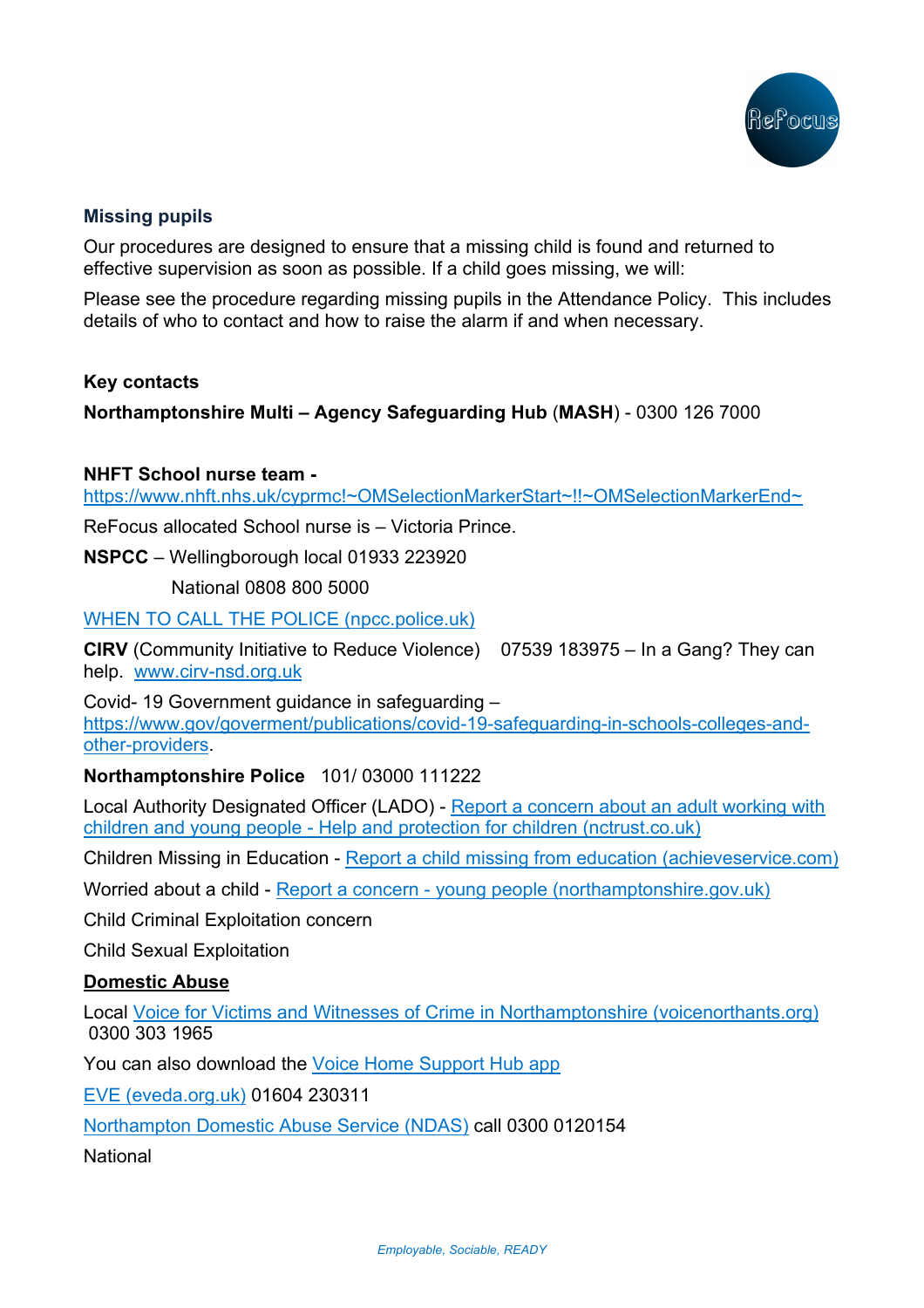

The National Domestic Abuse Helpline (nationaldahelpline.org.uk) 0808 2000 247 (24 hours a day)

Women's Aid also offers victims a live web chat service

Respect Male victims can call 0808 8010 327 (during office hours)

GALOP LGBT victims phone line on 0800 999 5428

Operation Encompass https://www.operationencompass.org/teachers-helpline

# **Mental Health**

CAMHS - Children and Adolescent Mental Health Services (CAMHS) Northamptonshire (nhft.nhs.uk) or 0300 1111 022

CAMHS live (nhft.nhs.uk) is provided by Northamptonshire Healthcare Foundation Trust (NHFT) and is available to help you access the mental health services you need. You can speak to them by phone or using their online live chat from Monday to Friday, 10am to 4.30pm.

Crisis team – 01604656060

The Lowdown offer free counselling and support to young people in Northamptonshire suffering with stress or anxiety

MIND Northampton - can help with choices about stress treatment and reach out to sources of support.

Service Six- Supporting those that need help in our community - a specialist provider of outcome based professional therapeutic support, diversionary and activity services for thousands of hard-to-reach disadvantaged children, young people, adults and families covers the Wellingborough area.

Papyrus (papyrus-uk.org) - provide confidential help and advice to young people to prevent suicide

## **Preventing Radicalisation**

Channel Duty guidance: protecting people vulnerable to being drawn into terrorism (publishing.service.gov.uk)

# **Keeping Safe Online whilst working from home**

How to keep your child safe online while stuck at home ... (unicef.org)

UK Safer Internet Centre - Online Safety Tips, Advice and Resources | Safer Internet **Centre** 

Thinkuknow - home

Childline - If something's not right - Talk to someone you trust (bing.com)